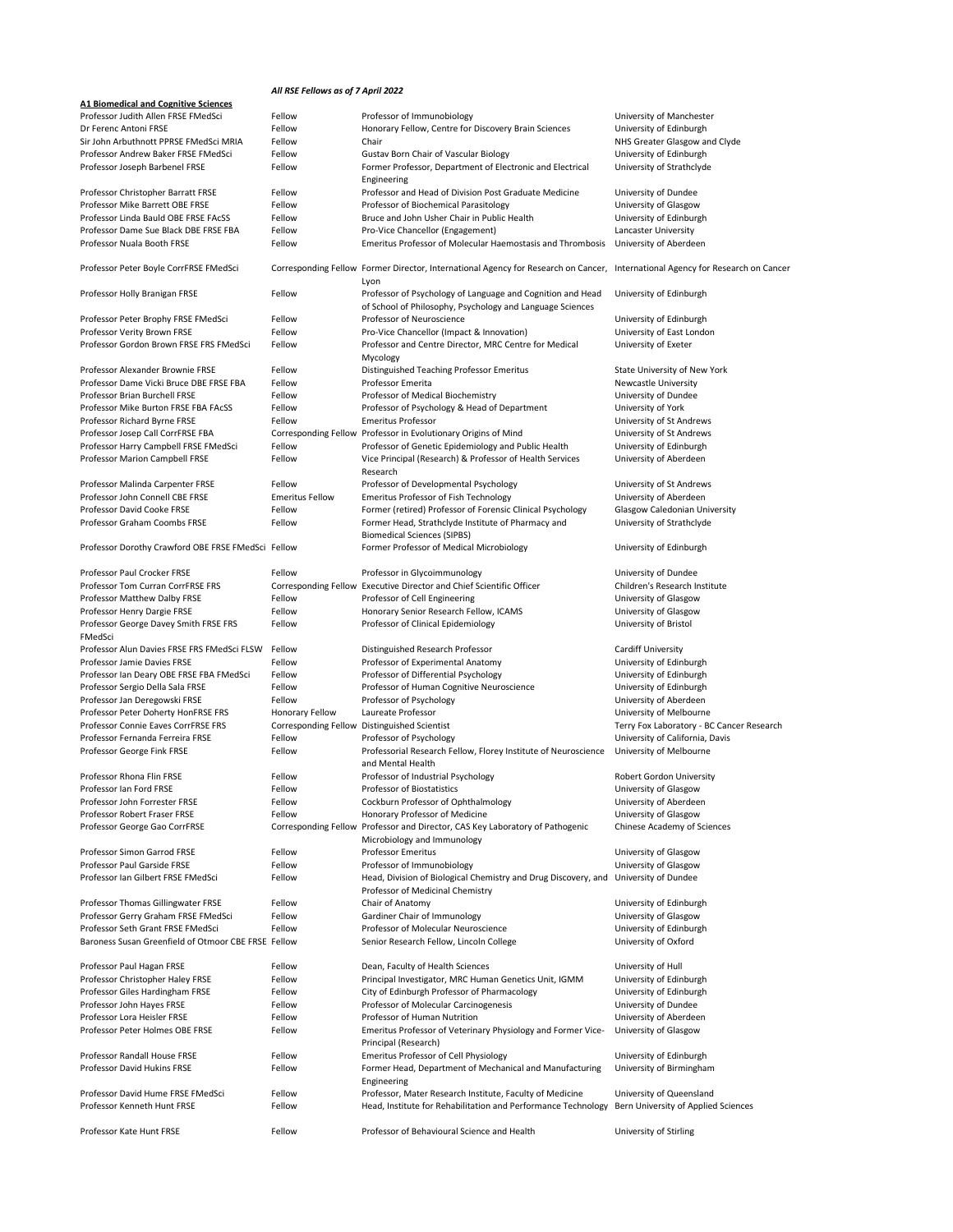Professor Christopher Hunter CorrFRSE Corresponding Fellow Professor of Pathobiology University of Pennsylvania Professor James Ironside CBE FRSE FMedSci Fellow Emeritus Professor of Clinical Neuropathology Western General Hospital Professor Alan Irvine CorrFRSE MRIA Corresponding Fellow Professor of Dermatology Trinity College Dublin Professor William James CBE FRSE FMedSci Fellow Honorary Professor of Nutrition London School of Hygiene and Tropical Medicine Professor Os Jarrett FRSE Fellow Fellow Formerly Department of Veterinary Pathology University of Glasgow Professor Malcolm Jeeves CBE PPRSE FMedSci Fellow Honorary Research Professor of Psychology University of St Andrews Professor Marie Johnston FRSE FMedSci Fellow Emeritus Professor in Psychology Feromethic Chiversity of Aberdeen Professor Derek Johnston FRSE Fellow Emeritus Professor of Health Psychology Ferofessor Of Health Psychology Professor Eric Kandel ForMemRS HonFRSE Honorary Fellow University Professor Columbia University Columbia University Dr Robin Kay FRSE **Example 20 Fellow** Honorary Professorial Fellow **Rowett Institute of Nutrition and Health** Professor John Kelly FRSE FMedSci Fellow Emeritus Professor of Pharmacology Fellow Emeritus Professor of Pharmacology Professor Alan Kennedy FRSE Fellow Emeritus Professor of Psychology Fellow Emeritus Professor of Psychology Professor Jonathan Lamb FRSE Fellow Fellow Former Professor of Immunoregulation Imperial College London Professor Jeremy Lambert FRSE Fellow Fellow Professor of Neuropharmacology Ferofessor Jeremy Lambert FRSE Professor Michael Lean FRSE Fellow Fellow Professor of Human Nutrition Professor Chassen University of Glasgow Professor David Lee FRSE Fellow Fellow Former Professor of Perception Former Professor of Penness Contains Fellow Professor Andrew Leigh Brown FRSE Fellow Professor of Evolutionary Genetics Ferofessor Andrew Leigh Brown FRSE Professor Gareth Leng FRSE Fellow Fellow Head, Centre for Integrative Physiology Fellow Buniversity of Edinburgh Professor Dennis Lincoln FRSE Fellow Fellow Former Deputy Vice-Chancellor (Research) Griffith University Professor Karl Linklater FRSE **Emeritus Fellow** Emeritus Professor **Emeritus Professor** SRUC - King's Buildings Campus Professor Elizabeth Loftus CorrFRSE Corresponding Fellow Distinguished Professor Corresponding Fellow Distinguished Professor Professor Robert Logie FRSE Fellow Fellow Professor of Human Cognitive Neuroscience University of Edinburgh Professor Margaret Mandy MacLean MBE FRSE FMedSci Professor, Institute Of Pharmacy And Biomedical Sciences University of Strathclyde Professor Neil Macrae FRSE FBA Fellow Professor of Psychology Fellow Professor of Psychology Diviversity of Aberdeen Professor Rick Maizels FRSE FRSE FELLOW Professor of Parasitology Fellow Professor of Parasitology Professor Muniversity of Glasgow Professor Jean Manson OBE FRSE FERSE FELLOW Honorary Personal Professor Fersonal Professor Fellow Fellow Fellow Professor Ivana Markova FRSE Fellow Former Professor of Psychology Former Professor of Psychology Dniversity of Stirling Dr Howard Marsden FRSE Fellow Fellow Former Principal Scientist, MRC Virology Unit University of Glasgow School of Modern Languages and **Cultures** Professor Keith Matthews FRSE FRS FMedSci Fellow Professor of Parasite Biology and Dean of Bioscience Partnerships University of Edinburgh Regius Professor Colin McCaig FRSE Fellow Regius Professor of Physiology **Regius Professor Colin McCaig FRSE** Fellow Professor Ian McConnell FRSE FMedSci Fellow Emeritus Professor of Veterinary Science University of Cambridge Dr Duncan McGeoch FRSE Fellow Fellow Former Honorary Professor Former Honorary Professor University of Glasgow Professor William McGrew CorrFRSE Corresponding Fellow Honorary Professor, School of Psychology and Neuroscience University of St Andrews Professor Quintin McKellar CBE FRSE Fellow Vice-Chancellor University of Hertfordshire Professor Irwin McLean FRSE FRS FMedSci Fellow Emeritus Professor of Genetic Medicine University of Dundee Professor Robert Millar FRSE Fellow Fellow Director of the Mammal Research Institute (MRI) University Of Pretoria Professor Graeme Milligan FRSE FMedSci Fellow Gardiner Professor of Biochemistry Ferofessor Graeme Milligan FRSE FMedSci Fellow Gardiner Professor of Biochemistry Professor David Milner FRSE FRS Fellow Emeritus Professor of Cognitive Neuroscience Durham University Professor Peter Morgan FRSE Fellow Fellow Professor of Nutrition Changes and Muslim University of Aberdeen Professor Richard Morris CBE FRSE FRS FMedSci Fellow Professor of Neuroscience Versity of Edinburgh Professor Ivan Morrison FRSE Fellow Fellow Professor of Immunology, RDSVS Professor University of Edinburgh Professor Jeremy Mottram FRSE Fellow Fellow Professor of Pathogen Biology & Director of the York Biomedical Research Institute (YBRI) University of York Professor Gordon Murray FRSE Fellow Emeritus Professor of Medical Statistics Feliniversity of Edinburgh Professor Alison Murray FRSE Fellow Emeritus Professor Emeritus Professor and Emeritus Professor Buniversity of Aberdeen Professor Maxwell Murray FRSE Fellow Emeritus Professor of Veterinary Medicine University of Glasgow Professor Francisca Mutapi FRSE Fellow Fellow Professor of Global Health Infection and Immunity University of Edinburgh

| Professor Anthony Nash FRSE FMedSci             | Fellow                 | Professor of Veterinary Pathology                                                          | University of Edinburgh                                          |
|-------------------------------------------------|------------------------|--------------------------------------------------------------------------------------------|------------------------------------------------------------------|
| <b>Professor David Nicholls FRSE FRS</b>        | Fellow                 | Professor of Mitochondrial Physiology                                                      | Buck Institute for Age Research                                  |
| Professor Andrea Nolan FRSE                     | Fellow                 | Principal and Vice-Chancellor                                                              | <b>Edinburgh Napier University</b>                               |
| Sir Gustav Nossal CBE HonFRSE FRS               | <b>Honorary Fellow</b> | <b>Professor Emeritus</b>                                                                  | University of Melbourne                                          |
| Professor Ronan O'Carroll FRSE FAcSS            | Fellow                 | Professor of Psychology                                                                    | University of Stirling                                           |
| Professor Rory O'Connor FRSE                    | Fellow                 | Professor of Health Psychology                                                             | University of Glasgow                                            |
| Dr Deborah O'Neil OBE FRSE                      | Fellow                 | Chief Executive Officer and Scientific Officer                                             | <b>Novabiotics</b>                                               |
| Professor David Onions FRSE FMedSci             | Fellow                 | Director                                                                                   | Charnwood Technologies Limited                                   |
| Professor Christopher Packard CBE FRSE          | Fellow                 | Honorary Senior Research Fellow (Institute of Cardiovascular &<br><b>Medical Sciences)</b> | University of Glasgow School of Modern Languages and<br>Cultures |
| Professor Massimo Palmarini OBE FRSE<br>FMedSci | Fellow                 | Director, MRC - University of Glasgow Centre for Virus<br>Research                         | University of Glasgow                                            |
| Professor Colin Palmer FRSE                     | Fellow                 | Professor of Pharmacogenomics                                                              | Ninewells Hospital and Medical School                            |
| Dr Silvia Paracchini FRSE                       | Fellow                 | Reader                                                                                     | University of St Andrews                                         |
| Professor Malcolm Peaker FRSE FRS               | Fellow                 | <b>Former Director</b>                                                                     | Hannah Research Institute                                        |
| Professor Hugh Pennington CBE FRSE FMedSci      | Fellow                 | <b>Emeritus Professor of Bacteriology</b>                                                  | University of Aberdeen                                           |
| Professor David Perrett FRSE FBA                | Fellow                 | Wolfson Research Professor, School of Psychology                                           | University of St Andrews                                         |
| Professor Martin Pickering FRSE                 | Fellow                 | Professor of the Psychology of Language and Communication                                  | University of Edinburgh                                          |
| Dr Christopher Preston FRSE                     | Fellow                 | Principal Scientist, MRC Virology Unit                                                     | University of Glasgow                                            |
| <b>Professor David Price FRSE</b>               | Fellow                 | Professor of Developmental Neurobiology                                                    | University of Edinburgh                                          |
| Professor Stuart Ralston FRSE FMedSci           | Fellow                 | ARC Professor of Rheumatology                                                              | University of Edinburgh                                          |
| Professor Stephen Reicher FBAFRSE FAcSS         | Fellow                 | Bishop Wardlaw Professor of Psychology                                                     | University of St Andrews                                         |
| Professor Daniel Reid OBE FRSE                  | Fellow                 | <b>Visiting Professor</b>                                                                  | University of Strathclyde                                        |
| Professor Stuart Reid CBE FRSE                  | Fellow                 | Principal                                                                                  | The Royal Veterinary College                                     |
| Professor Eleanor Riley FRSE FMedSci            | Fellow                 | Professor of Immunology and Infectious Disease                                             | University of Edinburgh                                          |
| Professor Helen Ross FRSE                       | Fellow                 | <b>Honorary Professor</b>                                                                  | University of Stirling                                           |
| Professor Igor Rudan FRSE                       | Fellow                 | Joint Director, Centre for Global Health Research                                          | University of Edinburgh                                          |
| Professor Michael Rugg FRSE                     | Fellow                 | Distinguished Professor of Behavioral and Brain Sciences                                   | University of Texas at Dallas                                    |
| Professor Kevin Ryan FRSE                       | Fellow                 | Head of Tumour Cell Death Laboratory                                                       | Beatson Institute for Cancer Research                            |
| Professor Eric Salzen FRSE                      | Fellow                 | <b>Emeritus Professor of Psychology</b>                                                    | University of Aberdeen                                           |
| Professor Owen Samson FRSE FMedSci              | Fellow                 | Director                                                                                   | Beatson Institute for Cancer Research                            |
| Professor Philippe Schyns FRSE                  | Fellow                 | Head of School of Psychology                                                               | University of Glasgow                                            |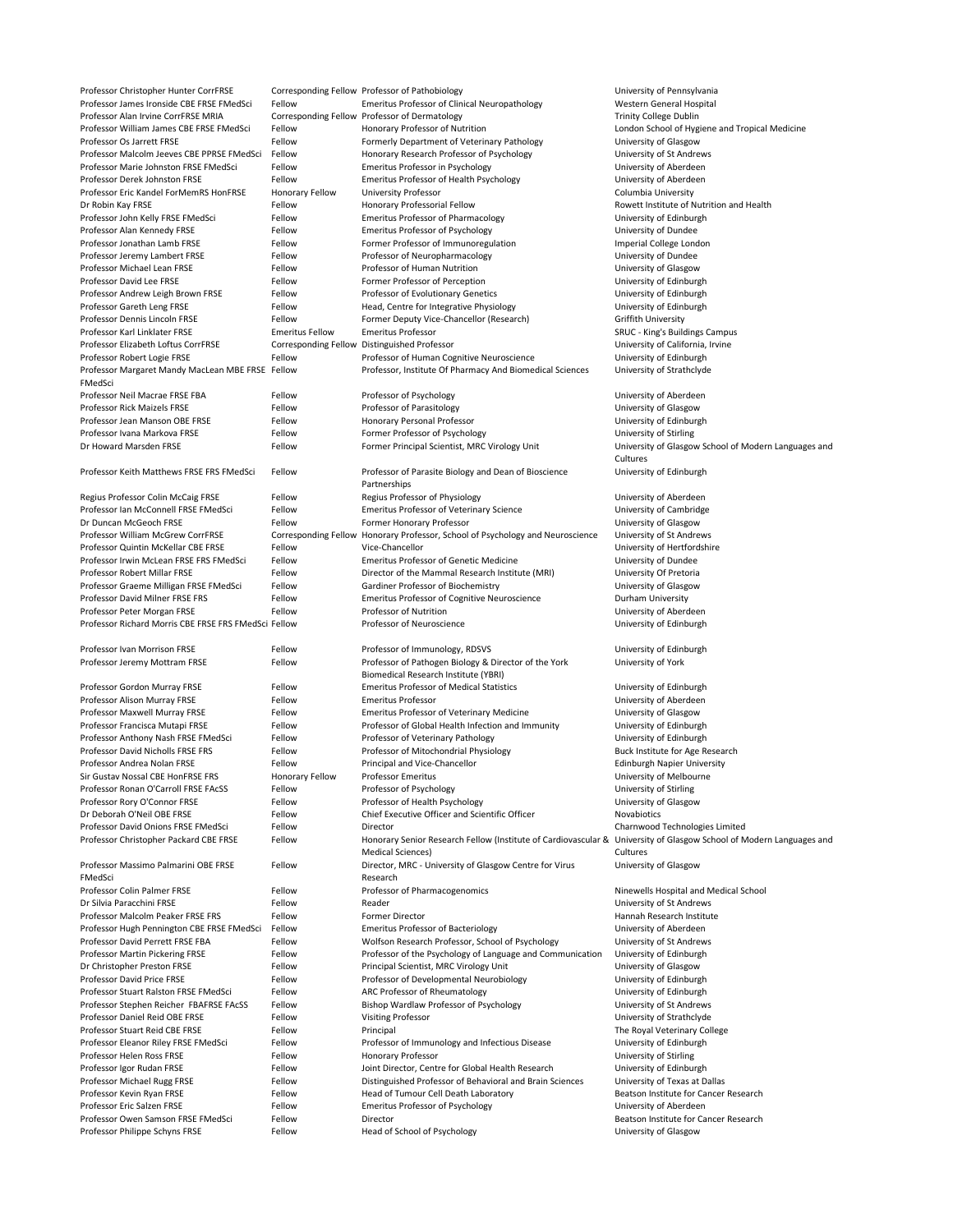| Professor James Shepherd FRSE                                    | Fellow                      | Former Professor of Pathological Biochemistry                                       | <b>Glasgow Royal Infirmary</b>                                  |
|------------------------------------------------------------------|-----------------------------|-------------------------------------------------------------------------------------|-----------------------------------------------------------------|
| Professor Peter Simmonds FRSE                                    | Fellow                      | Professor of Virology                                                               | University of Oxford                                            |
| Professor Mark Steedman FRSE FBA                                 | Fellow                      | Professor of Cognitive Science                                                      | University of Edinburgh                                         |
| Professor William Stimson FRSE                                   | Fellow                      | Professor of Immunology                                                             | University of Strathclyde                                       |
| Professor Sir Graham Teasdale FRSE FMedSci                       | <b>Emeritus Fellow</b>      | Honorary Professor in Mental Health and Wellbeing                                   | University of Glasgow                                           |
| Professor Paul Trayhurn FRSE                                     | Fellow                      | Professorial Research Fellow                                                        |                                                                 |
|                                                                  |                             |                                                                                     | University of Buckingham                                        |
| Professor Colwyn Trevarthen FRSE                                 | Fellow                      | Professor (Emeritus) of Child Psychology and Psychobiology                          | University of Edinburgh                                         |
| Professor Peter Usherwood FRSE                                   | Fellow                      | <b>Emeritus Professor</b>                                                           | University of Nottingham                                        |
| Professor Nicholas Wade FRSE                                     | Fellow                      | Professor of Visual Psychology                                                      | University of Dundee                                            |
| Professor Joanna Wardlaw CBE FRSE FMedSci                        | Fellow                      | Chair of Applied Neuroimaging; Head of Neuroimaging                                 | University of Edinburgh                                         |
|                                                                  |                             | Sciences and Edinburgh Imaging; Row Fogo Centre Director                            |                                                                 |
| Professor Andrew Waters FRSE FMedSci                             | Fellow                      | Wellcome Principal Research Fellow                                                  | University of Glasgow                                           |
| Professor Roger Watt FRSE                                        | Fellow                      | Professor of Psychology                                                             | University of Stirling                                          |
| Professor Susan Welburn FRSE                                     | Fellow                      | Professor of Medical and Veterinary Molecular Epidemiology,                         | University of Edinburgh                                         |
|                                                                  |                             | Director, Global Health Academy and Vice-Principal Global                           |                                                                 |
|                                                                  |                             | Access                                                                              |                                                                 |
| Professor Andrew Whiten FRSE FBA                                 | Fellow                      | Emeritus Wardlaw Professor of Evolutionary and                                      | University of St Andrews                                        |
|                                                                  |                             | Developmental Psychology                                                            |                                                                 |
| Professor Caroline Wilkinson FRSE                                |                             |                                                                                     |                                                                 |
|                                                                  | Fellow                      | Director of Liverpool School of Art & Design                                        | Liverpool John Moores University                                |
| Professor David Willshaw FRSE                                    | Fellow                      | <b>Honorary Professor</b>                                                           | University of Edinburgh                                         |
| Professor James F Wilson FRSE                                    | Fellow                      | <b>Professor of Human Genetics</b>                                                  | University of Edinburgh                                         |
| Professor Jennifer Wishart FRSE                                  | Fellow                      | Emeritus Professor of Developmental Disabilities in Childhood                       | University of Edinburgh                                         |
|                                                                  |                             |                                                                                     |                                                                 |
| Professor Roland Wolf OBE FRSE FMedSci                           | Fellow                      | Professor of Molecular Pharmacology                                                 | University of Dundee                                            |
| Professor Mark Woolhouse OBE FRSE FMedSci                        | Fellow                      | Chair of Infectious Disease Epidemiology                                            | University of Edinburgh                                         |
| Professor Eric Wright FRSE                                       | Fellow                      | <b>Emeritus Professor of Experimental Haematology</b>                               | University of Dundee                                            |
| Professor Norman Wright FRSE                                     | <b>Emeritus Fellow</b>      | Former Dean, Faculty of Veterinary Medicine                                         | University of Glasgow                                           |
| Professor John Wyke FRSE FMedSci                                 | Fellow                      | <b>Emeritus Professor</b>                                                           | University of Glasgow                                           |
| Professor Klaus Zuberbühler FRSE                                 | Fellow                      | Professor of Psychology                                                             | University of St Andrews                                        |
|                                                                  |                             |                                                                                     |                                                                 |
|                                                                  |                             |                                                                                     |                                                                 |
| <b>A2 Clinical Sciences</b>                                      |                             |                                                                                     |                                                                 |
| Professor Timothy Aitman FRSE FMedSci                            | Fellow                      | Professor of Molecular Pathology & Genetics and Director,                           | University of Edinburgh                                         |
|                                                                  |                             | Centre for Genomic & Experimental Medicine                                          |                                                                 |
| <b>Professor Thomas Anderson FRSE</b>                            | Fellow                      | <b>Emeritus Personal Professor of Mastology</b>                                     | Western General Hospital                                        |
| Professor David Argyle FRSE                                      | Fellow                      | Head of the Royal (Dick) School of Veterinary Studies                               | University of Edinburgh                                         |
| Professor Kenneth Baillie FRSE                                   | Fellow                      | Professor of Experimental Medicine                                                  | University of Edinburgh                                         |
| Professor David Barlow FRSE FMedSci                              | Fellow                      | Honorary Consultant Obstetrician and Gynaecologist                                  | <b>Glasgow Royal Infirmary</b>                                  |
| <b>Professor David Bates CorrFRSE</b>                            |                             | Corresponding Fellow Professor of Medicine                                          | <b>Harvard University</b>                                       |
| Professor Jill Belch OBE FRSE FMedSci                            | Fellow                      | Professor of Vascular Medicine                                                      | Ninewells Hospital and Medical School                           |
| Professor Jeanne Bell CBE FRSE                                   | Fellow                      | <b>Emeritus Professor of Neuropathology</b>                                         | Western General Hospital                                        |
| Professor Shom Shanker Bhattacharya FRSE                         | Fellow                      | <b>Emeritus Professor of Ophthalmology</b>                                          | University College London                                       |
| FMedSci                                                          |                             |                                                                                     |                                                                 |
|                                                                  |                             |                                                                                     |                                                                 |
|                                                                  |                             |                                                                                     |                                                                 |
| Professor Andrew Biankin FRSE FMedSci                            | Fellow                      | Regius Professor of Surgery and Director, Wolfson Wohl Cancer University of Glasgow |                                                                 |
|                                                                  |                             | <b>Research Centre</b>                                                              |                                                                 |
| Professor Colin Bird CBE FRSE FMedSci                            | Fellow                      | Former Dean of the Medical School                                                   | University of Edinburgh                                         |
| Professor Douglas Blackwood FRSE                                 | Fellow                      | <b>Emeritus Professor of Psychiatric Genetics</b>                                   | University of Edinburgh                                         |
| Sir Michael Bond FRSE                                            | <b>Emeritus Fellow</b>      | <b>Emeritus Professor of Psychological Medicine</b>                                 | University of Glasgow                                           |
| Professor Ian Bouchier CBE FRSE FMedSci                          | <b>Emeritus Fellow</b>      | Former Professor of Medicine                                                        | University of Edinburgh                                         |
| Professor Sir Harry Burns FRSE                                   | Fellow                      | <b>Honorary Professor</b>                                                           | University of Glasgow                                           |
| Sir Kenneth Calman KCBFRSE FMedSci                               | Fellow                      | Chancellor                                                                          | University of Glasgow                                           |
| <b>Professor David Cameron FRSE</b>                              | Fellow                      | Professor of Oncology                                                               | University of Edinburgh                                         |
| Sir David Carter FRSE FMedSci                                    | Fellow                      |                                                                                     |                                                                 |
|                                                                  |                             | <b>Former Vice-Principal</b>                                                        | University of Edinburgh                                         |
| Sir Graeme Catto FRSE FMedSci                                    | Fellow                      | <b>Professor Emeritus</b>                                                           | University of Aberdeen                                          |
| Professor Siddharthan Chandran FRSE                              | Fellow                      | MacDonald Professor of Neurology                                                    | University of Edinburgh                                         |
| Professor Forrester Cockburn CBE FRSE                            | <b>Emeritus Fellow</b>      | Emeritus Professor and Honorary Senior Research Fellow                              | Royal Hospital for Sick Children Glasgow                        |
| Professor John Connell FRSE FMedSci                              | Fellow                      | <b>Emeritus Professor</b>                                                           | University of Dundee                                            |
| Professor Glen Cottrell FRSE                                     | Fellow                      | <b>Emeritus Professor</b>                                                           | University of St Andrews                                        |
| Professor Hilary Critchley FRSE FMedSci                          | Fellow                      | Professor of Reproductive Medicine                                                  | University of Edinburgh                                         |
| Professor David Crossman FRSE                                    | Fellow                      | Dean of Faculty of Medicine                                                         | University of St Andrews                                        |
| Professor Heather Cubie MBE FRSE                                 | Fellow                      | <b>Honorary Professor</b>                                                           | University of Edinburgh                                         |
| Professor Sir Alfred Cuschieri FRSE FMedSci                      | Fellow                      | Chief Scientific Advisor, Institute for Medical Science and                         | University of Dundee                                            |
|                                                                  |                             | Technology                                                                          |                                                                 |
| Professor Dame Anna Dominiczak DBE FRSE                          | Fellow                      | Regius Professor of Medicine                                                        | University of Glasgow                                           |
| FMedSci                                                          |                             |                                                                                     |                                                                 |
| Professor Arthur Duggan FRSE                                     | <b>Emeritus Fellow</b>      |                                                                                     | University of Edinburgh                                         |
| Professor Ian Duncan CorrFRSE                                    |                             | Former Professor of Veterinary Pharmacology                                         |                                                                 |
|                                                                  | <b>Corresponding Fellow</b> | Professor of Neurology                                                              | University of Wisconsin - Madison                               |
| Professor Malcolm Dunlop FRSE FMedSci                            | Fellow                      | Professor of Coloproctology                                                         | University of Edinburgh                                         |
| Professor Michael Eddleston FRSE                                 | Fellow                      | Professor of Clinical Toxicology                                                    | University of Edinburgh                                         |
| Sir Christopher Edwards FRSE FMedSci                             | Fellow                      | Former Principal, Imperial College Medical School                                   | Imperial College London                                         |
| Professor Emad El-Omar FRSE                                      | Fellow                      | Professor of Medicine                                                               | University of New South Wales                                   |
| Professor Emeritus Alan Emery FRSE HonFRS                        | Fellow                      | <b>Emeritus Professor &amp; University Fellow</b>                                   | University of Edinburgh                                         |
| Sir Anthony Epstein CBE HonFRSE FRS FMedSci                      | <b>Honorary Fellow</b>      | Fellow, Wolfson College                                                             | University of Oxford                                            |
| Professor David FitzPatrick FRSE FMedSci                         | Fellow                      | Professor and Group Leader, MRC Human Genetics Unit                                 | University of Edinburgh                                         |
| Professor Alexander Florence CBE FRSE                            | Fellow                      | <b>Professor Emeritus</b>                                                           | City, University of London                                      |
| Professor Stuart Forbes FRSE FMedSci                             | Fellow                      | Dean of Research College of Medicine and Veterinary                                 | University of Edinburgh                                         |
|                                                                  |                             | Medicine; Director Centre for Regenerative Medicine                                 |                                                                 |
| Professor John Frank FRSE                                        | Fellow                      | Director, Knowledge Exchange & Research Impact                                      | University of Edinburgh                                         |
| Professor Ian Frazer CorrFRSE FRS                                | <b>Corresponding Fellow</b> | Head, Cancer immunotherapy Program                                                  | University of Queensland                                        |
| Professor James Garden CBE FRSE                                  | Fellow                      | Professor Emeritus of Clinical Surgery                                              | University of Edinburgh                                         |
| <b>Professor Fiona Gilbert FRSE</b>                              | Fellow                      | Professor of Radiology & Head of Department                                         | University of Cambridge                                         |
|                                                                  | Fellow                      | Sir James Black Professor of Medicine                                               |                                                                 |
| Professor Stephen Gillespie FRSE                                 |                             |                                                                                     | University of St Andrews                                        |
| Professor Anna Glasier OBE FRSE<br>Professor David Goldberg FRSE | Fellow<br>Fellow            | <b>Honorary Professor</b><br>Professor of Public Health                             | University of Edinburgh<br><b>Glasgow Caledonian University</b> |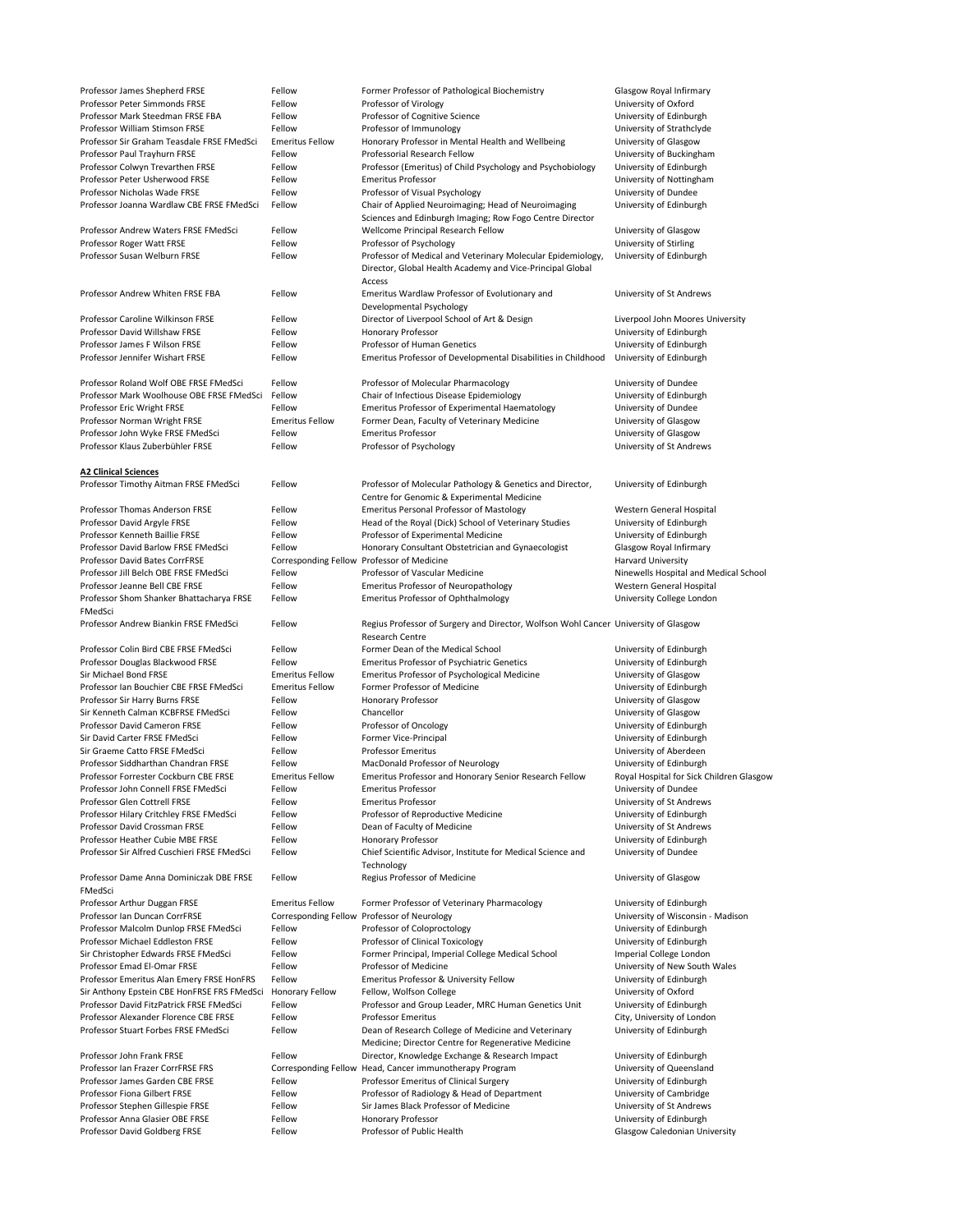| Professor David Graham FRSE FMedSci             | Fellow                               | <b>Emeritus Professor of Neuropathology</b>                                                                     | University of Glasgow                             |
|-------------------------------------------------|--------------------------------------|-----------------------------------------------------------------------------------------------------------------|---------------------------------------------------|
| Professor Jeremy Grimshaw CorrFRSE              |                                      | Corresponding Fellow Professor, Department of Medicine                                                          | University of Ottawa                              |
| <b>Professor Bruce Guthrie FRSE</b>             | Fellow                               | Professor of General Practice                                                                                   | University of Edinburgh                           |
| Professor Neva Haites OBE FRSE FMedSci          | Fellow                               | <b>Emeritus Professor of Medical Genetics</b>                                                                   | University of Aberdeen                            |
| Professor Philip Hannaford FRSE                 | Fellow                               | <b>Emeritus Professor of Primary Care</b>                                                                       | University of Aberdeen                            |
| Professor David Harnden FRSE                    | Fellow                               | <b>Emeritus Professor of Experimental Oncology</b>                                                              | University of Manchester                          |
| Professor Christopher Haslett CBE FRSE          | Fellow                               | Sir John Crofton Professor of Respiratory Medicine and                                                          | University of Edinburgh                           |
| FMedSci                                         |                                      | Director of The Queen's Medical Research Institute                                                              |                                                   |
| <b>Professor Matthew Holden FRSE</b>            | Fellow                               | Professor of Pathogen Genomics                                                                                  | University of St Andrews                          |
| Professor Martin Hooper FRSE                    | Fellow                               | <b>Emeritus Professor</b>                                                                                       | University of Edinburgh                           |
| Professor Andrew Horne FRSE                     | Fellow                               | Professor of Gynaecology and Reproductive Sciences                                                              | University of Edinburgh                           |
| <b>Professor Peter Howie FRSE</b>               | <b>Emeritus Fellow</b>               | Former Professor of Obstetrics and Gynaecology                                                                  | Ninewells Hospital and Medical School             |
| Professor John Iredale FRSE FMedSci             | Fellow                               | Pro Vice-Chancellor Health and Life Sciences                                                                    |                                                   |
|                                                 |                                      |                                                                                                                 | University of Bristol                             |
| Professor Patricia Jacobs OBE FRSE FRS          | <b>Emeritus Fellow</b>               | Former Director, Wessex Regional Genetics Laboratory                                                            | Salisbury District Hospital                       |
| FMedSci                                         |                                      |                                                                                                                 |                                                   |
| Professor Keith James FRSE                      | Fellow                               | <b>Emeritus Professor</b>                                                                                       | University of Edinburgh                           |
| Professor Ruth Jarrett FRSE                     | Fellow                               | Professor of Molecular Pathology                                                                                | University of Glasgow                             |
| Professor Eve Johnstone CBE FRSE FMedSci        | Fellow                               | Honorary Assistant Principal for Mental Health Research and<br>Development and Emeritus Professor of Psychiatry | University of Edinburgh                           |
| Professor Stanley Kaye FRSE FMedSci             | Fellow                               | <b>Consultant Medical Oncologist</b>                                                                            | Royal Marsden Hospital                            |
| Professor Peter Kennedy CBE FRSE FMedSci        | Fellow                               | <b>Burton Professor of Neurology</b>                                                                            | University of Glasgow                             |
| Professor Ole Laerum CorrFRSE                   |                                      | Corresponding Fellow Professor (adj.) of Experimental Pathology and Oncology                                    | University of Copenhagen                          |
| Sir David Lane FRSE FRS FMedSci                 | Fellow                               | Research Professor, Department of Microbiology, Tumor and                                                       | Karolinska Institutet                             |
|                                                 |                                      | Cell Biology                                                                                                    |                                                   |
| Professor Stephen Lawrie FRSE                   | Fellow                               | Head of Psychiatry & Professor of Psychiatry and Neuroimaging University of Edinburgh                           |                                                   |
|                                                 |                                      |                                                                                                                 |                                                   |
| Professor Iain Ledingham FRSE                   | Fellow                               | <b>Professor Emeritus of Medical Education</b>                                                                  | University of Dundee                              |
| Professor William Lee CBE FRSE                  | Fellow                               | Former Titular Professor in Ophthalmic Pathology                                                                | <b>Western Infirmary Glasgow</b>                  |
| Professor Radcliffe Lee FRSE                    | <b>Emeritus Fellow</b>               | Emeritus Professor of Clinical Pharmacology and Therapeutics University of Edinburgh                            |                                                   |
|                                                 |                                      |                                                                                                                 |                                                   |
| Professor Irene Leigh CBE OBE FRSE FMedSci      | Fellow                               | <b>Emeritus Professor of Cellular and Molecular Medicine</b>                                                    | University of Dundee                              |
| Dr Mhoira Leng CorrFRSE                         |                                      | Corresponding Fellow Global health and palliative care specialist physician                                     | Makerere University Palliative Care Unit          |
| Professor Eddy Liew OBE FRSE FRS FMedSci        | Fellow                               | Gardiner Professor of Immunology                                                                                | University of Glasgow                             |
| Professor Dame Caroline MacEwen DBE FRSE        | Fellow                               | <b>Consultant Ophthalmologist</b>                                                                               | <b>NHS Tayside</b>                                |
|                                                 |                                      |                                                                                                                 |                                                   |
| Professor Peter Macfarlane CBE FRSE             | Fellow                               | <b>Emeritus Professor</b>                                                                                       | University of Glasgow                             |
| <b>Professor Thomas MacFarlane FRSE</b>         | Fellow                               | Former Dean of Glasgow Dental School                                                                            | University of Glasgow                             |
| Professor Rona MacKie-Black CBE FRSE<br>FMedSci | Fellow                               | Professorial Research Fellow                                                                                    | University of Glasgow                             |
| Professor Lorna Macpherson FRSE                 | Fellow                               | Professor of Dental Public Health                                                                               | University of Glasgow                             |
| <b>Professor Frances Mair FRSE</b>              | Fellow                               | Norie Miller Professor of General Practice and Head of General                                                  | <b>University of Glasgow</b>                      |
|                                                 |                                      | Practice and Primary Care                                                                                       |                                                   |
| Professor Peter Mathieson FRSE FMedSci          | Fellow                               | Principal and Vice-Chancellor                                                                                   | University of Edinburgh                           |
|                                                 |                                      |                                                                                                                 |                                                   |
| Professor Kenneth McColl FRSE FMedSci           | Fellow                               | Professor of Gastroenterology                                                                                   | <b>Western Infirmary Glasgow</b>                  |
| Professor Rory McCrimmon FRSE                   | Fellow                               | Dean, School of Medicine                                                                                        | University of Dundee                              |
| Professor Denis McDevitt FRSE FMedSci           | Fellow                               | Former Professor of Clinical Pharmacology                                                                       | University of Dundee                              |
| Professor Iain McInnes CBE FRSE FMedSci         | Fellow                               | Vice-Principal and Head of College of Medical, Veterinary and<br>Life Sciences                                  | University of Glasgow                             |
| <b>Professor Andrew McIntosh FRSE</b>           | Fellow                               | Professor of Biological Psychiatry                                                                              | University of Edinburgh                           |
|                                                 |                                      |                                                                                                                 | <b>BHF Glasgow Cardiovascular Research Centre</b> |
|                                                 |                                      |                                                                                                                 |                                                   |
| Professor John McMurray FRSE FMedSci            | Fellow                               |                                                                                                                 |                                                   |
| Professor Alan McNeilly FRSE                    | Fellow                               | Honorary Professor, Department of Obstetrics and                                                                | University of Edinburgh                           |
|                                                 |                                      | Gynaecology                                                                                                     |                                                   |
| <b>Professor Gillian Mead FRSE</b>              | Fellow                               | Professor of Stroke and Elderly Care Medicine                                                                   | University of Edinburgh                           |
| Professor Richard Mellanby FRSE                 | Fellow                               | Professor of Comparative Medicine                                                                               | University of Edinburgh                           |
| Professor Hugh Miller FRSE FMedSci              | Fellow                               | Former Head of Veterinary School                                                                                | University of Edinburgh                           |
| Dr Viswanathan Mohan CorrFRSE                   | <b>Corresponding Fellow Director</b> |                                                                                                                 | <b>Madras Diabetes Research Foundation</b>        |
| Professor Andrew Morris FRSE FMedSci            | Fellow                               | <b>Chair of Medicine</b>                                                                                        | University of Edinburgh                           |
| Professor Peter Mossey FRSE                     | Fellow                               |                                                                                                                 |                                                   |
|                                                 |                                      | Professor of Craniofacial Development and Consultant in<br>Orthodontics                                         | University of Dundee                              |
|                                                 | Fellow                               | <b>Emeritus Professor of Primary Palliative Care</b>                                                            |                                                   |
| Professor Scott Murray MBE FRSE                 |                                      |                                                                                                                 | University of Edinburgh                           |
| Professor Joseph Ndung'u CorrFRSE               |                                      | Corresponding Fellow Head of Human African Trypanosomiasis and Other Neglected                                  | Foundation for Innovative New Diagnostics         |
|                                                 |                                      | Diseases Programme                                                                                              |                                                   |
| Professor David Newby FRSE FMedSci              | Fellow                               | BHF Duke of Edinburgh Professor of Cardiology                                                                   | University of Edinburgh                           |
| Professor Jane Norman FRSE FMedSci              | Fellow                               | Dean, Faculty of Health Sciences                                                                                | University of Bristol                             |
| Professor John Norrie FRSE                      | Fellow                               | Chair of Medical Statistics and Trial Methodology                                                               | University of Edinburgh                           |
| Professor Sir Paul Nurse CH FRS HonFBA          | <b>Honorary Fellow</b>               | Director and Chief Executive                                                                                    | <b>Francis Crick Institute</b>                    |
| HonFRSE FMedSci HonFREng                        |                                      |                                                                                                                 |                                                   |
| <b>Professor James Parratt FRSE</b>             | Fellow                               | Emeritus Professor of Physiology and Pharmacology, Institute                                                    | University of Strathclyde                         |
|                                                 |                                      | for Biomedical Sciences                                                                                         |                                                   |
| Lord Naren Patel of Dunkeld FRSE FMedSci        | Fellow                               | Consultant Obstetrician                                                                                         | Ninewells Hospital and Medical School             |
| <b>Professor Ewan Pearson FRSE</b>              | Fellow                               | Professor of Diabetic Medicine                                                                                  | University of Dundee                              |
| Professor Jill Pell CBE FRSE FMedSci            | Fellow                               | Henry Mechan Professor of Public Health                                                                         | University of Glasgow                             |
| Professor Nigel Pitts FRSE                      | Fellow                               | Director, Dental Innovation and Translation Centre                                                              | King's College London                             |
| Professor David Porteous OBE FRSE FMedSci       | Fellow                               | Professor of Human Molecular Genetics and Medicine                                                              | University of Edinburgh                           |
| <b>Professor Laurie Prescott FRSE</b>           | Fellow                               |                                                                                                                 |                                                   |
|                                                 |                                      | <b>Emeritus Professor of Clinical Pharmacology</b>                                                              | University of Edinburgh                           |
| Professor John Reid OBE FRSE FMedSci            | <b>Emeritus Fellow</b>               | Honorary Consultant Physician                                                                                   | Gardiner Institute                                |
| Professor Mary Renfrew FRSE                     | Fellow                               | Professor of Mother and Infant Health                                                                           | University of Dundee                              |
| Professor Sir Lewis Ritchie OBE FRSE            | Fellow                               | James Mackenzie Professor of General Practice                                                                   | University of Aberdeen                            |
| Professor James Roy Robertson MBE FRSE          | Fellow                               | Apothecary to The Queen                                                                                         |                                                   |
| Professor Elizabeth Russell CBE FRSE            | Fellow                               | <b>Emeritus Professor of Social Medicine</b>                                                                    | University of Aberdeen                            |
| Professor Jack Satsangi FRSE FMedSci            | Fellow                               | Professor of Gastroenterology                                                                                   | University of Edinburgh                           |
| Professor Naveed Sattar FRSE FMedSci            | Fellow                               | Professor of Metabolic Medicine                                                                                 | University of Glasgow                             |
| Sir John Savill FRSE FRS FMedSci                | Fellow                               | Regius Professor of Medical Science                                                                             | University of Edinburgh                           |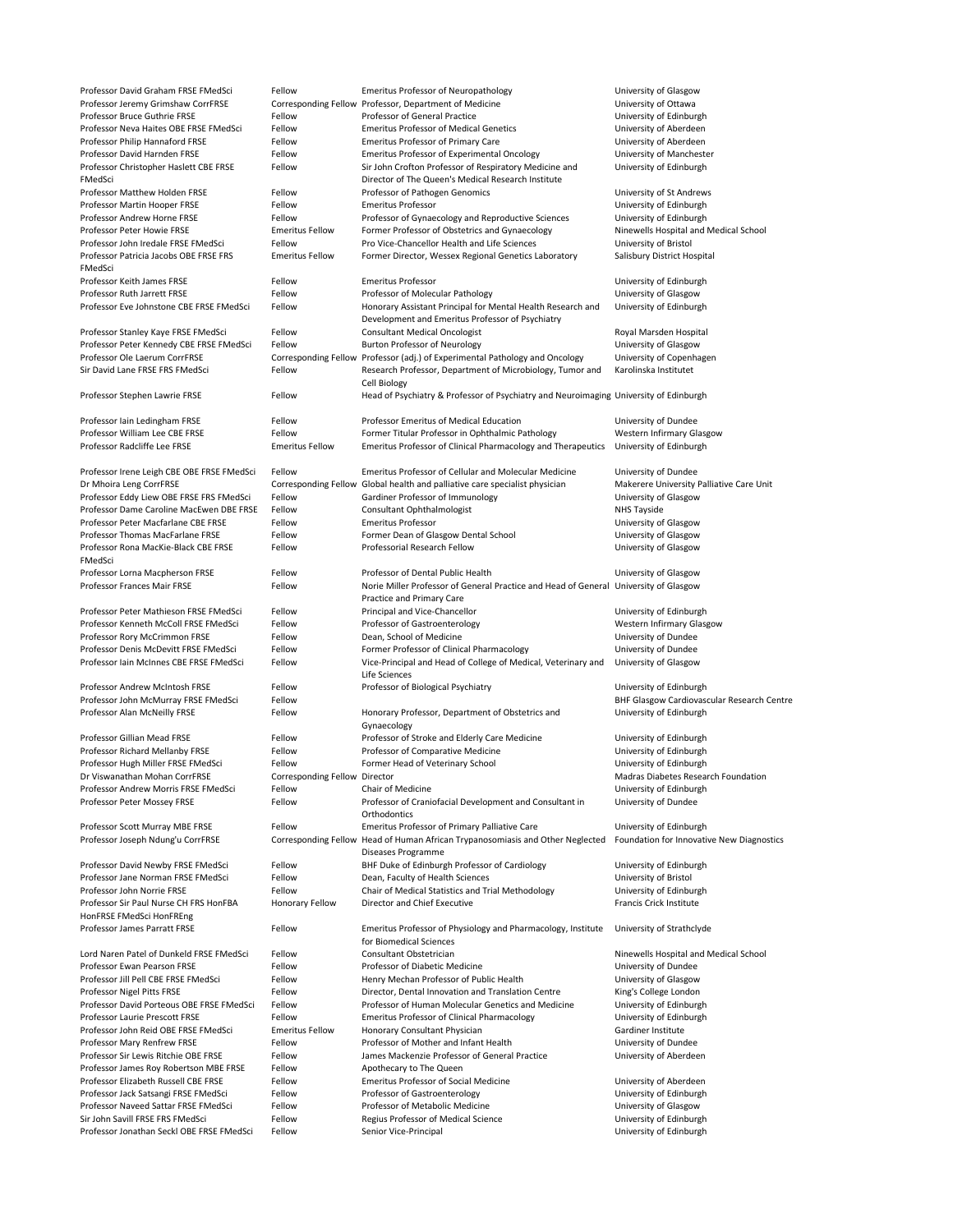| Professor Richard Sharpe FRSE                          | Fellow                      | Honorary Professor, MRC Centre for Reproductive Health                                                      | University of Edinburgh                     |
|--------------------------------------------------------|-----------------------------|-------------------------------------------------------------------------------------------------------------|---------------------------------------------|
| Professor Aziz Sheikh OBE FRSE FMedSci                 | Fellow                      | Chair of Primary Care Research & Development                                                                | University of Edinburgh                     |
| Professor John Smyth FRSE                              | Fellow                      | <b>Emeritus Professor of Medical Oncology</b>                                                               | University of Edinburgh                     |
| Professor David St Clair FRSE                          | Fellow                      | <b>Emeritus Professor</b>                                                                                   | University of Aberdeen                      |
| Professor Christopher Steel FRSE FMedSci               | Fellow                      | Professor in Medical Science                                                                                | University of St Andrews                    |
| Professor Robert Steele CBE FRSE FMedSci               | Fellow                      | Clinical Research Professor in Surgery and Health Screening                                                 | University of Dundee                        |
| Professor Tom Strachan FRSE FMedSci                    | Fellow                      | <b>Emeritus Professor of Human Molecular Genetics</b>                                                       | <b>Newcastle University</b>                 |
| Professor Allan Struthers FRSE FMedSci                 | Fellow                      | Former Professor of Cardiovascular Medicine                                                                 | University of Dundee                        |
| Professor Cathie Sudlow OBE FRSE                       | Fellow                      | Professor of Neurology and Clinical Epidemiology                                                            | University of Edinburgh                     |
| Professor Frank Sullivan FRSE                          | Fellow                      | Professor of Primary Care Medicine                                                                          | University of St Andrews                    |
| Professor Angus Thomson CorrFRSE                       | <b>Corresponding Fellow</b> | Distinguished Professor of Surgery                                                                          | University of Pittsburgh School of Medicine |
| <b>Professor Marc Turner FRSE</b>                      | Fellow                      | Director                                                                                                    | Scottish National Blood Transfusion Service |
| Professor Harold Varmus ForMemRS HonFRSE               | <b>Honorary Fellow</b>      | Lewis Thomas University Professor of Medicine, Weill Cornell<br>Medical                                     | <b>Cornell University</b>                   |
| Professor Brian Walker FRSE FMedSci                    | Fellow                      | Pro-Vice-Chancellor, Research Strategy and Resources and<br>Chair of Medicine                               | <b>Newcastle University</b>                 |
| Sir Mark Walport HonFRSE FRS FMedSci                   | <b>Honorary Fellow</b>      | Chief Executive Designate                                                                                   | <b>UKRI</b>                                 |
| <b>Professor Charles Warlow FRSE</b>                   | Fellow                      | <b>Emeritus Professor of Medical Neurology</b>                                                              | University of Edinburgh                     |
| Professor Graham Watt CBE FRSE FMedSci                 | Fellow                      | <b>Emeritus Professor of General Practice</b>                                                               | University of Glasgow                       |
| Professor David Webb CBE FRSE FMedSci                  | Fellow                      | Christison Professor of Therapeutics and Clinical Pharmacology                                              | University of Edinburgh                     |
| Professor Moira Whyte OBE FRSE FMedSci                 | Fellow                      | Sir John Crofton Professor of Respiratory Medicine and Head,<br>College of Medicine and Veterinary Medicine | University of Edinburgh                     |
| Professor Steve Wigmore FRSE                           | Fellow                      | Professor of Transplantation Surgery and Honorary Consultant University of Edinburgh<br>Surgeon             |                                             |
| Dr Alan Williamson FRSE                                | <b>Emeritus Fellow</b>      | Former Vice-President, Research Strategy Worldwide                                                          | <b>Merck Research Laboratories</b>          |
| Professor Hugh Willison FRSE FMedSci                   | Fellow                      | Professor of Neurology                                                                                      | University of Glasgow                       |
| Professor Alan Wright FRSE FMedSci                     | Fellow                      | Honorary Professor (part-time), MRC Institute of Genetics and<br>Molecular Medicine                         | University of Edinburgh                     |
| Professor Andrew Wyllie FRSE FRS FMedSci               | Fellow                      | Former Professor of Pathology                                                                               | University of Cambridge                     |
| <b>A3 Organismal and Environmental Biology</b>         |                             |                                                                                                             |                                             |
| Professor Stephen Albon FRSE                           | Fellow                      | <b>Honorary Fellow</b>                                                                                      | James Hutton Institute                      |
| Professor Ian Alexander FRSE                           | Fellow                      | <b>Professor Emeritus</b>                                                                                   | University of Aberdeen                      |
| Professor Peter Ashton FRSE                            | Fellow                      | Emeritus Charles Bullard Research Professor of Forestry                                                     | <b>Harvard University</b>                   |
| Sir David Attenborough CBE OM CH HonFRSE<br><b>FRS</b> | <b>Honorary Fellow</b>      | Freelance writer and broadcaster                                                                            |                                             |
| Dr Jean Balfour CBE FRSE                               | Fellow                      | Owner                                                                                                       | <b>Scourie Estate</b>                       |
| <b>Professor Nicholas Barton FRSE FRS</b>              | Fellow                      | Professor of Evolutionary Genetics                                                                          | Institute of Science and Technology Austria |
| Sir John Beddington FRSE FRS HonFREng                  | Fellow                      | Senior Adviser, Oxford Martin School and Professor of Natural<br><b>Resource Management</b>                 | University of Oxford                        |
| Professor Emerita Hilary Birks CorrFRSE                |                             | Corresponding Fellow Professor Emerita in Quaternary Palaeoecology and<br>Palaeoclimate Research            | University of Bergen                        |
| Professor Stephen Blackmore CBE FRSE                   | Fellow                      | Queen's Botanist and Honorary Fellow                                                                        | Royal Botanic Garden Edinburgh              |
| Professor Mark Blaxter FRSE                            | Fellow                      | Leader of the Tree of Life Programme                                                                        | Wellcome Trust Sanger Institute             |
| Professor John Blaxter FRSE                            | Fellow                      | <b>Honorary Professor</b>                                                                                   | University of Stirling                      |
| Professor Ian Booth FRSE                               | Fellow                      | Professor Emeritus of Microbiology                                                                          | University of Aberdeen                      |
| Professor Sir Ian Boyd FRSE FRS                        | Fellow                      | Professor, School of Biology                                                                                | University of St Andrews                    |
| Professor Alistair Brown FRSE                          | Fellow                      | Professor and Deputy Centre Director, MRC Centre for Medical University of Exeter<br>Mycology               |                                             |
| <b>Professor David Bryant FRSE</b>                     | Fellow                      | <b>Emeritus Professor</b>                                                                                   | University of Exeter                        |

| Professor Colin Campbell FRSE                                    | Fellow                                    | <b>Chief Executive</b>                                                                               | James Hutton Institute                          |
|------------------------------------------------------------------|-------------------------------------------|------------------------------------------------------------------------------------------------------|-------------------------------------------------|
| <b>Professor Melvin Cannell FRSE</b>                             | Fellow                                    | <b>Honorary Professor</b>                                                                            | University of Edinburgh                         |
| Professor Jérôme Casas CorrFRSE                                  | Corresponding Fellow Professor of Ecology |                                                                                                      | <b>University of Tours</b>                      |
| Professor Brian Charlesworth FRSE FRS                            | Fellow                                    | Senior Honorary Professorial Fellow                                                                  | University of Edinburgh                         |
| Professor Deborah Charlesworth FRSE FRS                          | Fellow                                    | <b>Professorial Fellow</b>                                                                           | University of Edinburgh                         |
| Professor John Christie FRSE                                     | Fellow                                    | Professor of Photobiology and Deputy Head of the Institute of<br>Molecular, Cell and Systems Biology | University of Glasgow                           |
| Professor Sarah Cleaveland OBE FRSE FRS FBA                      | Fellow                                    | Professor of Comparative Epidemiology                                                                | University of Glasgow                           |
| FMedSci                                                          |                                           |                                                                                                      |                                                 |
| <b>Professor Robert Crawford FRSE</b>                            | <b>Emeritus Fellow</b>                    | <b>Emeritus Professor</b>                                                                            | University of St Andrews                        |
| Professor John Crawford FRSE                                     | Fellow                                    | Professor in Strategy and Technology Management                                                      | University of Glasgow                           |
| Professor David Crompton OBE FRSE                                | <b>Emeritus Fellow</b>                    | Adjunct Professor, Division of Nutritional Sciences                                                  | <b>Cornell University</b>                       |
| Professor John Dale FRSE                                         | Fellow                                    | <b>Emeritus Professor of Plant Physiology</b>                                                        | University of Edinburgh                         |
| Professor John Davenport FRSE MRIA                               | Fellow                                    | <b>Emeritus Professor of Zoology</b>                                                                 | <b>University College Cork</b>                  |
| Professor Shireen-Anne Davies FRSE                               | Fellow                                    | <b>CEO</b>                                                                                           | <b>SOLASTA Bio Ltd</b>                          |
| Professor John Dent FRSE                                         | Fellow                                    | Former Principal, Royal Agricultural College                                                         | Royal Agricultural University                   |
| Professor James Dickson FRSE                                     | Fellow                                    | Former Professor of Archaeobotany and Plant Systematics                                              | University of Glasgow                           |
| Dr Maria Dornelas FRSE                                           | Fellow                                    | Reader, School of Biology                                                                            | University of St Andrews                        |
| <b>Professor Julian Dow FRSE</b>                                 | Fellow                                    | Professor of Integrative and Systems Biology                                                         | University of Glasgow                           |
| <b>Professor Carol Duffus FRSE</b>                               | <b>Emeritus Fellow</b>                    | Emeritus Professor of Crop Science and Technology                                                    | <b>SRUC - King's Buildings Campus</b>           |
| Professor Heather Ferguson FRSE                                  | Fellow                                    | Professor of Medical Entomology and Disease Ecology                                                  | University of Glasgow                           |
| Professor David Fowler CBE FRSE FRS                              | Fellow                                    | Fellow                                                                                               | Centre for Ecology and Hydrology                |
| Professor Bob Furness FRSE                                       | Fellow                                    | <b>Board Member</b>                                                                                  | NatureScot                                      |
| Professor Geoffrey Gadd FRSE FLSW                                | Fellow                                    | <b>Boyd Baxter Chair of Biology</b>                                                                  | University of Dundee                            |
| Professor Mary Gibby OBE FRSE                                    | Fellow                                    | Honorary Research Fellow                                                                             | Royal Botanic Garden Edinburgh                  |
| Professor Maggie Gill OBE FRSE                                   | Fellow                                    | <b>Emeritus Professor</b>                                                                            | University of Aberdeen                          |
| Professor Dame Lesley Anne Glover DBE PPRSE Fellow<br><b>FRS</b> |                                           | Chair                                                                                                | Carnegie Trust for the Universities of Scotland |
| Professor Iain Gordon FRSE                                       | Fellow                                    | Honorary Fellow, Fenner School of Environment & Society                                              | <b>Australian National University</b>           |
| Professor John Grace FRSE                                        | Fellow                                    | Emeritus Professor and Senior Research Fellow, School of<br>Geosciences                              | University of Edinburgh                         |
| Professor Claire Halpin FRSE                                     | Fellow                                    | Associate Dean of Research                                                                           | University of Dundee                            |
|                                                                  |                                           |                                                                                                      |                                                 |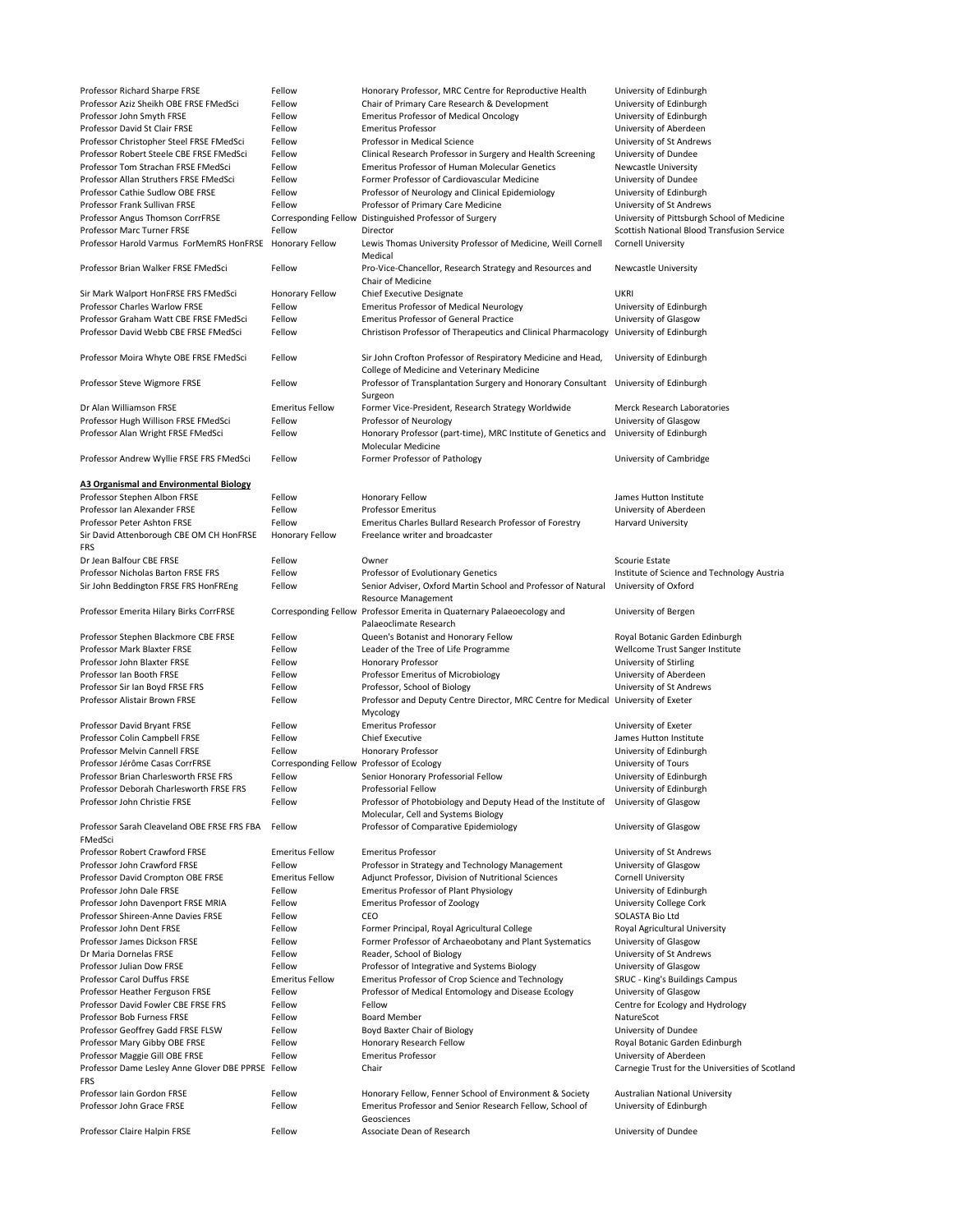| Professor Katie Hampson FRSE             | Fellow                 | Professor of Disease Ecology and Public Health                                | University of Glasgow                          |
|------------------------------------------|------------------------|-------------------------------------------------------------------------------|------------------------------------------------|
|                                          |                        |                                                                               |                                                |
| Professor Bryan Harrison CBE FRSE FRS    | Fellow                 | <b>Emeritus Professor of Plant Virology</b>                                   | James Hutton Institute                         |
| Professor Anthony Hawkins CBE FRSE       | Fellow                 | <b>Honorary Professor</b>                                                     | University of Aberdeen                         |
| Professor Daniel Haydon FRSE             | Fellow                 | Professor and Institute Director, Institute of Biodiversity,                  | University of Glasgow                          |
|                                          |                        | Animal Health and Comparative Medicine                                        |                                                |
| Professor Susan Healy FRSE               | Fellow                 | Professor of Biology                                                          | University of St Andrews                       |
| Professor Rodney Herbert FRSE            | Fellow                 | Former Professor of Microbial Ecology                                         | University of Dundee                           |
| <b>Professor Mario Herrero CorrFRSE</b>  |                        | Corresponding Fellow Professor, Cornell Global Development                    | <b>Cornell University</b>                      |
| Professor Peter Hollingsworth FRSE       | Fellow                 | Director of Science and Deputy Keeper                                         | Royal Botanic Garden Edinburgh                 |
|                                          |                        |                                                                               |                                                |
| Dr George Holmes FRSE                    | Fellow                 | <b>Former Director General</b>                                                | <b>Forestry Commission GB</b>                  |
| Professor Charles Hopkins FRSE           | Fellow                 | Former Professor of Zoology, Wellcome Experimental<br>Parasitology Laboratory | University of Glasgow                          |
|                                          |                        |                                                                               |                                                |
| Professor Peter Hudson CorrFRSE FRS      |                        | Corresponding Fellow Director of Life Sciences                                | The Pennsylvania State University              |
| Professor Felicity Huntingford FRSE      | Fellow                 | <b>Honorary Senior Researcher</b>                                             | University of Glasgow                          |
| Professor Mark Huxham FRSE               | Fellow                 | Professor of Teaching and Research in Environmental Biology                   | <b>Edinburgh Napier University</b>             |
| <b>Professor Andrew Illius FRSE</b>      | Fellow                 | <b>Emeritus Professor of Animal Ecology</b>                                   | University of Edinburgh                        |
| Professor David Ingram OBE FRSE          | Fellow                 | <b>Honorary Professor</b>                                                     | University of Edinburgh                        |
| Dr Norman Innes OBE FRSE                 | Fellow                 | Agricultural Research Consultant                                              | James Hutton Institute                         |
|                                          |                        |                                                                               |                                                |
| Dr James Irvine FRSE                     | Fellow                 | Director Manager                                                              | Cultybraggan Farm                              |
| <b>Professor Gareth Jenkins FRSE</b>     | Fellow                 | Professor of Plant Cell and Molecular Biology                                 | University of Glasgow                          |
| <b>Professor David Jenkins FRSE</b>      | Fellow                 | Honorary Professor of Zoology                                                 | University of Aberdeen                         |
| Professor Ian Johnston FRSE              | Fellow                 | <b>Emeritus Professor</b>                                                     | University of St Andrews                       |
| Professor Peter Keightley FRSE FRS       | Fellow                 | Professor of Evolutionary Genetics                                            | University of Edinburgh                        |
| Professor Loeske Kruuk FRSE              | Fellow                 | Professor of Evolutionary Ecology                                             | <b>Australian National University</b>          |
|                                          |                        |                                                                               |                                                |
| Professor Kevin Laland FRSE              | Fellow                 | Professor of Behavioural and Evolutionary Biology                             | University of St Andrews                       |
| Professor Xavier Lambin FRSE             | Fellow                 | Professor of Ecology                                                          | University of Aberdeen                         |
| Professor Frederick Last OBE FRSE        | Fellow                 | Honorary Professor, Institute of Ecology and Resource                         | University of Edinburgh                        |
|                                          |                        | Management                                                                    |                                                |
| Professor Linda Lawton FRSE              | Fellow                 | Professor of Environmental Microbiology                                       | <b>Robert Gordon University</b>                |
| Professor David Macdonald CBE FRSE       | Fellow                 | Director, Wildlife Conservation Research Unit                                 | University of Oxford                           |
| Professor Enid MacRobbie FRSE FRS        | Fellow                 | <b>Emeritus Professor of Plant Biophysics</b>                                 | University of Cambridge                        |
| Professor Anne Magurran CBE FRSE         | Fellow                 | Professor of Ecology and Evolution                                            | University of St Andrews                       |
|                                          |                        |                                                                               |                                                |
| <b>Professor Peter Maitland FRSE</b>     | Fellow                 | Visiting Professor of Freshwater Ecology                                      | University of Glasgow                          |
| Professor Marc Mangel CorrFRSE           |                        | Corresponding Fellow Distinguished Research Professor of Mathematical Biology | University of California, Santa Cruz           |
| <b>Professor Thomas Maxwell OBE FRSE</b> | Fellow                 | <b>Former Director</b>                                                        | Macaulay Land Use Research Institute           |
| Professor Neil Metcalfe FRSE             | Fellow                 | Professor of Behavioural Ecology                                              | University of Glasgow                          |
| Professor Patricia Monaghan FRSE         | Fellow                 | Regius Professor of Zoology                                                   | University of Glasgow                          |
|                                          | Fellow                 |                                                                               | Scottish Crop Research Institute               |
| Dr Anthony Murant FRSE                   |                        | Former Senior Principal Scientific Officer                                    |                                                |
| Dr Ian Newton OBE FRSE FRS               | Fellow                 | Professor                                                                     | UK Centre for Ecology and Hydrology            |
| Professor Tracy Palmer FRSE FMedSci      | Fellow                 | Professor of Microbiology                                                     | <b>Newcastle University</b>                    |
| Professor Josephine Pemberton FRSE FRS   | Fellow                 | Professor of Natural History                                                  | University of Edinburgh                        |
| Professor Jose Penades Casanova FRSE     | Fellow                 | Director of the MRC Centre for Molecular Bacteriology and                     | Imperial College London                        |
|                                          |                        | Infection and Chair of Microbiology                                           |                                                |
| Professor Wayne Powell FRSE FLSW         | Fellow                 | Principal and Chief Executive                                                 | <b>SRUC - King's Buildings Campus</b>          |
| Professor Monty Priede FRSE              | Fellow                 | Professor Emeritus of Zoology, Institute of Biological and                    | University of Aberdeen                         |
|                                          |                        | <b>Environmental Sciences</b>                                                 |                                                |
| Professor James Prosser OBE FRSE FRS     | Fellow                 | <b>Emeritus Professor in Environmental Microbiology</b>                       | University of Aberdeen                         |
|                                          |                        |                                                                               |                                                |
| Dr Arpad Pusztai FRSE                    | Fellow                 | Former Principal Scientific Officer                                           | Rowett Institute of Nutrition and Health       |
| Professor Paul Racey FRSE                | Fellow                 | Honorary Visiting Professor, Centre for Ecology and                           | University of Exeter                           |
|                                          |                        | Conservation, University of Exeter in Cornwall                                |                                                |
| <b>Professor Andrew Rambaut FRSE</b>     | Fellow                 | <b>Professor of Molecular Evolution</b>                                       | University of Edinburgh                        |
| Professor Peter Raven HonFRSE            | <b>Honorary Fellow</b> | Director                                                                      | Missouri Botanical Garden                      |
| Professor Emeritus John Raven FRSE FRS   | Fellow                 | <b>Emeritus Professor, Division of Plant Science</b>                          | University of Dundee                           |
| Professor Andrew Read FRSE FRS           | Fellow                 | Evan Pugh Professor of Biology and Entomology                                 | The Pennsylvania State University              |
| Professor Stephen Redpath FRSE           | Fellow                 | Professor of Conservation Science                                             | University of Aberdeen                         |
|                                          |                        |                                                                               |                                                |
| Professor Sarah Reece FRSE               | Fellow                 | Chair of Evolutionary Parasitology                                            | University of Edinburgh                        |
| Professor Jane Reid FRSE                 | Fellow                 | Professor, Department of Biology                                              | Norwegian University of Science and Technology |
| Professor Randolph Richards CBE FRSE     | Fellow                 | Emeritus Professor, Institute of Aquaculture                                  | University of Stirling                         |
| Professor Donald Ritchie CBE FRSE        | Fellow                 | <b>Former Professor of Genetics</b>                                           | University of Liverpool                        |
| Professor William Ritchie OBE FRSE       | Fellow                 | Former Vice-Chancellor                                                        | Lancaster University                           |
| <b>Professor Ronald Roberts FRSE</b>     | Fellow                 | <b>Emeritus Professor</b>                                                     | University of Stirling                         |
| Professor John Robinson FRSE             | Fellow                 | <b>Emeritus Professor of Animal Reproduction</b>                              | SRUC - Craibstone Campus, Aberdeen             |
|                                          |                        |                                                                               |                                                |
| <b>Professor Christian Rutz FRSE</b>     | Fellow                 | Professor of Biology                                                          | University of St Andrews                       |
| <b>Professor Graeme Ruxton FRSE</b>      | Fellow                 | Professor of Theoretical Ecology                                              | University of St Andrews                       |
| <b>Professor David Salt</b>              | Fellow                 | Professor and Director Future Food Beacon                                     | University of Nottingham                       |
| <b>Professor David Saunders FRSE</b>     | Fellow                 | <b>Emeritus Professor of Insect Physiology</b>                                | University of Edinburgh                        |
| Professor Christopher Secombes FRSE      | Fellow                 | Regius Professor of Natural History                                           | University of Aberdeen                         |
|                                          |                        |                                                                               |                                                |
| Professor Peter Sharp FRSE               | Fellow                 | <b>Honorary Professor</b>                                                     | University of Edinburgh                        |
| Dr Mark Shaw FRSE                        | Fellow                 | Honorary Research Associate                                                   | <b>National Museums Scotland</b>               |
| Professor Peter Slater FRSE              | Fellow                 | <b>Emeritus Professor of Natural History</b>                                  | University of St Andrews                       |
| Professor Pete Smith FRSE FRS            | Fellow                 | Professor of Soils and Global Change                                          | University of Aberdeen                         |
| Professor John Smith FRSE                | <b>Emeritus Fellow</b> | <b>Emeritus Professor of Applied Microbiology</b>                             | University of Strathclyde                      |
| Professor John Speakman FRSE FRS FMedSci | Fellow                 | Chair in Zoology                                                              | University of Aberdeen                         |
|                                          | Fellow                 |                                                                               |                                                |
| Professor Janet Sprent OBE FRSE          |                        | <b>Emeritus Professor of Plant Biology</b>                                    | University of Dundee                           |
| Sir William Stewart PPRSE FRS            | Fellow                 | Past President                                                                | Royal Society of Edinburgh                     |
| Professor Phillip Thomas FRSE            | Fellow                 | Former Principal and Chief Executive, Scottish Agricultural                   | <b>SRUC</b>                                    |
|                                          |                        | College                                                                       |                                                |
| Professor Paul Thompson FRSE             | Fellow                 | Professor of Zoology                                                          | University of Aberdeen                         |
| Professor Desmond Thompson FRSE          | Fellow                 | Principal Adviser on Science and Biodiversity                                 | NatureScot                                     |
|                                          |                        |                                                                               |                                                |
| Professor Lesley Torrance FRSE           | Fellow                 | Director of Science                                                           | James Hutton Institute                         |
| Professor Anthony Trewavas FRSE FRS      | Fellow                 | Professor in Plant Biochemistry                                               | University of Edinburgh                        |
| Professor Peter Tyack FRSE               | Fellow                 | Professor of Marine Mammal Biology                                            | University of St Andrews                       |
| Professor Andrew Tyler FRSE              | Fellow                 | Scotland Hydro Nation Chair                                                   | University of Stirling                         |

| Professor Peter Raven HonFRSE              | H              |
|--------------------------------------------|----------------|
| Professor Emeritus John Raven FRSE FRS     | F <sub>0</sub> |
| <b>Professor Andrew Read FRSE FRS</b>      | F <sub>0</sub> |
| Professor Stephen Redpath FRSE             | F <sub>0</sub> |
| <b>Professor Sarah Reece FRSE</b>          | F <sub>0</sub> |
| Professor Jane Reid FRSE                   | F <sub>0</sub> |
| Professor Randolph Richards CBE FRSE       | F <sub>0</sub> |
| <b>Professor Donald Ritchie CBE FRSE</b>   | F <sub>0</sub> |
| Professor William Ritchie OBE FRSE         | F <sub>0</sub> |
| <b>Professor Ronald Roberts FRSE</b>       | F <sub>0</sub> |
| Professor John Robinson FRSE               | F <sub>0</sub> |
| <b>Professor Christian Rutz FRSE</b>       | F <sub>0</sub> |
| <b>Professor Graeme Ruxton FRSE</b>        | F <sub>0</sub> |
| <b>Professor David Salt</b>                | F <sub>0</sub> |
| <b>Professor David Saunders FRSE</b>       | F <sub>0</sub> |
| Professor Christopher Secombes FRSE        | F <sub>0</sub> |
| Professor Peter Sharp FRSE                 | F <sub>0</sub> |
| Dr Mark Shaw FRSE                          | F <sub>0</sub> |
| <b>Professor Peter Slater FRSE</b>         | F <sub>0</sub> |
| Professor Pete Smith FRSE FRS              | F <sub>0</sub> |
| Professor John Smith FRSE                  | E              |
| Professor John Speakman FRSE FRS FMedSci   | F <sub>0</sub> |
| Professor Janet Sprent OBE FRSE            | F <sub>0</sub> |
| Sir William Stewart PPRSE FRS              | F <sub>0</sub> |
| Professor Phillip Thomas FRSE              | F <sub>0</sub> |
| Professor Paul Thompson FRSE               | F <sub>0</sub> |
| Professor Desmond Thompson FRSE            | F <sub>0</sub> |
| Professor Lesley Torrance FRSE             | F <sub>0</sub> |
| <b>Professor Anthony Trewavas FRSE FRS</b> | F <sub>0</sub> |
| Professor Peter Tyack FRSE                 | F١             |
|                                            |                |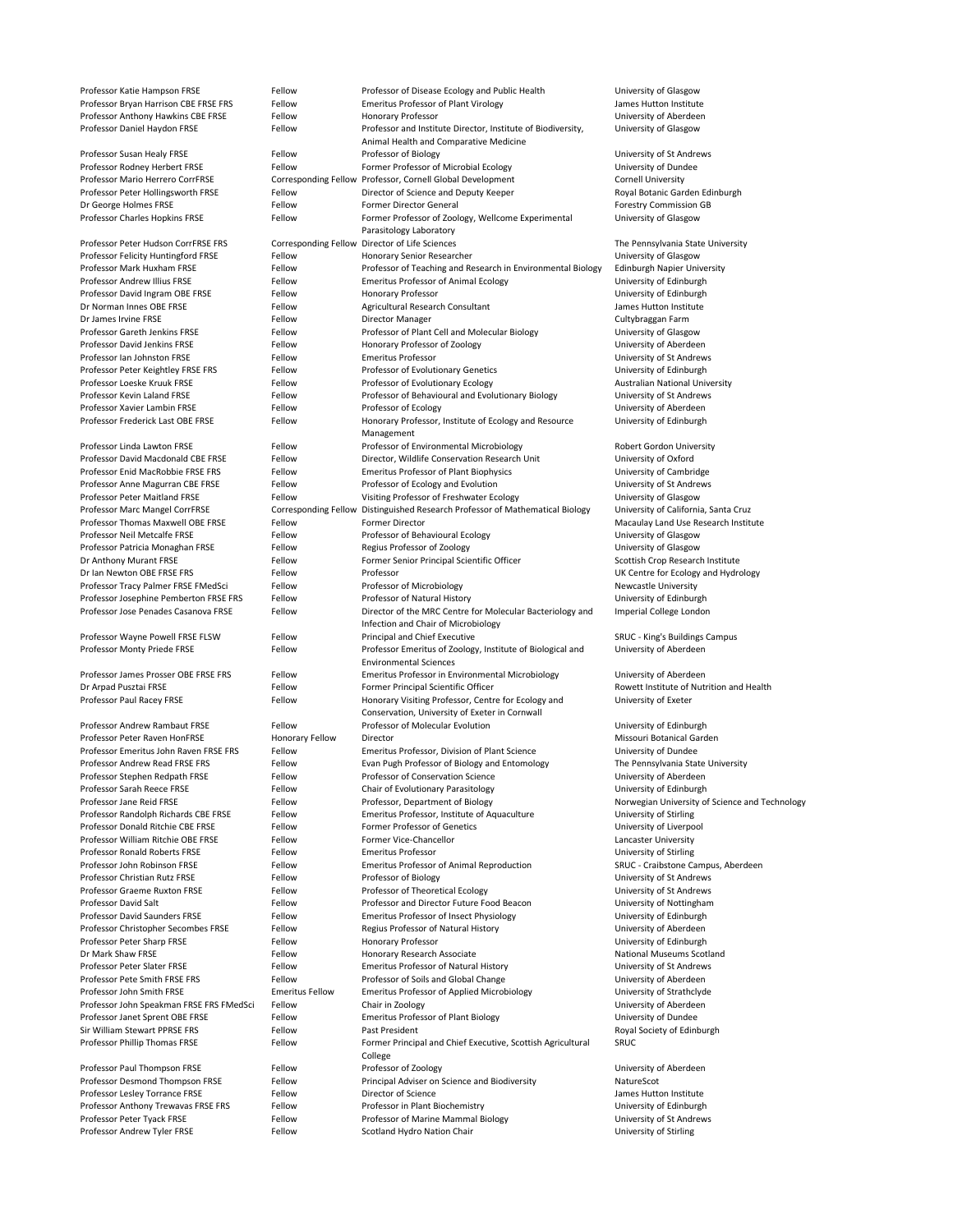| Professor Mike Unsworth FRSE                          | Fellow                 | <b>Emeritus Professor of Atmospheric Sciences</b>                                  | <b>Oregon State University</b>                          |
|-------------------------------------------------------|------------------------|------------------------------------------------------------------------------------|---------------------------------------------------------|
| Professor Michael Usher OBE FRSE                      | Fellow                 | <b>Honorary Professor</b>                                                          | University of Stirling                                  |
| Professor Sarah Wanless FRSE                          | Fellow                 | <b>Honorary Professor</b>                                                          | University of Aberdeen                                  |
| Professor Alastair Wardlaw FRSE                       | Fellow                 | <b>Emeritus Professor of Microbiology</b>                                          | University of Glasgow                                   |
|                                                       |                        |                                                                                    |                                                         |
| Professor Roy Watling MBE FRSE                        | Fellow                 | Former Head of Mycology and Plant Pathology                                        | Royal Botanic Garden Edinburgh                          |
| Professor Bob Webb FRSE                               | Fellow                 | <b>Emeritus Professor</b>                                                          | University of Nottingham                                |
| Professor Roger Wheater OBE FRSE                      | <b>Emeritus Fellow</b> | <b>Board Member</b>                                                                | Royal Zoological Society of Scotland                    |
| Professor Philip White FRSE                           | Fellow                 | Professor of Botany and Research Specialist in Plant                               | James Hutton Institute                                  |
|                                                       |                        |                                                                                    |                                                         |
|                                                       |                        | Ecophysiology                                                                      |                                                         |
| Professor Colin Whittemore FRSE                       | Fellow                 | Professor Emeritus of Agriculture and Rural Economy                                | University of Edinburgh                                 |
| Dr Gerald Wiener FRSE                                 | Fellow                 | Honorary Professor, College of Life Sciences, Southwest                            | Southwest Minzu University                              |
|                                                       |                        | University for Nationalities, Chengdu, Sichuan                                     |                                                         |
| <b>Professor Malcolm Wilkins FRSE</b>                 | Fellow                 | <b>Emeritus Regius Professor of Botany</b>                                         | University of Glasgow                                   |
|                                                       |                        |                                                                                    |                                                         |
| Professor Edward Wilson HonFRSE FRS                   | <b>Honorary Fellow</b> | <b>Honorary Curator of Entomology</b>                                              | <b>Harvard University</b>                               |
| Professor Jeremy Wilson FRSE                          | Fellow                 | <b>Head of Conservation Science</b>                                                | <b>RSPB Scotland</b>                                    |
| Professor Michael Yeoman FRSE                         | Fellow                 | Former Regius Professor of Botany                                                  | University of Edinburgh                                 |
|                                                       |                        |                                                                                    |                                                         |
|                                                       |                        |                                                                                    |                                                         |
| <b>A4 Cell and Molecular Biology</b>                  |                        |                                                                                    |                                                         |
| Professor Roger Adams FRSE                            | Fellow                 | Former Professor of Nucleic Acid Biochemistry                                      | University of Glasgow                                   |
| Professor John Aitken FRSE                            | Fellow                 | Distinguished Laureate Professor of Biological Sciences                            | <b>Newcastle University</b>                             |
| Professor Dario Alessi FRSE FRS FMedSci               | Fellow                 | Director, MRC Protein Phosphorylation and Ubiquitylation Unit University of Dundee |                                                         |
|                                                       |                        |                                                                                    |                                                         |
|                                                       |                        |                                                                                    |                                                         |
| Professor Janet Allen FRSE                            | Fellow                 | Former Director of Cell and Molecular Biology                                      | Institut de Recherches Jouveinal                        |
| Professor Robin Allshire FRSE FRS FMedSci             | Fellow                 | Professor of Chromosome Biology and Wellcome Principal                             | University of Edinburgh                                 |
|                                                       |                        | <b>Research Fellow</b>                                                             |                                                         |
| Professor Alan Archibald FRSE                         | Fellow                 | <b>Chair of Mammalian Molecular Genetics</b>                                       | University of Edinburgh                                 |
|                                                       |                        |                                                                                    |                                                         |
| Professor Allan Balmain FRSE FRS                      | Fellow                 | Barbara Bass Bakar Distinguished Professor of Cancer Genetics                      | University of California, San Francisco                 |
|                                                       |                        |                                                                                    |                                                         |
| <b>Professor Geoffrey Barton FRSE</b>                 | Fellow                 | Professor of Bioinformatics and Head of the Division of                            | University of Dundee                                    |
|                                                       |                        | <b>Computational Biology</b>                                                       |                                                         |
|                                                       |                        |                                                                                    |                                                         |
| Professor Sir David Baulcombe HonFRSE FRS             | <b>Honorary Fellow</b> | Regius Professor of Botany Emeritus                                                | University of Cambridge                                 |
| FMedSci                                               |                        |                                                                                    |                                                         |
| Professor Jean Beggs CBE FRSE FRS                     | Fellow                 | Professor of Molecular Biology                                                     | University of Edinburgh                                 |
| Professor Wendy Bickmore CBE FRSE FRS                 | Fellow                 | Director                                                                           | <b>MRC Human Genetics Unit</b>                          |
|                                                       |                        |                                                                                    |                                                         |
| FMedSci                                               |                        |                                                                                    |                                                         |
| <b>Professor Paul Birch FRSE</b>                      | Fellow                 | Professor of Plant Pathology and Deputy Head, Division of                          | University of Dundee                                    |
|                                                       |                        | <b>Plant Sciences</b>                                                              |                                                         |
| Professor Sir Adrian Bird CBE FRSE FRS FMedSci Fellow |                        | <b>Buchanan Professor of Genetics</b>                                              | University of Edinburgh                                 |
|                                                       |                        |                                                                                    |                                                         |
|                                                       |                        |                                                                                    |                                                         |
| Professor Clare Blackburn FRSE                        | Fellow                 | Professor of Tissue Stem Cell Biology                                              | University of Edinburgh                                 |
| Regius Professor Michael Blatt FRSE                   | Fellow                 | Regius Professor of Botany                                                         | University of Glasgow                                   |
| Professor John Blow FRSE FMedSci                      | Fellow                 | Director, Centre for Gene Regulation and Expression                                | University of Dundee                                    |
| Sir Walter Bodmer HonFRSE FRS FMedSci                 |                        |                                                                                    |                                                         |
|                                                       | <b>Honorary Fellow</b> | Head of Cancer and Immunogenetics Laboratory                                       | John Radcliffe Hospital                                 |
| HonMRIA                                               |                        |                                                                                    |                                                         |
| Professor Mary Bownes OBE FRSE                        | Fellow                 | Professor Emerita of Developmental Biology                                         | University of Edinburgh                                 |
| Professor Nigel Brown OBE FRSE FBA                    | Fellow                 | <b>Emeritus Professor of Molecular Microbiology</b>                                | University of Edinburgh                                 |
| Professor Moira Brown OBE FRSE                        | Fellow                 | Professor Emerita                                                                  | University of Glasgow                                   |
|                                                       |                        |                                                                                    |                                                         |
| Professor Margaret Buckingham HonFRSE FRS             | Honorary Fellow        | Department of Developmental and Stem Cell Biology                                  | The Institut Pasteur                                    |
| Professor Grahame Bulfield CBE FRSE                   | Fellow                 | <b>Emeritus Professor</b>                                                          | University of Edinburgh                                 |
| Professor Neil Bulleid FRSE                           | Fellow                 | Chair in Cell Biology                                                              | University of Glasgow                                   |
| Professor Roy Burdon FRSE                             | <b>Emeritus Fellow</b> | <b>Emeritus Professor of Molecular Biology</b>                                     | University of Strathclyde                               |
|                                                       |                        |                                                                                    | <b>MRC Human Genetics Unit</b>                          |
| <b>Professor Javier Caceres FRSE</b>                  | Fellow                 | Group Leader, Institute of Genetics and Cancer                                     |                                                         |
| Professor Ailsa Campbell FRSE                         | Fellow                 | Former Professor of Biochemical Immunology                                         | University of Glasgow                                   |
| Professor Saveria Campo FRSE                          | Fellow                 | Former Professor of Viral Oncology                                                 | University of Glasgow                                   |
| Professor Doreen Cantrell CBE FRSE FRS                | Fellow                 | Head, Division of Cell Biology and Immunology                                      | University of Dundee                                    |
| FMedSci                                               |                        |                                                                                    |                                                         |
|                                                       |                        |                                                                                    |                                                         |
| Professor Ian Chambers FRSE                           | Fellow                 | Professor of Pluripotent Stem Cell Biology                                         | University of Edinburgh                                 |
| <b>Professor Hans Clevers HonFRSE</b>                 | Honorary Fellow        | Adviser/Guest Researcher                                                           | Hubrecht Institute                                      |
| Professor Geoffrey Codd MBE FRSE                      | Fellow                 | <b>Emeritus Professor of Microbiology</b>                                          | University of Dundee                                    |
| Professor Richard Cogdell FRSE FRS                    | Fellow                 | Hooker Chair of Botany                                                             | University of Glasgow                                   |
|                                                       |                        |                                                                                    |                                                         |
| Professor John Coggins OBE FRSE                       | Fellow                 | Former Vice-Principal for Life Sciences and Medicine                               | University of Glasgow                                   |
| Sir Philip Cohen FRSE FRS FMedSci                     | Fellow                 | Professor of Enzymology                                                            | University of Dundee                                    |
| Professor Howard Cooke FRSE FMedSci                   | Fellow                 | Former Head, MRC Human Genetics Unit                                               | Western General Hospital                                |
| Professor Jonathan Cooper FRSE FREng                  | Fellow                 | Wolfson Chair of Biomedical Engineering                                            | University of Glasgow                                   |
|                                                       |                        |                                                                                    |                                                         |
| <b>Professor Victoria Cowling FRSE</b>                | Fellow                 | Principal Investigator, School of Life Sciences                                    | University of Dundee                                    |
| Professor Alan Cowman CorrFRSE FRS                    |                        | Corresponding Fellow Deputy Director - Science                                     | The Walter and Eliza Hall Institute of Medical Research |
| Dr Lionel Crawford FRSE FRS                           | Fellow                 | Former Head, Imperial Cancer Research Fund Tumour Virus                            | University of Cambridge                                 |
|                                                       |                        | Group                                                                              |                                                         |
| Professor Peter Currie CorrFRSE                       |                        | Corresponding Fellow Director, Australian Regenerative Medicine Institute          | <b>Monash University</b>                                |
|                                                       |                        |                                                                                    |                                                         |
| Professor Mirela Delibegovic FRSE                     | Fellow                 | Dean for Industrial Engagement in Research & Knowledge                             | University of Aberdeen                                  |
|                                                       |                        | Transfer                                                                           |                                                         |
| Professor William Donachie FRSE                       | Fellow                 | <b>Emeritus Professor of Bacterial Genetics</b>                                    | University of Edinburgh                                 |
| Professor Sir Charles Downes OBE FRSE                 | Fellow                 | Chairman                                                                           | Dynamic Earth Enterprises Ltd                           |
|                                                       |                        |                                                                                    |                                                         |
| FMedSci                                               |                        |                                                                                    |                                                         |
| Professor Rory Duncan FRSE                            | Fellow                 | Director, Talent and Skills                                                        | <b>UKRI</b>                                             |
| Professor Elaine Dzierzak FRSE FMedSci                | Fellow                 | Professor of Haematological Regeneration                                           | University of Edinburgh                                 |
| Professor William Earnshaw FRSE FRS FMedSci           | Fellow                 | Professor & Wellcome Principal Research Fellow                                     | University of Edinburgh                                 |
|                                                       |                        |                                                                                    |                                                         |
|                                                       |                        |                                                                                    |                                                         |
| Professor Alan Fairlamb CBE FRSE FMedSci              | Fellow                 | <b>Consulting Professor of Biochemistry</b>                                        | University of Dundee                                    |
| Professor Sir Mike Ferguson CBE FRSE FRS              | Fellow                 | Regius Professor of Life Sciences                                                  | University of Dundee                                    |
| FMedSci                                               |                        |                                                                                    |                                                         |
| Professor Malcolm Ferguson-Smith FRSE FRS             | Fellow                 | <b>Emeritus Professor of Pathology</b>                                             | University of Cambridge                                 |
| FMedSci                                               |                        |                                                                                    |                                                         |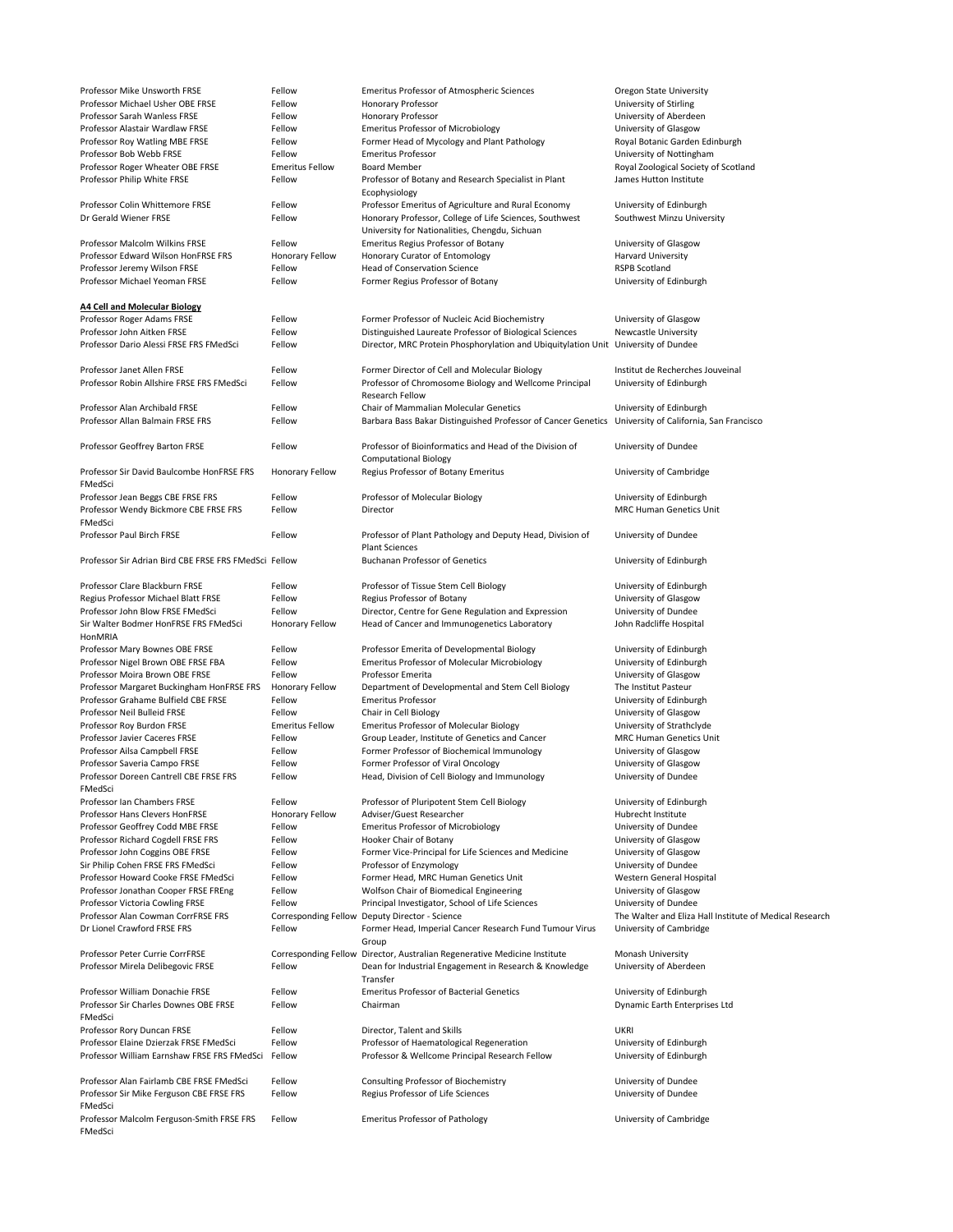| Professor Charles ffrench-Constant FRSE                                 | Fellow                                          | Pro-Vice Chancellor for Medicine and Health Sciences                                                     | University of East Anglia                                             |
|-------------------------------------------------------------------------|-------------------------------------------------|----------------------------------------------------------------------------------------------------------|-----------------------------------------------------------------------|
| FMedSci                                                                 |                                                 |                                                                                                          |                                                                       |
| Professor David Finnegan FRSE                                           | Fellow                                          | <b>Professor of Molecular Genetics</b>                                                                   | University of Edinburgh                                               |
| Professor Margaret Frame OBE FRSE FMedSci                               | Fellow                                          | Professor of Molecular Cell Biology                                                                      | Western General Hospital                                              |
| Professor Stephen Fry FRSE                                              | Fellow                                          | Professor of Plant Biochemistry                                                                          | University of Edinburgh                                               |
| Professor Peter Garland CBE FRSE                                        | Fellow                                          | <b>Emeritus Professor of Biochemistry</b>                                                                | City, University of London                                            |
| Professor David Gillespie FRSE<br><b>Professor David Glover FRSE</b>    | Fellow                                          | Researcher                                                                                               | Universidad de la Laguna                                              |
| Professor Neil Gow FRSE FRS FMedSci                                     | Fellow<br>Fellow                                | Research Professor of Biology and Biological Engineering<br>Deputy Vice-Chancellor (Research and Impact) | California Institute of Technology                                    |
|                                                                         |                                                 |                                                                                                          | University of Exeter                                                  |
| Professor Peter Halling FRSE<br>Professor David Hardie FRSE FRS FMedSci | Fellow<br>Fellow                                | Former Robertson Professor of Bioprocess Technology                                                      | University of Strathclyde                                             |
| Professor Nicholas Hastie CBE FRSE FRS                                  | Fellow                                          | Professor in Cellular Signalling<br>Director, MRC Human Genetics Unit                                    | University of Dundee<br>Western General Hospital                      |
| FMedSci                                                                 |                                                 |                                                                                                          |                                                                       |
| Professor Ronald Hay FRSE FRS FMedSci                                   | Fellow                                          | Professor of Molecular Biology                                                                           | University of Dundee                                                  |
| Professor Christopher Higgins FRSE FMedSci                              | Fellow                                          | Former Vice-Chancellor and Emeritus Professor                                                            | Durham University                                                     |
| <b>Professor Steven Homans FRSE</b>                                     | Fellow                                          | Former Professor, School of Biochemistry & Molecular Biology                                             | University of Leeds                                                   |
|                                                                         |                                                 |                                                                                                          |                                                                       |
| Professor David Horn FRSE                                               | Fellow                                          | Deputy Director, Wellcome Centre for Anti-Infectives                                                     | University of Dundee                                                  |
| Professor Paul Hoskisson FRSE                                           | Fellow                                          | Professor of Molecular Microbiology                                                                      | University of Strathclyde                                             |
| Sir Tim Hunt HonFRSE FRS FMedSci                                        | <b>Honorary Fellow</b>                          | <b>Emeritus Group Leader</b>                                                                             | <b>Francis Crick Institute</b>                                        |
| Professor William Hunter FRSE FMedSci                                   | Fellow                                          | Professor of Structural Biology                                                                          | University of Dundee                                                  |
| <b>Professor Robert Insall FRSE</b>                                     | Fellow                                          | Professor of Mathematical & Computational Cell Biology                                                   | University of Glasgow                                                 |
| Professor Neil Isaacs FRSE                                              | Fellow                                          | Member, International Advisory Board, Chinese Academy of                                                 | <b>Chinese Academy of Sciences</b>                                    |
|                                                                         |                                                 | Sciences                                                                                                 |                                                                       |
| Professor Ian Jackson FRSE                                              | Fellow                                          | Programme Leader                                                                                         | Roslin Institute                                                      |
| Professor Andrew Jackson FRSE FRS FMedSci                               | Fellow                                          | Programme Leader, MRC Human Genetics Unit                                                                | University of Edinburgh                                               |
| Professor Brian Kilbey FRSE                                             | Fellow                                          | <b>Emeritus Professor of Molecular Parasitology</b>                                                      | University of Edinburgh                                               |
| Professor Kenneth Killham FRSE                                          | Fellow                                          | Senior Science Consultant                                                                                | Remedios Ltd                                                          |
| Professor Alexander Klibanov CorrFRSE                                   |                                                 | Corresponding Fellow Professor of Chemistry and Bioengineering                                           | Massachusetts Institute of Technology                                 |
| Professor Walter Kolch FRSE                                             | Fellow                                          | Director of Systems Biology Ireland                                                                      | University College Dublin                                             |
| Professor Nicholas La Thangue FMedSci                                   | Fellow                                          | <b>Chair of Cancer Biology</b>                                                                           | University of Oxford                                                  |
| Professor Karim Labib FRSE                                              | Fellow                                          | Professor of Genome Integrity                                                                            | University of Dundee                                                  |
| Professor Angus Lamond FRSE FRS FMedSci                                 | Fellow                                          | Professor of Biochemistry                                                                                | University of Dundee                                                  |
| Professor Birgit Lane FRSE FMedSci                                      | Fellow                                          | A*STAR Honorary Fellow                                                                                   | Skin Research Institute of Singapore                                  |
| Professor David Leach FRSE                                              | Fellow                                          | <b>Professor of Molecular Genetics</b>                                                                   | University of Edinburgh                                               |
| Professor Christopher Leaver CBE FRSE FRS                               | Fellow                                          | <b>Emeritus Professor of Plant Science</b>                                                               | University of Oxford                                                  |
| Professor David Lilley FRSE FRS                                         | Fellow                                          | Director, CR-UK Nucleic Acid Structure Research Group                                                    | University of Dundee                                                  |
| Dr Alexander Lough FRSE                                                 | Fellow                                          | Former Principal Scientific Officer                                                                      | Rowett Institute of Nutrition and Health                              |
| Professor Laura Machesky FRSE FMedSci                                   | Fellow                                          | Director of the Institute of Cancer Sciences                                                             | University of Glasgow School of Modern Languages and                  |
|                                                                         |                                                 |                                                                                                          | Cultures                                                              |
| Professor Barry Maden FRSE                                              | <b>Emeritus Fellow</b>                          | <b>Emeritus Professor of Biochemistry</b>                                                                | University of Liverpool                                               |
| Professor Adele Marston FRSE                                            | Fellow                                          | Professor of Cell Biology and Director of the Wellcome Centre                                            | University of Edinburgh                                               |
|                                                                         |                                                 | for Cell Biology                                                                                         |                                                                       |
| Professor Matthias Marti FRSE                                           | Fellow                                          | Professor of Molecular Parasitology                                                                      | University of Glasgow                                                 |
| Dr Iain Mattaj FRSE FRS FMedSci                                         | Fellow                                          | Director                                                                                                 | Human Technopole Foundation<br>Lieber Institute for Brain Development |
| Dr Ronald McKay CorrFRSE<br><b>Professor Andrew Millar FRSE FRS</b>     | Corresponding Fellow Senior Scientist<br>Fellow | <b>Chair of Systems Biology</b>                                                                          | University of Edinburgh                                               |
| Professor Lorna Milne FRSE                                              | Fellow                                          | Professor of Molecular Biophysics                                                                        | University of St Andrews                                              |
| Professor Allan Mowat FRSE                                              | Fellow                                          | Professor of Mucosal Immunology                                                                          | University of Glasgow                                                 |
| Professor John Mullins FRSE                                             | Fellow                                          | <b>Emeritus Professor of Molecular Physiology</b>                                                        | University of Edinburgh                                               |
| Professor Miratul Muqit FRSE                                            | Fellow                                          | Professor of Experimental Neurology                                                                      | University of Dundee                                                  |
| Professor James Naismith FRSE FRS FMedSci                               | Fellow                                          | Professor of Structural Biology and Director of the Rosalind                                             | University of Oxford                                                  |
|                                                                         |                                                 | Franklin Institute                                                                                       |                                                                       |
| Professor Inke Näthke FRSE                                              | Fellow                                          | Associate Dean for Professional Culture                                                                  | University of Dundee                                                  |
| Professor Hugh Nimmo FRSE                                               | Fellow                                          | Professor of Plant Biochemistry                                                                          | University of Glasgow                                                 |
| Professor Donal O'Carroll FRSE                                          | Fellow                                          | Professor of Stem Cell Biology                                                                           | University of Edinburgh                                               |
| Professor Thomas Owen-Hughes FRSE                                       | Fellow                                          | Professor of Chromatin Structure and Function                                                            | University of Dundee                                                  |
| Professor Linda Partridge FRSE FRS FMedSci                              | Fellow                                          | <b>Professorial Fellow</b>                                                                               | University College London                                             |
| Professor Liz Patton FRSE                                               | Fellow                                          | Professor, Personal Chair of Chemical Genetics, MRC                                                      | <b>MRC Human Genetics Unit</b>                                        |
|                                                                         |                                                 | Programme Leader                                                                                         |                                                                       |
| Professor John Pitts FRSE                                               | Fellow                                          | <b>Former Research Scientist</b>                                                                         | Beatson Institute for Cancer Research                                 |
| Professor Jeffrey Pollard FRSE FMedSci                                  | Fellow                                          | Professor of Resilience Biology and Director MRC/University of University of Edinburgh                   |                                                                       |
|                                                                         |                                                 | Edinburgh Centre for Reproductive Health                                                                 |                                                                       |
| Professor Chris Ponting FRSE FMedSci                                    | Fellow                                          | <b>Professor of Medical Bioinformatics</b>                                                               | University of Edinburgh                                               |
| <b>Professor Andrew Porter FRSE</b>                                     | Fellow                                          | Professor of Biotechnology                                                                               | University of Aberdeen                                                |
| Professor Zihe Rao CorrFRSE                                             |                                                 | Corresponding Fellow Professor and Director of Laboratory of Structural Biology                          | <b>Tsinghua University</b>                                            |
| Professor John Rouse FRSE                                               | Fellow                                          | Professor in Chromosome Biology                                                                          | University of Dundee                                                  |
| <b>Professor Alex Rowe FRSE</b>                                         | Fellow                                          | Professor of Molecular Medicine                                                                          | University of Edinburgh                                               |
| Professor George Salmond FRSE                                           | Fellow                                          | Professor of Molecular Microbiology; Deputy Head of Dept of                                              | University of Cambridge                                               |
|                                                                         |                                                 | Biochemistry; Professorial Fellow, Wolfson College                                                       |                                                                       |
| Professor Helen Sang FRSE                                               | Fellow                                          | Group Leader, R(D)SVS, Roslin Institute                                                                  | University of Edinburgh                                               |
| <b>Professor Frank Sargent FRSE</b>                                     | Fellow                                          | Professor of Microbial Biotechnology                                                                     | <b>Newcastle University</b>                                           |
| Professor Philippa Saunders FRSE FMedSci                                | Fellow                                          | Professor of Reproductive Steroids                                                                       | University of Edinburgh                                               |
| Professor Pauline Schaap FRSE                                           | Fellow                                          | Personal Professor of Developmental Signalling                                                           | University of Dundee                                                  |
| Dr John Scott CorrFRSE FRS                                              | <b>Corresponding Fellow</b>                     | Edwin G Krebs Professor and Chair of Pharmacology                                                        | University of Washington                                              |
| Professor Phillip Sharp HonFRSE                                         | <b>Honorary Fellow</b>                          | Institute Professor                                                                                      | Massachusetts Institute of Technology                                 |
| <b>Professor David Sherratt FRSE FRS</b>                                | Fellow                                          | Professor of Biochemistry                                                                                | University of Oxford                                                  |
| Professor Evan Simpson FRSE                                             | Fellow                                          | <b>Director Emeritus</b>                                                                                 | Hudson Institute of Medical Research                                  |
| <b>Professor Austin Smith FRSE FRS</b>                                  | Fellow                                          | MRC Professor and Institute Director                                                                     | University of Exeter                                                  |
| Professor Sir Edwin Southern HonFRSE FRS                                | Honorary Fellow<br>Fellow                       | Founder<br>Professor of Microbiology                                                                     | <b>Oxford Gene Technology</b><br>University of Dundee                 |
| Professor Nicola Stanley-Wall FRSE<br>Professor Vicki Stone FRSE        | Fellow                                          | Professor of Toxicology and Director of Nano-Safety Research                                             | <b>Heriot-Watt University</b>                                         |
|                                                                         |                                                 | Group                                                                                                    |                                                                       |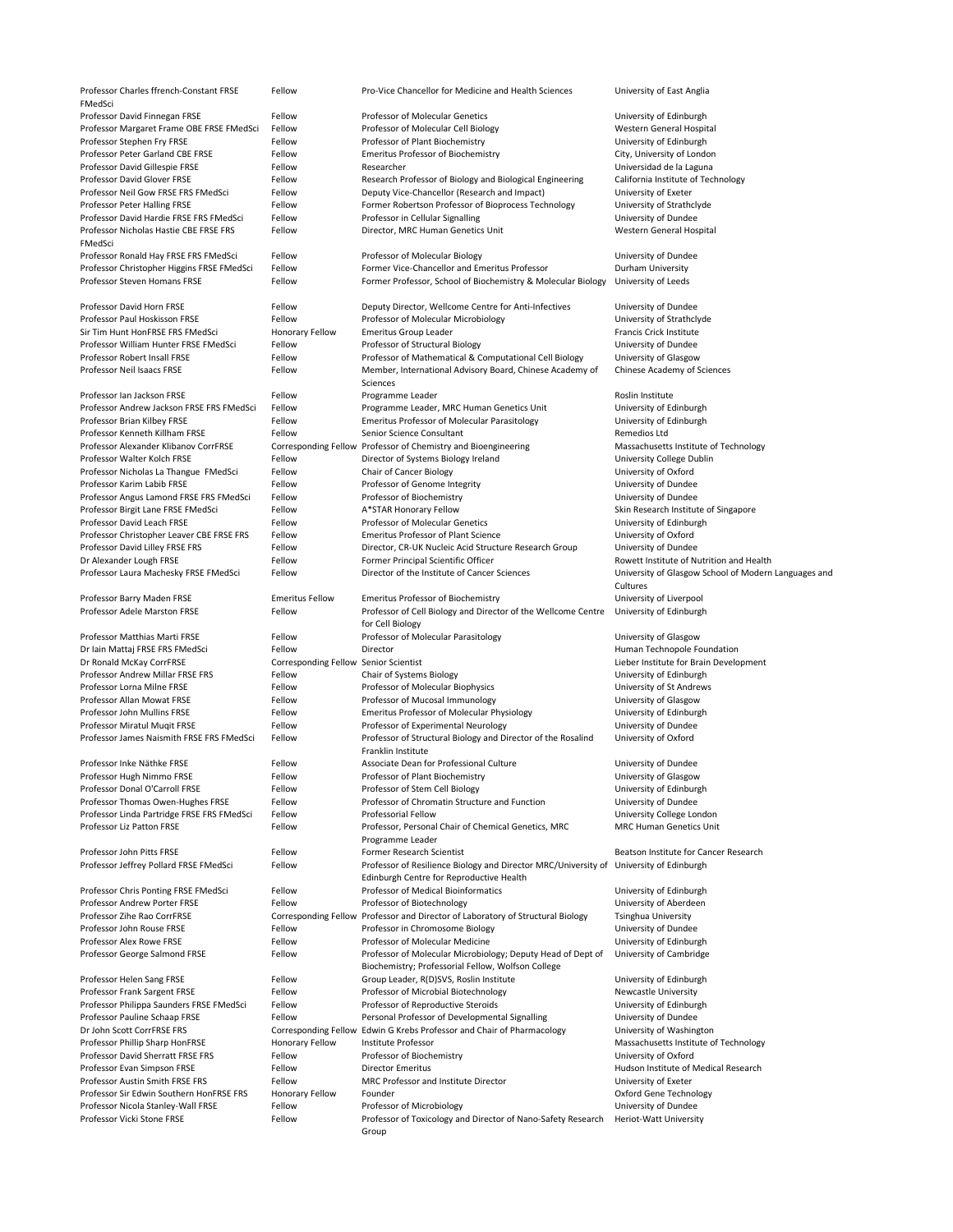| Professor Kate Storey FRSE FMedSci                                       | Fellow                 | Head, Division of Cell and Developmental Biology                                                                                                                        | University of Dundee                            |
|--------------------------------------------------------------------------|------------------------|-------------------------------------------------------------------------------------------------------------------------------------------------------------------------|-------------------------------------------------|
| Professor Jason Swedlow OBE FRSE                                         | Fellow                 | Professor of Quantitative Cell Biology                                                                                                                                  | University of Dundee                            |
| <b>Professor Andrew Tait FRSE</b>                                        | Fellow                 | Former Professor of Veterinary Parasitology                                                                                                                             | University of Glasgow                           |
| Professor Tomoyuki Tanaka FRSE                                           | Fellow                 | Professor of Cell and Molecular Biology                                                                                                                                 | University of Dundee                            |
| Professor Cheryll Tickle CBE FRSE FRS FMedSci                            | Fellow                 | Professor, Department of Biology and Biochemistry                                                                                                                       | University of Bath                              |
| Professor Kostas Tokatlidis FRSE                                         | Fellow                 | Cathcart Professor and SULSA Professor of Biochemistry                                                                                                                  | University of Glasgow                           |
| Professor David Tollervey FRSE FRS                                       | Fellow                 | Wellcome Trust Principal Research Fellow                                                                                                                                | University of Edinburgh                         |
| Professor Rhian Touyz FRSE FMedSci                                       | Fellow                 | Professor of Medicine & Director, Institute of Cardiovascular<br>and Medical Sciences                                                                                   | University of Glasgow                           |
| Professor John Tucker FRSE                                               | Fellow                 | Former Professor of Cell Biology                                                                                                                                        | University of St Andrews                        |
| Professor Michael Tyers FRSE                                             | Fellow                 | Principal Investigator, Systems biology and Synthetic biology<br>research unit                                                                                          | University of Montreal                          |
| Professor Daan Van Aalten FRSE                                           | Fellow                 | Professor of Biological Chemistry                                                                                                                                       | University of Dundee                            |
| Professor Veronica van Heyningen CBE FRSE                                | Fellow                 | Honorary Professor and Visiting Scientist MRC Human Genetics University of Edinburgh                                                                                    |                                                 |
| FRS FREng FMedSci                                                        |                        | Unit                                                                                                                                                                    |                                                 |
| Professor Pieter van West FRSE                                           | Fellow                 | Director of the International Centre for Aquaculture Research<br>and Development                                                                                        | University of Aberdeen                          |
| Professor Karen Vousden CBE FRSE FRS<br>FMedSci                          | Fellow                 | Chief Scientist and Group Leader, Francis Crick Institute                                                                                                               | Cancer Research UK                              |
| Professor Helen Walden FRSE                                              | Fellow                 | Professor of Structural Biology                                                                                                                                         | University of Glasgow                           |
| Professor Malcolm Walkinshaw FRSE                                        | Fellow                 | Professor of Structural Biochemistry                                                                                                                                    | University of Edinburgh                         |
| Professor Frank S Walsh CorrFRSE FMedSci                                 |                        | Corresponding Fellow Founder and Chief Executive Officer                                                                                                                | Ossianix Inc                                    |
| Professor Colin Watts FRSE FRS FMedSci                                   | Fellow                 | Professor of Immunobiology                                                                                                                                              | University of Dundee                            |
| Professor Robbie Waugh FRSE                                              | Fellow                 | Professor of Crop Genomics                                                                                                                                              | James Hutton Institute                          |
| Professor Kees Weijer FRSE                                               | Fellow                 | Professor of Developmental Physiology                                                                                                                                   | University of Dundee                            |
| Professor Robert White FRSE FMedSci                                      | Fellow                 | Professor of Biochemistry                                                                                                                                               | University of York                              |
| Professor Malcolm White FRSE                                             | Fellow                 | Professor of Biochemistry                                                                                                                                               | University of St Andrews                        |
|                                                                          | Fellow                 | Professor of Reproductive Science                                                                                                                                       |                                                 |
| Sir Ian Wilmut OBE FRSE FRS FMedSci                                      |                        |                                                                                                                                                                         | University of Edinburgh                         |
| Professor Ian Wilson CorrFRSE FRS                                        |                        | Corresponding Fellow Chair, Department of Integrative Structural and Computational The Scripps Research Institute<br>Biology and Hansen Professor of Structural Biology |                                                 |
| <b>Professor Thomas Wilson FRSE</b>                                      | Fellow                 | Former Chief Executive Officer                                                                                                                                          | Horticulture Research International             |
| Professor Kurt Wuthrich HonFRSE                                          | <b>Honorary Fellow</b> | Professor of Biophysics                                                                                                                                                 | ETH Zürich                                      |
| Professor Stephen Yeaman FRSE FMedSci                                    | Fellow                 | <b>Emeritus Professor</b>                                                                                                                                               | <b>Newcastle University</b>                     |
| <b>B1 Physics and Astronomy</b>                                          |                        |                                                                                                                                                                         |                                                 |
| <b>Professor Graeme Ackland FRSE</b>                                     | Fellow                 | Professor of Computer Simulation/Head of Condensed Matter                                                                                                               | University of Edinburgh                         |
|                                                                          |                        | Group                                                                                                                                                                   |                                                 |
| <b>Professor Stewart Aitchison CorrFRSE</b>                              |                        | Corresponding Fellow Professor and Nortel Chair in Emerging Technology                                                                                                  | University of Toronto                           |
| Professor Dr Marialuisa Aliotta FRSE                                     | Fellow                 | Professor of Experimental Nuclear Astrophysics                                                                                                                          | University of Edinburgh                         |
| <b>Professor Rosalind Allen FRSE</b>                                     | Fellow                 | Professor of Biological Physics                                                                                                                                         | University of Edinburgh                         |
| Dr Thomas Baer CorrFRSE                                                  |                        | Corresponding Fellow Executive Director, Stanford Photonics Research Centre                                                                                             | <b>Stanford University</b>                      |
| Professor Walter Baier CorrFRSE                                          |                        | Corresponding Fellow Professor of Radio Communications and Fundamentals of<br><b>Electrical Engineering</b>                                                             | Technical University of Kaiserslautern          |
| Professor Stephen Barnett FRSE FRS                                       | Fellow                 | Royal Society Research Professor and Cargill Chair of Natural<br>Philosophy                                                                                             | University of Glasgow                           |
| Professor Dame Jocelyn Bell Burnell DBE PPRSE Fellow<br>FRS HonFLSW MRIA |                        | Visiting Professor of Astrophysics                                                                                                                                      | University of Oxford                            |
| Professor Sir Michael Berry HonFRSE FRS                                  | <b>Honorary Fellow</b> | Royal Society Research Professor (Emeritus)                                                                                                                             | University of Bristol                           |
| HonFLSW                                                                  |                        |                                                                                                                                                                         |                                                 |
| Professor Philip Best FRSE                                               | Fellow                 | Professor of Extragalactic Astrophysics                                                                                                                                 | University of Edinburgh                         |
|                                                                          |                        | <b>Individual Merit Scientist</b>                                                                                                                                       |                                                 |
| Professor Robert Bingham FRSE<br><b>Professor David Birch FRSE</b>       | Fellow                 |                                                                                                                                                                         | Rutherford Appleton Laboratory                  |
|                                                                          | Fellow                 | Director, IBH Ltd                                                                                                                                                       | University of Strathclyde                       |
| Professor Ian Bonnell FRSE                                               | Fellow                 | Professor of Astronomy                                                                                                                                                  | University of St Andrews                        |
| Professor Peter Brand FRSE                                               | Fellow                 | Former Personal Professor of Astrophysics                                                                                                                               | Institute for Astronomy                         |
| <b>Professor Gerald Buller FRSE</b>                                      | Fellow                 | Professor of Physics                                                                                                                                                    | <b>Heriot-Watt University</b>                   |
| Professor Robert Alan Cairns FRSE                                        | Fellow                 | <b>Emeritus Professor of Applied Mathematics</b>                                                                                                                        | University of St Andrews                        |
| <b>Professor Andrew Cameron FRSE</b>                                     | Fellow                 | Head of School of Physics and Astronomy                                                                                                                                 | <b>University of St Andrews</b>                 |
| Professor Murray Campbell FRSE                                           | Fellow                 | <b>Professor of Musical Acoustics</b>                                                                                                                                   | University of Edinburgh                         |
| Professor Michael Cates FRSFRSE                                          | Fellow                 | Lucasian Professor of Mathematics and Royal Society Research University of Cambridge<br>Professor                                                                       |                                                 |
| Professor John Chapman FRSE                                              | Fellow                 | Vice-Principal                                                                                                                                                          | University of Glasgow                           |
| Professor Swapan Chattopadhyay CorrFRSE                                  |                        | Corresponding Fellow Distinguished Scientist                                                                                                                            | Fermilab                                        |
| Professor Peter Clarke FRSE                                              | Fellow                 | <b>Emeritus Professor of Physics</b>                                                                                                                                    | University of Edinburgh                         |
| <b>Professor Charles Cockell FRSE</b>                                    | Fellow                 | Professor of Astrobiology                                                                                                                                               | University of Edinburgh                         |
| Professor Christine Davies OBE FRSE                                      | Fellow                 | Professor of Physics                                                                                                                                                    | University of Glasgow                           |
| <b>Professor Martin Dawson FRSE</b>                                      | Fellow                 | Head of Centre, Fraunhofer Centre for Applied Photonics                                                                                                                 | University of Strathclyde                       |
| Professor Kishan Dholakia FRSE                                           | Fellow                 | <b>Professor of Physics</b>                                                                                                                                             | University of St Andrews                        |
| Professor Anthony Doyle FRSE                                             | Fellow                 | Professor of Physics                                                                                                                                                    | University of Glasgow                           |
| Professor David Dritschel FRSE                                           | Fellow                 | Professor of Applied Mathematics                                                                                                                                        | University of St Andrews                        |
| Professor James Dunlop FRSE FRS                                          | Fellow                 | Head of School, School of Physics and Astronomy                                                                                                                         | University of Edinburgh                         |
| Professor Geoffrey Duxbury FRSE                                          | <b>Emeritus Fellow</b> | <b>Emeritus Professor of Chemical Physics</b>                                                                                                                           | University of Strathclyde                       |
| Professor Daniele Faccio FRSE                                            | Fellow                 | Professor of Quantum Technologies                                                                                                                                       | University of Glasgow                           |
| <b>Professor Sinead Farrington FRSE</b>                                  | Fellow                 | Professor of Experimental Particle Physics                                                                                                                              | University of Edinburgh                         |
| Professor Allister Ferguson CBE FRSE                                     | Fellow                 | <b>Professor of Photonics</b>                                                                                                                                           | University of Strathclyde                       |
| Professor Annette Ferguson FRSE                                          | Fellow                 | Professor of Observational Astrophysics                                                                                                                                 | University of Edinburgh                         |
| Professor William Firth FRSE                                             | Fellow                 | <b>Research Professor</b>                                                                                                                                               | University of Strathclyde                       |
| Professor Michael Fisher HonFRSE FRS                                     | <b>Honorary Fellow</b> | Horace White Professor Emeritus of Chemistry and Chemical                                                                                                               | <b>Cornell University</b>                       |
|                                                                          |                        |                                                                                                                                                                         |                                                 |
|                                                                          |                        | Biology, Physics, and Mathematics                                                                                                                                       |                                                 |
| Professor Lyndsay Fletcher FRSE<br>Professor Brian Gerardot FRSE         | Fellow<br>Fellow       | Professor of Astrophysics<br>Professor of Physics and RAEng Chair in Emerging Technology                                                                                | University of Glasgow<br>Heriot-Watt University |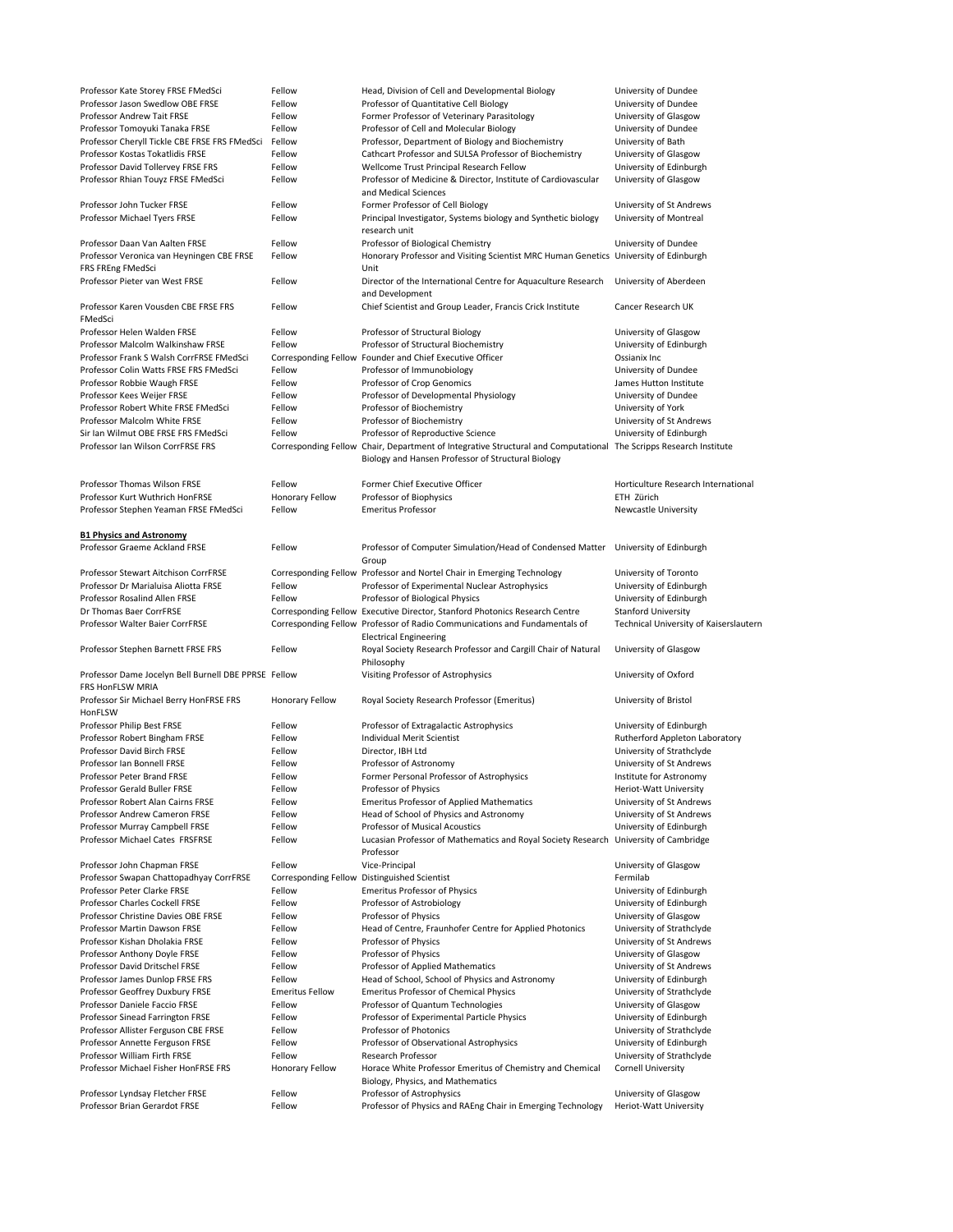| Professor Celso Grebogi FRSE               | Fellow                                   | Founding Director, Institute for Complex Systems and<br><b>Mathematical Biology</b> | University of Aberdeen                              |
|--------------------------------------------|------------------------------------------|-------------------------------------------------------------------------------------|-----------------------------------------------------|
| <b>Professor Emeritus Denis Hall FRSE</b>  | <b>Emeritus Fellow</b>                   | <b>Emeritus Professor of Photonics</b>                                              | Heriot-Watt University                              |
| Professor Graham Hall FRSE                 | Fellow                                   | <b>Professor Emeritus of Mathematics</b>                                            | University of Aberdeen                              |
| Professor Ian Halliday CBE FRSE FLSW       | Fellow                                   | <b>Former Chief Executive</b>                                                       | Scottish Universities Physics Alliance              |
| <b>Professor Giles Hammond FRSE</b>        | Fellow                                   | Professor of Experimental Gravitational Physics                                     | University of Glasgow                               |
| <b>Professor Robert Harrison FRSE</b>      | Fellow                                   | <b>Emeritus Professor of Physics</b>                                                | Heriot-Watt University                              |
| Professor Alan Heavens FRSE                | Fellow                                   | Director, Imperial Centre for Inference and Cosmology                               | Imperial College London                             |
| Professor Douglas Heggie FRSE              | Fellow                                   | <b>Professor Emeritus</b>                                                           | University of Edinburgh                             |
| Professor Catherine Heymans FRSE           | Fellow                                   | Professor of Observational Cosmology                                                | University of Edinburgh                             |
| Professor Peter Higgs CHFRSE FRS           | Fellow                                   | <b>Emeritus Professor of Theoretical Physics</b>                                    | University of Edinburgh                             |
| Professor Alan Hood FRSE                   | Fellow                                   | Professor of Applied Mathematics                                                    | University of St Andrews                            |
| Professor Keith Horne FRSE                 | Fellow                                   | Professor of Astronomy                                                              | University of St Andrews                            |
| Professor Sir James Hough OBE FRSE FRS     | Fellow                                   | Research Professor in Natural Philosophy                                            | University of Glasgow                               |
| Professor Archibald Howie CBE HonFRSE FRS  | <b>Honorary Fellow</b>                   | <b>Emeritus Professor of Physics</b>                                                | University of Cambridge                             |
| Professor Johannes Huber CorrFRSE          | Corresponding Fellow Professor           |                                                                                     | Universität Erlangen-Nürnberg                       |
| Professor Robert Ivison FRSE               | Fellow                                   | Director for Science                                                                | European Southern Observatory                       |
| Professor Moira Jardine FRSE               | Fellow                                   | Professor of Astrophysics                                                           | University of St Andrews                            |
| Professor Dino Jaroszynski FRSE            | Fellow                                   | Professor of Laser Plasma Physics                                                   | University of Strathclyde                           |
| Professor Ralf Kaiser FRSE                 | Fellow                                   | Professor of Physics                                                                | University of Glasgow                               |
| Professor Richard Kenway OBE FRSE FLSW     | Fellow                                   | Tait Professor of Mathematical Physics                                              | University of Edinburgh                             |
| Professor Thomas Krauss FRSE               | Fellow                                   | <b>Professor of Photonics</b>                                                       | University of York                                  |
| Professor Juergen Kurths CorrFRSE          |                                          | Corresponding Fellow Full Professor in Nonlinear Dynamics                           | Humboldt University of Berlin                       |
| Professor Ying-Cheng Lai CorrFRSE          | Corresponding Fellow Sixth Century Chair |                                                                                     | University of Aberdeen                              |
| Professor Ernest Laing FRSE                | Fellow                                   | <b>Emeritus Professor of Physics and Astronomy</b>                                  | University of Glasgow                               |
| Professor Andy Lawrence FRSE               | Fellow                                   | Regius Professor of Astronomy                                                       | University of Edinburgh                             |
| Professor Kenneth Ledingham FRSE           | Fellow                                   | Professor of Physics; William Penney Professor of Laser                             | University of Strathclyde                           |
|                                            |                                          | Nuclear Physics (AWE plc)                                                           |                                                     |
| Professor Stephen Lee FRSE                 | Fellow                                   | Professor of Physics                                                                | University of St Andrews                            |
| Professor Ulf Leonhardt FRSE               | Fellow                                   | Professor                                                                           | The Weizmann Institute of Science                   |
| Professor Andrew Liddle FRSE               | Fellow                                   | <b>Principal Researcher</b>                                                         | Universidade de Lisboa                              |
| Professor Malcolm Longair CBE FRSE FRS     | Fellow                                   | Emeritus Jacksonian Professor of Natural Philosophy                                 | University of Cambridge                             |
| Professor Joachim Loos FRSE                | Fellow                                   | Former Principal Scientist - Morphology and Molecular Imaging DSM                   |                                                     |
| Professor Andrew Mackenzie FRSE FRS        | Fellow                                   | Director                                                                            | Max Planck Institute for Chemical Physics of Solids |
| Professor Cait MacPhee CBE FRSE            | Fellow                                   | Professor of Biological Physics                                                     | University of Edinburgh                             |
| Professor Graeme Malcolm OBE FRSE FREng    | Fellow                                   | <b>Chief Executive Officer</b>                                                      | M-Squared Lasers Ltd                                |
| Professor Gail McConnell FRSE              | Fellow                                   | <b>Chair of Biophotonics</b>                                                        | University of Strathclyde                           |
| Professor Paul McKenna FRSE                | Fellow                                   | Professor of Laser-Plasma Physics                                                   | University of Strathclyde                           |
| Dr Thomas McLean FRSE                      | <b>Emeritus Fellow</b>                   | Former Professor                                                                    | <b>Cranfield University</b>                         |
| Professor Ross McLure FRSE                 | Fellow                                   | Professor of Extragalactic Astrophysics                                             | University of Edinburgh                             |
| Professor Malcolm McMahon FRSE             | Fellow                                   | Professor of High Pressure Physics                                                  | University of Edinburgh                             |
| Professor Wolfgang Mecklenbrauker CorrFRSE | Corresponding Fellow Emeritus Professor  |                                                                                     | Vienna University of Technology                     |
| Professor Alan Miller FRSE                 | Fellow                                   | <b>Professor Emeritus</b>                                                           | <b>Heriot-Watt University</b>                       |
| Professor David Miller CorrFRSE FRS        |                                          | Corresponding Fellow W. M. Keck Foundation Professor of Electrical Engineering and  | <b>Stanford University</b>                          |
|                                            |                                          | Professor by Courtesy of Applied Physics                                            |                                                     |
| <b>Professor Thomas Mullin FRSE</b>        | Fellow                                   | <b>Research Fellow</b>                                                              | University of Oxford                                |
| Professor Alex Murphy FRSE                 | Fellow                                   | Personal Chair of Nuclear and Particle Astrophysics                                 | University of Edinburgh                             |
| Professor Richard Nelmes OBE FRSE FRS      | Fellow                                   | Professor Emeritus and Honorary Professorial Fellow                                 | University of Edinburgh                             |
| Professor Gian-Luca Oppo FRSE              | Fellow                                   | 1796 Freeland Chair of Natural Philosophy                                           | University of Strathclyde                           |
| Professor Miles Padgett OBE FRSE FRS       | Fellow                                   | Kelvin Chair of Natural Philosophy (Physics and Astronomy)                          | University of Glasgow                               |

Professor Jan Palous CorrFRSE Corresponding Fellow Professor, Astronomical Institute v.v.i. Czech Academy of Sciences Professor Stuart Parkin CorrFRSE FRS FREng Corresponding Fellow Director Max Planck Institute of Microstructure Physics Professor William Paul FRSE Fellow Former Research Professor of Physics Former Research Professor of Physics Farvard University Professor Godfrey Pawley FRSE FRS FEllow Emeritus Professor of Computational Physics University of Edinburgh Professor Kenneth Peach FRSE Fellow Fellow Professor Emeritus Companies and Muniversity of Oxford Professor John Peacock FRSE FRS FELlow Professor of Cosmology Fellow Professor of Cosmology and Muniversity of Edinburgh Professor David Pegg CorrFRSE Corresponding Fellow Emeritus Professor of Physics Griffith University Professor Alan Phelps FRSE Fellow Fellow Professor of Plasma Physics Fellow Professor of Plasma Physics Fellow Professor Carl Pidgeon FRSE Fellow Fellow Emeritus Professor of Physics Fellow Emeritus Professor of Physics Feamer America Heriot-Watt University Professor Wilson Poon FRSE Fellow Fellow Personal Professor of Condensed Matter Physics University of Edinburgh Professor Eric Priest FRSE FRS FELLOW Fellow Former Professor of Theoretical Solar Physics University of St Andrews Professor Derek Pursey FRSE Fellow Fellow Emeritus Professor of Physics Ferofessor of Physics Inversity Professor Peter Pusey FRSE FRS FELLOW Fellow Former Professor of Physics Fermer Professor of Physics University of Edinburgh Professor Stuart Reid FRSE Fellow Fellow Professor of Biomedical Engineering Professor Stuart Reid FRSE Fellow Professor Derryck Reid FRSE Fellow Fellow Professor of Physics Ferit Art Elect-Watt University Professor Bernard Roberts FRSE FELLOW Fellow Emeritus Professor of Solar Magnetohydrodynamics University of St Andrews Professor Norna Robertson FRSE Fellow Lead Scientist, LIGO Project California Institute of Technology Professor Aidan Robson FRSE Fellow Fellow Professor of Particle Physics Fellow Professor of Particle Physics Fellow Professor Guenther Rosner FRSE Fellow Fellow Professor **Professor** Current Construction Construction Construction Professor Sheila Rowan CBE FRSE FRS FELLOW **Director of the Institute for Gravitational Research and Chair of University of Glasgow** Natural Philosophy Professor Ifor Samuel FRSE Fellow Fellow Professor of Physics Contact Contact Andrews University of St Andrews Professor Anneila Sargent HonFRSE Honorary Fellow Ira S. Bowen Professor of Astronomy California Institute of Technology Professor Roger Scott FRSE Fellow Fellow Former Director Communication Scottish Universities Environmental Research Centre Professor Peter Sharp OBE FRSE FRSE FELLOW Emeritus Professor of Medical Physics Fellow Emeritus Professor of Medical Physics Professor Alan Shotter FRSE Fellow Fellow Former Professor of Physics Former Professor of Physics University of Edinburgh Professor Wilson Sibbett CBE FRSE FRS Fellow Emeritus Professor Cases and Muniversity of St Andrews Professor Ian Skillicorn FRSE **Emeritus Fellow** Honorary Senior Research Fellow University of Glasgow Professor Kenway Smith FRSE Fellow Fellow Professor of Physics Changes and Muniversity of Glasgow Professor Robert Stamps FRSE Fellow Fellow Professor of Solid State Physics Fellow Professor of Solid State Physics Professor William Stirling CorrFRSE Corresponding Fellow Director, Institut Laue-Langevin Institut Laue-Langevin Professor Kenneth Strain FRSE Fellow Fellow Professor of Experimental Physics University of Glasgow Professor Andrew Taylor FRSE Fellow Fellow Professor of Astrophysics, University of Edinburgh Institute for Astronomy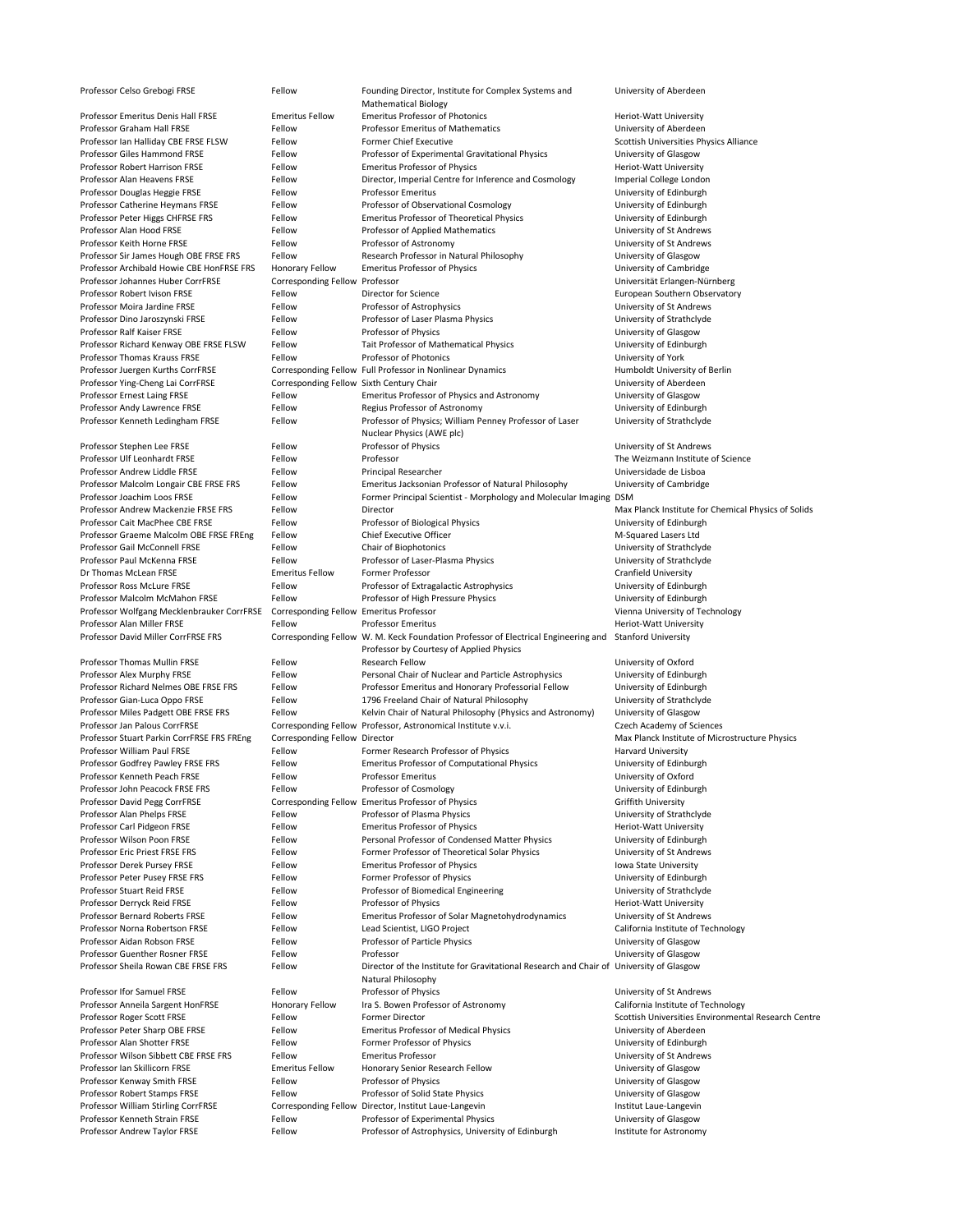**B2 Earth Sciences and Chemistry**

Dr Andrew Taylor OBE FRSE FRS FELLOW Executive Director, STFC National Laboratories Science and Technology Facilities Council Professor Sergios Theodoridis CorrFRSE Corresponding Fellow Professor of Signal Processing and Communications University of Athens Professor Andrew Walker FRSE Fellow Secretary and Treasurer Fellow Secretary and Treasurer Carnegie Trust for the Universities of Scotland Professor Richard Warburton FRSE Fellow Professor of Experimental Physics University of Basel Professor Brian Wherrett FRSE Fellow Fellow Professor of Theoretical Physics Feriot-Watt University Professor Rex Whitehead FRSE Fellow Fellow Former Professor of Natural Philosophy Chiversity of Glasgow Professor Philip Woods FRSE Fellow Fellow Professor of Physics Communications of Physics Professor of Physics Communications of Edinburgh Professor Gillian Wright MBE FRSE Fellow Director Content of Content Content Contents of Contents of Centre STFC UK Astronomy Technology Centre Dr George Wyllie FRSE Fellow Fellow Former Senior Lecturer in Theoretical Physics University of Glasgow Dr Joe Zaccai CorrFRSE Corresponding Fellow Directeur de Recherche Emérite CNRS Institut de Biologie Structurale

University of California, Berkeley

Professor Dave Adams FRSE FLSW Fellow Fellow Professor of Chemistry Chemistry Chemistry Diversity of Glasgow Professor Polly Arnold OBE FRSE FRS FELLOW Director, Chemical Sciences Division, Lawrence Berkeley National Laboratory Professor Sharon Ashbrook FRSE Fellow Professor in Physical Chemistry Fellow Professor in Physical Chemistry Chemistry Chemistry Districts of St Andrews Professor John Attfield FRSE FRS FELLOW Fellow Professor of Materials Science at Extreme Conditions University of Edinburgh Professor Chunli Bai ForMemRS HonFRSE Honorary Fellow President Chinese Academy of Sciences Professor Patrick Bailey FRSE Fellow Fellow Visiting Professor Communication Condon South Bank University Professor Colin Ballantyne FRSE Fellow Emeritus Professor of Physical Geography University of St Andrews Dr William Banks FRSE **Emeritus Fellow** Former Deputy Director **Emeritus Fellow** Former Deputy Director **Emeritus** Hannah Research Institute Professor Laurence Barron FRSE FRS Fellow Emeritus Gardiner Professor of Chemistry Fellow Emeritus Gardiner Professor of Chemistry Fellow Emeritus Gardiner Professor of Chemistry Fellow Professor Murdoch Baxter FRSE Fellow Entity Chief Editor Chief Editor And The State of Environmental Radioactivity Professor Michael Benton OBE FRSE FRS Fellow Professor of Vertebrate Palaeontology University of Bristol Professor Michael Bird FRSE Fellow Fellow Distinguished Professor and a state of the James Cook University Professor John Birks CorrFRSE Corresponding Fellow Professor Emeritus Corresponding Fellow Professor Emeritus Professor Geoffrey Boulton OBE FRSE FRS Fellow Regius Professor of Geology Emeritus Fellow Diversity of Edinburgh Professor Mark Bradley FRSE Fellow Fellow Professor of High-Throughput Chemical Biology University of Edinburgh Professor Euan Brechin FRSE Fellow Fellow Professor of Coordination Chemistry Fellow Professor of Contents of Edinburgh Professor John Brimacombe FRSE Fellow Fellow Former Roscoe Professor of Chemistry Former Roscoe Professor of Chemistry Dr Christopher Browitt FRSE Fellow Former Head of BGS Seismic Monitoring and Information Service Professor Tom Brown FRSE Fellow Fellow Professor of Nucleic Acid Chemistry Fellow Professor of Nucleic Acid Chemistry Professor Peter Brown FRSE Fellow Fellow Emeritus Professor of Geology Ferofessor of Geology University of St Andrews Professor Peter Bruce FRSE FRS FELLOW Fellow Wolfson Professor of Chemistry Fellow Thiversity of Oxford Professor Duncan Burns FRSE MRIA Fellow Emeritus Professor of Analytical Chemistry Cueen's University Belfast Professor Eleanor Campbell CorrFRSE FRS Fellow Professor of Chemistry Fellow Professor of Chemistry Professor of Chemistry Professor of Chemistry Professor of Chemistry Professor of Chemistry Professor of Chemistry Profess Professor Elise Cartmell FRSE Fellow Fellow Chief Scientist Chief Scottish Water Professor Peter Cawood FRSE Fellow Fellow Professor of Geology **Fellow** Professor of Geology Monash University Professor Stephen Chapman CBE FRSE Fellow Vice-Chancellor and President Felix Felith Cowan University Professor Stephen Clark FRSE Fellow Fellow WestCHEM Professor of Organic Chemistry Cuniversity of Glasgow Professor Euan Clarkson FRSE Fellow Fellow Emeritus Professor of Palaeontology Fellow Emeritus Professor of Palaeontology Professor David Cole-Hamilton FRSE Fellow Professor of Chemistry Fellow Professor of Chemistry Chemistry Professor of Chemistry Professor of Chemistry Professor of Chemistry Professor of Chemistry Professor of Chemistry Pr Professor Joseph Connolly FRSE Fellow Emeritus Professor of Organic Chemistry Funchistry University of Glasgow Professor Edwin Constable CorrFRSE Corresponding Fellow Professor of Chemistry Corresponding Fellow Professor of Chemistry Professor James Cowan CorrFRSE Corresponding Fellow Melvin S. Newman Professor of Chemistry and Biochemistry Ohio State University Dr Stuart Crampin FRSE **Emeritus Fellow** Honorary Research Associate **Emeritus Fellow** Honorary Research Associate Professor Lee Cronin FRSE Fellow Fellow Regius Professor of Chemistry Fellow Regius Professor of Chemistry Fellow Professor Maggie Cusack FRSE Fellow President Munster Technological University Professor Ian Dalziel FRSE Fellow Fellow Senior Research Scientist Entertainment University of Texas Institute for Geophysics Professor Emeritus Donald Davidson FRSE Fellow Emeritus Professor of Environmental Science University of Stirling

University of Edinburgh

| Professor Lorna Dawson CBE FRSE            | Fellow                 | Principal Scientific Officer, Head of Soil Forensic Science Group James Hutton Institute |                                                     |
|--------------------------------------------|------------------------|------------------------------------------------------------------------------------------|-----------------------------------------------------|
| Professor Robert Donovan OBE FRSE          | Fellow                 | Professor Emeritus and Honorary Professorial Fellow                                      | University of Edinburgh                             |
| Dr Peter Doyle CBE FRSE                    | Fellow                 | Former Executive Director and Research and Technology                                    | AstraZeneca plc                                     |
|                                            |                        | Director                                                                                 |                                                     |
| Professor Arnost Dudek HonFRSE             | <b>Honorary Fellow</b> | Former Professor                                                                         | <b>Charles University</b>                           |
| Dr John Duncan FRSE                        | <b>Emeritus Fellow</b> | Former Reader in Physical Chemistry                                                      | University of Aberdeen                              |
| Professor Dianne Edwards CBE FRSE FRS FLSW | Fellow                 | Head, Department of Earth Sciences                                                       | <b>Cardiff University</b>                           |
| Professor Kevin Edwards FRSE               | Fellow                 | Senior Fellow, McDonald Institute for Archaeological Research                            | University of Cambridge                             |
| Professor Robert Ellam FRSE                | Fellow                 | Professor of Isotope Geochemistry                                                        | University of Glasgow                               |
| Professor Dr Gerhard Ertl HonFRSE          | <b>Honorary Fellow</b> | <b>Honorary Professor</b>                                                                | Fritz Haber-Institut der Max Planck-Gesellschaft    |
| Professor Tony Fallick FRSE                | Fellow                 | Emeritus Professor of Isotope Geosciences                                                | University of Glasgow                               |
| Professor Karen Faulds FRSE                | Fellow                 | Professor & Head of Bionanotechnology and Analytical                                     | University of Strathclyde                           |
|                                            |                        | Chemistry                                                                                |                                                     |
| Professor Jörg Feldmann FRSE               | Fellow                 | Head of Insitute of Analytical Chemistry                                                 | University of Graz                                  |
| Dr Douglas Fettes FRSE                     | Fellow                 | Former Visiting Professor of Earth Sciences                                              | University of Liverpool                             |
| Professor Godfrey Fitton FRSE              | Fellow                 | Professor of Igneous Petrology                                                           | University of Edinburgh                             |
| Dr Malcolm Fluendy FRSE                    | Fellow                 | Former Reader in Chemistry                                                               | University of Edinburgh                             |
| Professor Bojie Fu CorrFRSE                |                        | Corresponding Fellow Distinguished Professor <sup>®</sup>                                | Research Center for Eco-Environmental Sciences, CAS |
| Professor Ryan Gilmour CorrFRSE            |                        | Corresponding Fellow Chair of Organic Chemistry & CiMIC Professor of Chemical            | University of Münster                               |
|                                            |                        | <b>Biology</b>                                                                           |                                                     |
| Professor Fredrik Glasser FRSE             | Fellow                 | Personal Professor of Chemistry                                                          | University of Aberdeen                              |
| Professor Christopher Glidewell FRSE       | Fellow                 | <b>Honorary Professor</b>                                                                | University of St Andrews                            |
| Professor Rebecca Goss FRSE                | Fellow                 | Professor of Organic Chemistry                                                           | University of St Andrews                            |
| Professor Colin Graham FRSE                | Fellow                 | Senior Honorary Professorial Fellow                                                      | University of Edinburgh                             |
| Professor Duncan Graham FRSE               | Fellow                 | Associate Principal and Executive Dean of the Faculty of                                 | University of Strathclyde                           |
|                                            |                        | Science                                                                                  |                                                     |
| <b>Professor Charles Greenwood FRSE</b>    | Fellow                 | <b>Former Assistant Director</b>                                                         | South Australian Institute of Technology            |
| Professor Frank Gunstone FRSE              | <b>Emeritus Fellow</b> | <b>Emeritus Professor of Chemistry</b>                                                   | University of St Andrews                            |
| <b>Professor Andrew Hamnett FRSE</b>       | Fellow                 | Former Principal and Vice-Chancellor                                                     | University of Strathclyde                           |
| Professor Simon Harley FRSE                | Fellow                 | Professor of Lower Crustal Processes                                                     | University of Edinburgh                             |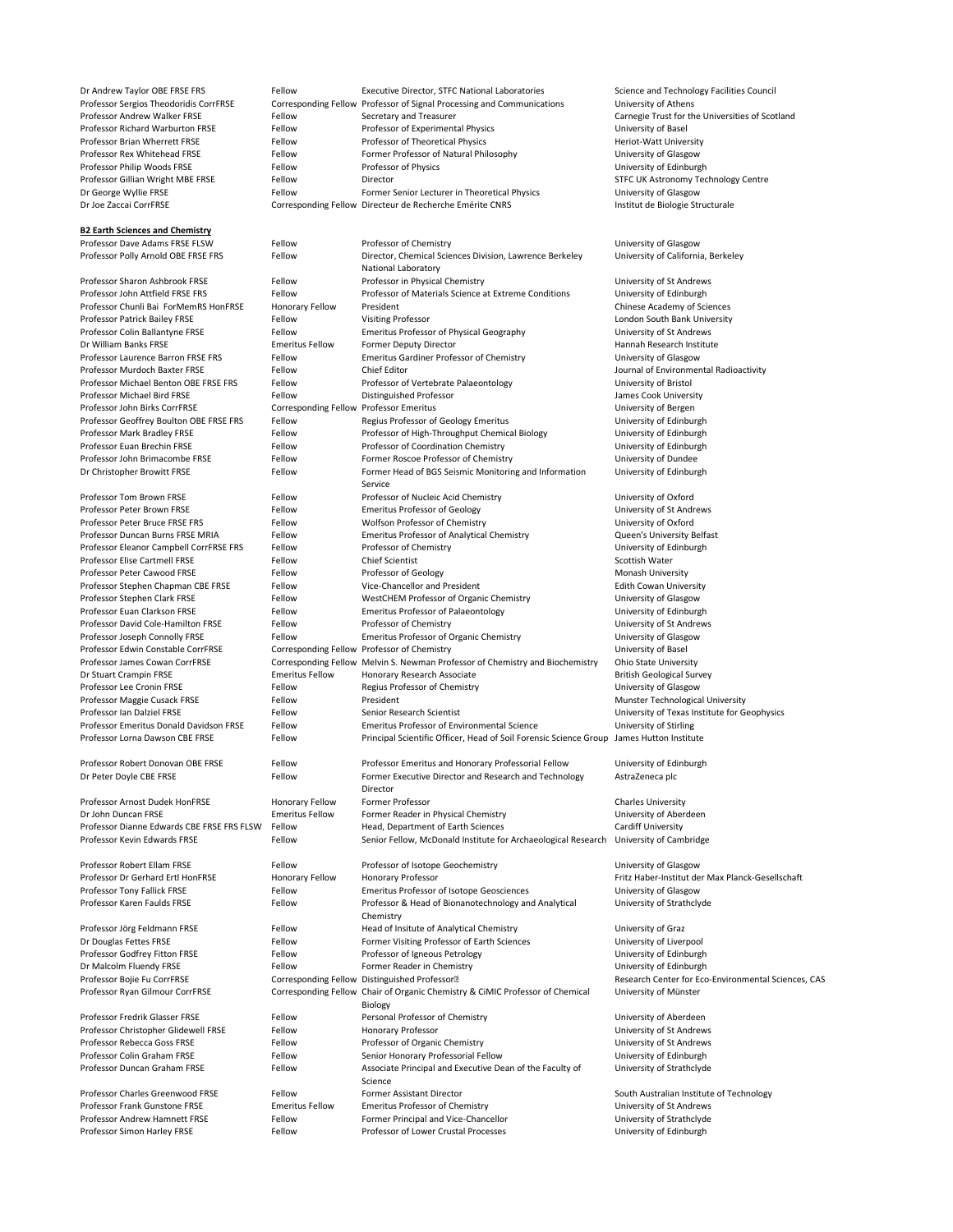Professor Kenneth Harris FRSE FLSW Fellow Distinguished Research Professor Cardiff University Professor Anthony Harris FRSE Fellow Fellow Honorary Professor Cardiff University Professor Andrew Harrison OBE FRSE FERSE FELLOW Fellow Honorary Professor Fermion Communication of Edinburgh Professor Ben Harte FRSE Fellow Fellow Professor of Metamorphism Communication Christophersity of Edinburgh Professor Stuart Haszeldine OBE FRSE Fellow Fellow Professor of Carbon Capture and Storage University of Edinburgh Professor Christopher Hawkesworth FRSE FRS Fellow Senior Research Fellow in Earth Sciences University of Bristol Dr Tony Hayward FRSE Fellow Fellow Chief Executive Chief Executive Chief Executive Genel Energy Professor Louise Heathwaite CBE FRSE FELLOW Fellow Professor of Land and Water Science, The Lancaster Environment Centre Lancaster University Professor Gabriele Hegerl FRSE FRS FEllow Fellow Professor of Climate System Science University of Edinburgh Dr Russell Hemley CorrFRSE Corresponding Fellow Director Carnegie Institute of Washington Ms Margaret Henton MBE FRSE FRSE Fellow Former Chief Executive Former Chief Executive Scottish Environment Protection Agency Professor Eva Hevia FRSE Fellow Fellow Professor of Inorganic Chemistry Fellow Professor of Inorganic Chemistry Dr Roger Hipkin FRSE **Fellow** Fellow Former Senior Lecturer in Geophysics and the University of Edinburgh Professor Michael Hitchman FRSE Fellow Emeritus Professor of Chemistry Fellow Emeritus Professor of Chemistry Strathclyde Professor Robert Holdsworth FRSE Fellow Professor of Structural Geology Fellow Professor of Structural Geology Dr Alaric Hopgood FRSE Fellow Fellow Former Reader in Geology Former Reader in Geology University of St Andrews Professor Andrew Hopkins FRSE FLSW Fellow Chief Executive Officer Chief Executive Chief Executive Officer Exscientia Ltd Dr William Horspool FRSE Emeritus Fellow Former Reader in Chemistry Emeritus Fellow Former Reader in Chemistry Professor Dr Alison Hulme FRSE Fellow Fellow Professor of Synthesis and Chemical Biology University of Edinburgh Dr Keith Ingold HonFRSE FRS **Honorary Fellow** Distinguished Research Scientist National Research Council of Canada Professor John Irvine FRSE Fellow Fellow Professor of Chemistry Fellow Professor of Chemistry Professor of Chemistry Professor Marcel Jaspars FRSE Fellow Fellow Professor of Organic Chemistry Fellow Professor of Organic Chemistry Professor Brian Johnson FRSE FRS FELLOW Emeritus Professor, Department of Chemistry University of Cambridge Dr Michael Johnson FRSE Fellow Fellow Former Reader in Geology Former Reader in Geology University of Edinburgh Professor William Kerr FRSE Fellow Fellow 1919 Professor of Organic Chemistry Fellow Thiversity of Strathclyde Professor Pavel Kocovsky FRSE Fellow Fellow Professor, Department of Organic Chemistry Charles University Professor Emeritus Bernard Leake FRSE Fellow Emeritus Professor of Geology Ferofessor Communicative of Glasgow Professor David Leigh FRSE FRS FELLOW Fellow Sir Samuel Hall Professor of Chemistry Fellow Sir Samuel Hall Professor of Chemistry Fellow Sir Samuel Hall Professor of Chemistry Fellow Business and Manchester Professor Norman Lewis CorrFRSE Corresponding Fellow Director, Institute of Biological Chemistry Washington State University Professor Steve Liddle FRSE Fellow Fellow Professor of Inorganic Chemistry Fellow Professor Steve Liddle FRSE Professor David Littlejohn FRSE Fellow Special Advisor to the Principal and Philips Professor of Analytical Chemistry University of Strathclyde Professor Cong-Qiang Liu CorrFRSE Corresponding Fellow Professor, Institute of Geochemistry Chinese Academy of Sciences Professor Guy Lloyd-Jones FRSE FRS FERS FERS FERIOW Forbes Chair of Organic Chemistry Fellow Forbes Chair of Organic Chemistry Fellow Forbes Chair of Organic Chemistry Fermi and Muniversity of Edinburgh Professor John Ludden CBE FRSE FRSE FELLOW Bicentennial Research Professor, The Lyell Centre Heriot-Watt University Professor Raymond Macdonald FRSE Fellow Emeritus Professor, Environment Centre Lancaster University Professor Stuart Macgregor FRSE Fellow Professor, Computational Chemistry Feriot-Watt University Professor David MacMillan CorrFRSE FRS Corresponding Fellow James S. McDonnell Distinguished University Professor of Chemistry Princeton University Dr David MacNicol FRSE Fellow Fellow Reader in Chemistry **Example 2018** University of Glasgow Professor Paul Madden FRSE FRS FELLOW Former Provost, Queen's College Fellow Former Provost, Queen's College Communication of Oxford Professor Ian Main FRSE **Fellow** Fellow Professor of Seismology & Rock Physics, Director of Research at University of Edinburgh the School of Geosciences Professor Eric McInnes FRSE Fellow Fellow Professor of Inorganic Chemistry Fellow Professor of Inorganic Chemistry Professor Donald McKean FRSE **Emeritus Fellow** Emeritus Professor and Honorary Fellow University of Edinburgh Professor Ken McKendrick FRSE Fellow Fellow Professor of Physical Chemistry Ferict Matt University Professor Neil McKeown FRSE Fellow Fellow Crawford Tercentenary Chair of Chemistry Chair of Loniversity of Edinburgh Professor John McManus FRSE Fellow Emeritus Professor of Geology Fellow Emeritus Professor of Geology and Muniversity of St Andrews Professor Andrew Meharg FRSE MRIA Fellow Professor, School of Biological Sciences Queen's University Belfast

| Professor Russell Morris FRSFRSE FLSW     | Fellow                 | Bishop Wardlaw Professor of Chemistry                                            | University of St Andrews                    |
|-------------------------------------------|------------------------|----------------------------------------------------------------------------------|---------------------------------------------|
| Professor William Motherwell FRSE FRS     | Fellow                 | Alexander Williamson Professor of Chemistry                                      | University College London                   |
| <b>Professor Simon Mudd FRSE</b>          | Fellow                 | Professor of Earth Surface Processes                                             | University of Edinburgh                     |
| <b>Professor Thomas Muir CorrFRSE FRS</b> |                        | Corresponding Fellow Van Zandt Williams, Class of 1965, Professor of Chemistry   | <b>Princeton University</b>                 |
| Professor Robert Mulvey FRSE              | Fellow                 | Professor of Inorganic Chemistry                                                 | University of Strathclyde                   |
| Professor John Murphy FRSE                | Fellow                 | Merck-Pauson Professor of Organic Chemistry                                      | University of Strathclyde                   |
| Professor Bryne Ngwenya FRSE              | Fellow                 | Professor of Microbial Geochemistry and Head of School of                        | School Of Geosciences, Edinburgh University |
|                                           |                        | GeoSciences                                                                      |                                             |
| Professor Niamh NicDaeid FRSE             | Fellow                 | Director, Leverhulme Research Centre for Forensic Science                        | University of Dundee                        |
| <b>Professor Peter Nienow FRSE</b>        | Fellow                 | Professor of Glaciology                                                          | University of Edinburgh                     |
| Professor Steven Nolan FRSE               | Fellow                 | Leader, Nolan Group                                                              | <b>Ghent University</b>                     |
| Professor David O'Hagan FRSE              | Fellow                 | Professor of Chemistry                                                           | University of St Andrews                    |
| <b>Professor Ian Parsons FRSE</b>         | Fellow                 | Professor of Mineralogy                                                          | University of Edinburgh                     |
| Professor Ian Paterson FRSE FRS           | Fellow                 | Professor of Organic Chemistry                                                   | University of Cambridge                     |
| Dr James Peacock FRSE                     | <b>Emeritus Fellow</b> | Former Honorary Research Associate                                               | <b>British Geological Survey</b>            |
| <b>Professor Peter Perkins FRSE</b>       | Fellow                 | Former Professor of Chemistry (Inorganic)                                        | University of Strathclyde                   |
| <b>Professor Douglas Philp FRSE</b>       | Fellow                 | Professor in Chemistry                                                           | University of St Andrews                    |
| John Polanyi HonFRSE FRS                  | <b>Honorary Fellow</b> | Professor of Chemistry                                                           | University of Toronto                       |
| Dr Norman Price FRSE                      | Fellow                 | <b>Honorary Fellow</b>                                                           | University of Edinburgh                     |
| <b>Donald Ramsay FRSE</b>                 | Fellow                 | Former Titular Professor of Geology                                              | University of Glasgow                       |
| <b>Professor David Rankin FRSE</b>        | Fellow                 | <b>Emeritus Professor of Structural Chemistry</b>                                | University of Edinburgh                     |
| <b>Professor David Reid FRSE</b>          | Fellow                 | <b>Emeritus Professor of Chemistry</b>                                           | University of the Witwatersrand             |
| Professor Gill Reid FRSE                  | Fellow                 | Professor of Inorganic Chemistry                                                 | University of Southampton                   |
| Professor James Rice ForMemRS HonFRSE     | <b>Honorary Fellow</b> | Mallinckrodt Professor of Engineering Sciences and Geophysics Harvard University |                                             |
| Professor Neville Richardson FRSE         | Fellow                 | Professor of Physical Chemistry                                                  | University of St Andrews                    |
| Professor Alastair Robertson FRSE         | Fellow                 | Professor, Department of Geology and Geophysics                                  | University of Edinburgh                     |
| Professor Colin Rochester FRSE            | Fellow                 | <b>Emeritus Baxter Professor of Chemistry</b>                                    | University of Dundee                        |
| Dr Ian Rolfe FRSE                         | <b>Emeritus Fellow</b> | Former Keeper of Geology                                                         | <b>National Museums Scotland</b>            |
| Dr Peter Sabine FRSE                      | <b>Emeritus Fellow</b> | Former Acting Director, British Geological Survey                                | <b>British Geological Survey</b>            |
| Professor Peter Sadler FRSE FRS           | Fellow                 | Professor of Chemistry                                                           | University of Warwick                       |
| Professor Martin Schroder FRSE            | Fellow                 | Vice-President and Dean for the Faculty of Engineering and                       | University of Manchester                    |
|                                           |                        |                                                                                  |                                             |

Physical Sciences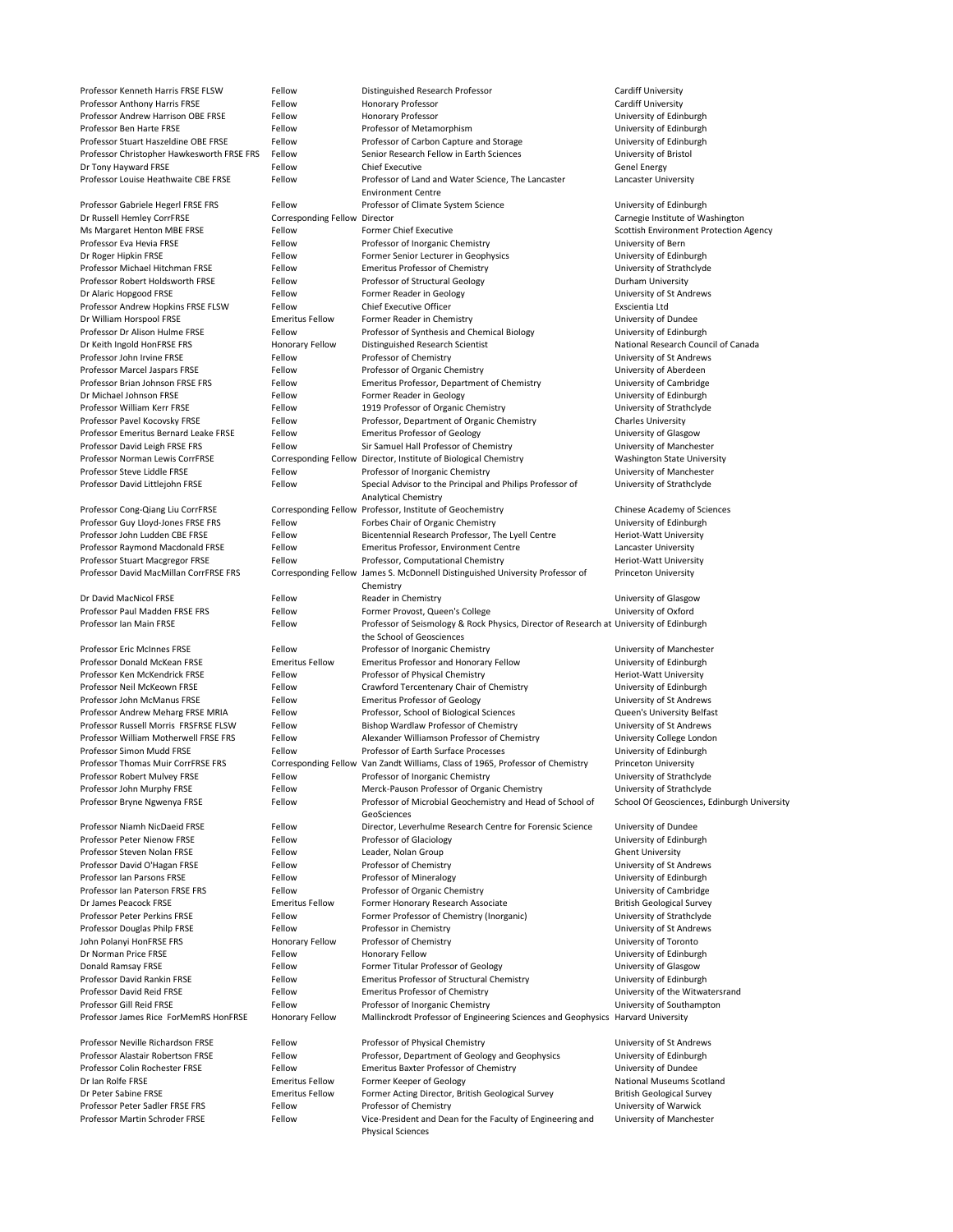University of Edinburgh

Professor Zoe Shipton OBE FRSE FRSE FELLOW Professor of Geological Engineering Fellow Professor of Geological Engineering

### **B3 Engineering**

Professor Martin Siegert FRSE Fellow Fellow Co-Director, Grantham Institute Imperial College London Professor Thomas Simpson FRSE FRS Fellow Emeritus Professor of Organic and Biological Chemistry University of Bristol Professor Jan Skakle FRSE Fellow Fellow Personal Chair, School of Natural and Computing Sciences University of Aberdeen Professor Alex Slawin FRSE Fellow Fellow Professor of Chemical Crystallography University of St Andrews Professor William Smith FRSE Fellow Fellow Professor of Chemistry **Fellow** Professor of Chemistry **Professor** Chemistry **Professor** Chemistry **Professor Milliam Smith FRSE** Dr Andrew Smith FRSE FRS FELLOW Fellow Former Senior Research Scientist The State Natural History Museum Professor Andrew Smith FRSE Fellow Fellow Professor of Organic Chemistry Fellow Professor of Organic Chemistry Professor Colin Snape FRSE Fellow Fellow Professor of Chemical Engineering and Chemical Technology University of Nottingham Professor Chris Soulsby FRSE Fellow Fellow Professor of Hydrology Fellow Professor of Hydrology Dhiversity of Aberdeen Dr William Stephens FRSE Fellow Fellow Senior Research Fellow Senior Research Fellow University of St Andrews Sir Fraser Stoddart HonFRSE FRS Honorary Fellow Board of Trustees Professor of Chemistry Northwestern University Professor Dorrik Stow FRSE Fellow Fellow Head of Institute, Institute of Petroleum Engineering Heriot-Watt University Professor Colin Suckling OBE FRSE FRSE FELLOW Research Professor and Former Vice-Principal University of Strathclyde Professor David Sugden FRSE Fellow Emeritus Professor of Geography Fellow Emeritus Professor of Geography Professor Michael Summerfield FRSE Fellow Professor Emeritus of Geography Professor Emeritus of Geography Professor Findlay Swinton FRSE Fellow Emeritus Professor of Chemistry and Pro-Vice-Chancellor University of Ulster Professor Peter Tasker FRSE Fellow Fellow Emeritus Professor of Chemistry Fellow Emeritus Professor of Chemistry Dr George Tennant FRSE Fellow Fellow Honorary Fellow Honorary Fellow The Second University of Edinburgh Professor Doerthe Tetzlaff FRSE Fellow Fellow Professor and Head of Department Fernand Humboldt University of Berlin Professor Michael Thomas FRSE Fellow Fellow Professor of Environmental Science University of Stirling Professor Roy Thompson FRSE Fellow Fellow Professor of Environmental Geophysics University of Edinburgh Professor Bob Tooze FRSE FRSE Fellow Fellow Former Director Communication Controller Drochaid Research Services Ltd Professor Terence Truscott FRSE FLSW Fellow Professor of Physical Chemistry (emeritus) Keele University Professor Alexander Tudhope FRSE Fellow Head of School of GeoSciences and Professor of Climate Studies Professor Rein Ulijn FRSE Fellow Fellow Professor of Chemistry, Hunter College City University of New York Professor John Underhill FRSE Fellow Fellow Professor of Exploration Geoscience Heriot-Watt University Professor Brian Upton FRSE Fellow Fellow Emeritus Professor of Petrology Fetrology and Muniversity of Edinburgh Professor Colin Vincent OBE FRSE FERSE FERSE Fellow Former Deputy Principal Former Deputy Principal University of St Andrews Professor John Walton FRSE Fellow Fellow Research Professor of Chemistry Fellow Research Professor of Chemistry Professor Peter Waterman FRSE Fellow Fellow Former Professor of Phytochemistry Fermether and Muniversity of Strathclyde Professor Alan Welch FRSE Fellow Fellow Professor Emeritus And The Heriot-Watt University Professor Alan Werritty FRSE Fellow Fellow Emeritus Professor of Physical Geography University of Dundee Professor Anthony West FRSE FRSE FELLOW Fellow Professor of Materials Science and Engineering University of Sheffield Professor Kathryn Whaler OBE FRSE FERSE FERSE FELLOW Professor of Geophysics Felix Controller and Muniversity of Edinburgh Professor Jeff Wilson FRSE Fellow Fellow Honorary Research Fellow James Hutton Institute Professor Derek Woollins FRSE Fellow Professor University of St Andrews Professor Paul Wyatt FRSE Fellow Fellow Professor of Drug Discovery, Head of Drug Discovery Unit University of Dundee Professor Klaas Wynne FRSE Fellow Fellow Professor of Chemical Physics Fellow Professor of Chemical Physics Fellow Professor Douglas Young FRSE Fellow Emeritus Professor of Chemistry Fellow Emeritus Professor of Chemistry Emerity Chemistry Chemistry Chemistry of Sussex Professor Antoni Ziolkowski FRSE FREng Fellow Professor of Petroleum Geoscience Ferroleum Geoscience University of Edinburgh

Dr John Arthur FRSE FREng Fellow Fellow Former Technical Director Thales-MESL Ltd Professor Asen Asenov FRSE Fellow Fellow James Watt Professor of Electrical Engineering University of Glasgow Professor William Banks FRSE FREng Fellow Emeritus Professor of Advanced Materials University of Strathclyde Professor John Barker FRSE Fellow Fellow Emeritus Professor of Electronics Fellow Emeritus Professor of Electronics Professor Andrew Barry CorrFRSE Corresponding Fellow Former Professor of Environmental Engineering Ecole Polytechnique Fédérale de Lausanne Mr John Baxter CBE FRSE FREng Fellow Non-Executive Director Fermi Prax plc Professor Steven Beaumont OBE FRSE FREng Fellow Academic Lead CENSIS

| Professor Keith Bell FRSE               | Fellow                 | ScottishPower Professor of Smart Grids                                                                 | University of Strathclyde                |
|-----------------------------------------|------------------------|--------------------------------------------------------------------------------------------------------|------------------------------------------|
| Mr Archie Bethel CBE FRSE FREng         | Fellow                 | <b>Chief Executive</b>                                                                                 | <b>Babcock International</b>             |
| Professor Luke Bisby FRSE FREng         | Fellow                 | Professor of Fire and Structures                                                                       | University of Edinburgh                  |
| Professor Alistair Borthwick FRSE FREng | Fellow                 | <b>Emeritus Professor of Applied Hydrodynamics</b>                                                     | University of Edinburgh                  |
| Professor Oral Buyukozturk CorrFRSE     |                        | Corresponding Fellow George Macomber Professor of Civil and Environmental<br>Engineering               | Massachusetts Institute of Technology    |
| Professor Rebecca Cheung FRSE           | Fellow                 | Chair of Nanoelectronics and Head of Institute for Integrated<br>Micro and Nano Systems                | University of Edinburgh                  |
| Professor Patricia Connolly FRSE FREng  | Fellow                 | Professor of Biomedical Engineering                                                                    | University of Strathclyde                |
| <b>Professor Patrick Corbett FRSE</b>   | Fellow                 | BG Group Professor of Petroleum Geoengineering                                                         | Heriot-Watt University                   |
| Professor Joan Cordiner CorrFRSE FREng  |                        | Corresponding Fellow Professor of Process Engineering and External Engagement                          | University of Sheffield                  |
| Professor Alexander Coull FRSE          | <b>Emeritus Fellow</b> | Former Regius Professor of Civil Engineering                                                           | University of Glasgow                    |
| <b>Professor Michael Cowling FRSE</b>   | Fellow                 | <b>Former Chief Scientist</b>                                                                          | The Crown Estate                         |
| Dr Thomas Crawford FRSE                 | Fellow                 | <b>Managing Director</b>                                                                               | Sense Marine Ltd                         |
| Professor David Cumming FRSE FREng      | Fellow                 | Professor of Electronic Systems and Head of Electronics and<br>Nanoscale Engineering Research Division | University of Glasgow                    |
| Professor Ravinder Dahiya FRSE          | Fellow                 | Professor of Electronics and Nanoengineering and EPSRC<br><b>Research Fellow</b>                       | University of Glasgow                    |
| <b>Professor Peter Davies FRSE</b>      | Fellow                 | Research Professor of Fluid Dynamics                                                                   | University of Dundee                     |
| Sir Graeme Davies FRSE FREng            | Fellow                 | Chair                                                                                                  | <b>Higher Education Policy Institute</b> |
| Professor Michael Davies FRSE FLSW      | Fellow                 | <b>Professor Emeritus</b>                                                                              | University of Sussex                     |
| Professor Michael Davies FRSE FREng     | Fellow                 | Jeffrey Hamilton Collins Professor of Signal and Image<br>Processing                                   | University of Edinburgh                  |
| Professor Rene De Borst FRSE FREng      | Fellow                 | The Centenary Professor of Civil Engineering                                                           | University of Sheffield                  |
| Professor Richard De La Rue FRSE FREng  | Fellow                 | Professor of Optoelectronics                                                                           | University of Glasgow                    |
| <b>Professor Marc Desmulliez FRSE</b>   | Fellow                 | Professor, School of Engineering & Physical Sciences                                                   | Heriot-Watt University                   |
| Professor Dougal Drysdale FRSE          | <b>Emeritus Fellow</b> | Professor of Fire Safety Engineering                                                                   | University of Edinburgh                  |
| Dr Bonnie Dunbar CorrFRSE               |                        | Corresponding Fellow Director, TEES Institute for Engineering Education and<br>Innovation (IEEI)       | <b>Texas A&amp;M University</b>          |
| Professor Tariq Durrani OBE FRSE FREng  | Fellow                 | Research Professor, Department of Electronic and Electrical<br>Engineering                             | University of Strathclyde                |
| Professor John Eastham FRSE FREng       | Fellow                 | Professor of Electrical Engineering                                                                    | University of Bath                       |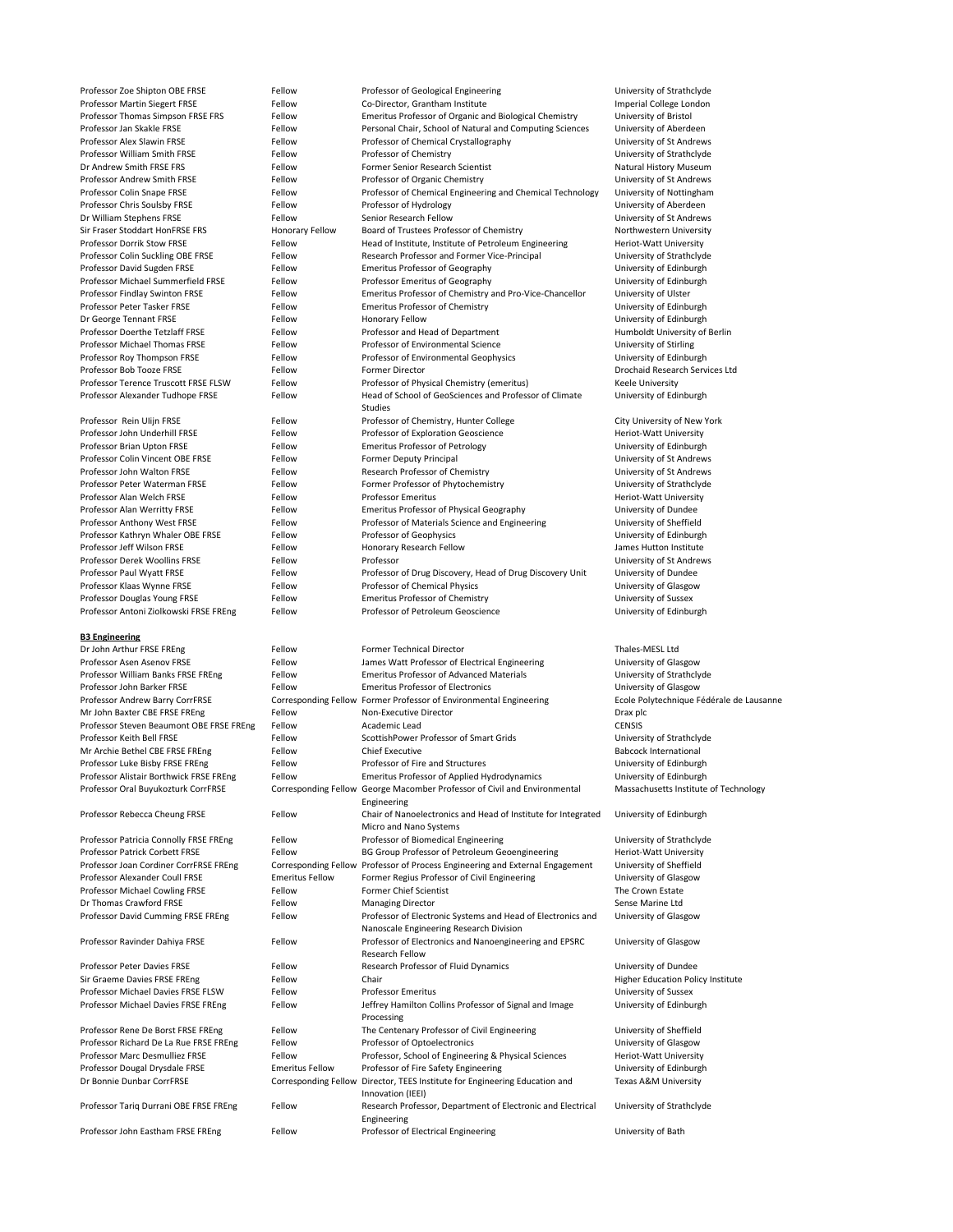| Mr Jim Fairbairn OBE FRSE FREng                                     | Fellow                      | CEO                                                                                                                 | Megger Group                                             |
|---------------------------------------------------------------------|-----------------------------|---------------------------------------------------------------------------------------------------------------------|----------------------------------------------------------|
| Professor Owen Farish FRSE FREng                                    | Fellow                      | <b>Emeritus Professor of Power Engineering</b>                                                                      | University of Strathclyde                                |
| Dr Christopher Fay CBE FRSE FREng                                   | Fellow                      | Non-Executive Director                                                                                              | Anglo American                                           |
| Professor Ian Fells CBE FRSE FREng                                  | Fellow                      | <b>Founding Chairman</b>                                                                                            | NaREC Ltd                                                |
| Professor George Fleming FRSE FREng                                 | Fellow                      | Chairman                                                                                                            | <b>EnviroCentre Ltd</b>                                  |
| Professor Michael Forde FRSE FREng                                  | Fellow                      | Carillion Professor of Civil Engineering Construction                                                               | University of Edinburgh                                  |
| Professor Nikolaj Gadegaard FRSE                                    | Fellow                      | Professor of Biomedical Engineering                                                                                 | University of Glasgow                                    |
| Professor Roderick Galbraith FRSE                                   | Fellow                      | Shoda Professor of Aerospace Systems                                                                                | University of Glasgow                                    |
| Professor Sebastian Geiger FRSE<br>Dr Alison Goligher OBE FRSE      | Fellow<br>Fellow            | Professor for Sustainable Geoenergy<br>Executive Vice-President, Unconventionals International                      | Deft University Of Technology<br>Shell International Ltd |
| Professor Peter Grant OBE FRSE FREng                                | Fellow                      | Emeritus Regius Professor of Engineering and Honorary<br><b>Professorial Fellow</b>                                 | University of Edinburgh                                  |
| Professor Michael Grimble FRSE                                      | Fellow                      | Professor of Industrial Systems                                                                                     | University of Strathclyde                                |
| Professor Harald Haas FRSE FREng                                    | Fellow                      | Professor of Electronic And Electrical Engineering                                                                  | University of Strathclyde                                |
| Professor Robert Hadfield FRSE                                      | Fellow                      | <b>Professor of Photonics</b>                                                                                       | University of Glasgow                                    |
| Professor Christopher Hall FRSE FREng                               | Fellow                      | Former Professor of Materials                                                                                       | University of Edinburgh                                  |
| Professor Roy Halliwell FRSE                                        | <b>Emeritus Fellow</b>      | Former Professor and Director, Institute of Offshore<br>Engineering                                                 | <b>Heriot-Watt University</b>                            |
| Professor John Hancock FRSE FREng                                   | Fellow                      | Former Professor of Mechanical Engineering; Former Dean of<br>the Faculty of Engineering                            | University of Glasgow                                    |
| Professor Gordon Hayward FRSE                                       | Fellow                      | Chairman                                                                                                            | Alba Ultrasound                                          |
| Professor Robert Henderson FRSE                                     | Fellow                      | Professor of Electronic Imaging                                                                                     | University of Edinburgh                                  |
| Professor Malcolm Horner FRSE                                       | Fellow                      | <b>Emeritus Professor of Engineering Management</b>                                                                 | University of Dundee                                     |
| Dr Peter Hughes OBE FRSE FREng                                      | Fellow                      | <b>Former Chief Executive</b>                                                                                       | <b>Scottish Engineering</b>                              |
| Professor Muhammad Ali Imran FRSE                                   | Fellow                      | Dean of Transnational Engineering Programme                                                                         | University of Glasgow                                    |
| Professor Mervyn Jack FRSE                                          | Fellow                      | Director, Centre for Communication Interface Research                                                               | University of Edinburgh                                  |
| Professor Julian Jones OBE FRSE                                     | Fellow                      | Vice-Principal and Deputy Vice-Chancellor                                                                           | <b>Heriot-Watt University</b>                            |
| Professor Paul Jowitt CBE FRSE FREng                                | Fellow                      | Professor of Civil Engineering Systems                                                                              | <b>Heriot-Watt University</b>                            |
| Dr Malcolm Kennedy CBE FRSE FREng                                   | Fellow                      | Non-Executive Director                                                                                              | Renewable Energy Ltd                                     |
| Professor Richard Kitney OBE FRSE FREng                             | Fellow                      | Professor of Biomedical Systems Engineering and Chairman of<br>the Institute of Systems Biology                     | Imperial College London                                  |
| Professor Chengi Kuo FRSE                                           | Fellow                      | <b>Research Professor</b>                                                                                           | University of Strathclyde                                |
| Dr Richard Laming FRSE FREng                                        | Fellow                      | <b>Former Director</b>                                                                                              | mLED Ltd                                                 |
| Professor Emeritus David Lane CBE FRSE FREng Fellow                 |                             | <b>Emeritus Professor</b>                                                                                           | Heriot-Watt University                                   |
| Dr Barbara Lane FRSE FREng                                          | Fellow                      | Director and Fellow of Fire Safety Engineering                                                                      | Ove Arup & Partners Ltd                                  |
| Professor Peter Laybourn FRSE                                       | Fellow                      | <b>Emeritus Professor of Electronic Engineering</b>                                                                 | University of Glasgow                                    |
| Professor Kwok Lun Lo FRSE                                          | Fellow                      | Associate Dean (International) and Research Professor, Faculty University of Strathclyde<br>of Engineering          |                                                          |
| Professor Margaret Lucas FRSE FREng                                 | Fellow                      | Regius Chair of Civil Engineering and Mechanics and Professor<br>of Ultrasonics                                     | University of Glasgow                                    |
| Professor Rebecca Lunn MBE FRSE FREng                               | Fellow                      | Head of the Centre for Ground Engineering and Energy<br>Geosciences                                                 | University of Strathclyde                                |
| Professor Malcolm Macdonald FRSE                                    | Fellow                      | Professor and Chair of Applied Space Technology                                                                     | University of Strathclyde                                |
| Professor Sir Alistair MacFarlane CBE FRSE FRS                      | <b>Emeritus Fellow</b>      | Former Principal and Vice-Chancellor                                                                                | <b>Heriot-Watt University</b>                            |
| FREng                                                               |                             |                                                                                                                     |                                                          |
| Professor Mercedes Maroto-Valer FRSE<br>Professor John Marsh FRSE   | Fellow<br>Fellow            | Robert M Buchan Chair in Sustainable Energy Engineering<br>Director of the James Watt Nanofabrication Centre        | Heriot-Watt University                                   |
| Professor Gordon Masterton OBE FRSE FREng                           | Fellow                      | Chair of Future Infrastructure                                                                                      | University of Glasgow<br>University of Edinburgh         |
| Professor John Mavor FRSE FREng                                     | Fellow                      | Former Principal and Vice-Chancellor                                                                                | <b>Edinburgh Napier University</b>                       |
| Professor Ronald McCaffer FRSE FREng                                | Fellow                      | <b>Emeritus Professor of Construction Management</b>                                                                | Loughborough University                                  |
| Professor Hugh McCann FRSE FREng                                    | Fellow                      | Professor of Tomographic Imaging                                                                                    | University of Edinburgh                                  |
| Professor Sir Jim McDonald FRSE FREng                               | Fellow                      | Principal and Vice-Chancellor                                                                                       | University of Strathclyde                                |
| Reverend Professor Ian McEwan FRSE FREng                            | Fellow                      | Honorary Professor of Engineering                                                                                   | University of Aberdeen                                   |
| Professor Joseph McGeough FRSE FREng                                | Fellow                      | Honorary Professorial Fellow, School of Engineering                                                                 | University of Edinburgh                                  |
| Professor Colin McInnes MBE FRSE FREng                              | Fellow                      | James Watt Chair, Professor of Engineering Science                                                                  | University of Glasgow                                    |
| Professor Stephen McLaughlin FRSE FREng                             | Fellow                      | Professor and Head of School of Engineering and Physical<br>Sciences                                                | <b>Heriot-Watt University</b>                            |
| Professor Robert McMeeking FRSE FREng                               | Fellow                      | Tony Evans Professor of Structural Materials                                                                        | University of California, Santa Barbara                  |
| Sir Duncan Michael FRSE FREng                                       | Fellow                      | Trustee, The Ove Arup Foundation                                                                                    | Ove Arup & Partners Ltd                                  |
| Professor David Muir Wood FRSE FREng                                | Fellow                      | <b>Emeritus Professor of Geotechnical Engineering</b>                                                               | University of Dundee                                     |
| Professor Bernard Mulgrew FRSE FREng                                | Fellow                      | Professor of Signals and Systems                                                                                    | University of Edinburgh                                  |
| Professor James Murray OBE FRSE                                     | Fellow                      | <b>Professor Emeritus</b>                                                                                           | <b>Heriot-Watt University</b>                            |
| Professor Anne Neville OBE FRSE FRS FREng                           | Fellow                      | RAEng Chair in Emerging Technologies                                                                                | University of Leeds                                      |
| Professor Vladimir Nikora FRSE FREng                                | Fellow                      | Sixth Century Chair in Environmental Fluid Mechanics and<br>Leader of the Mechanics of Fluids, Soils and Structures | University of Aberdeen                                   |
|                                                                     |                             | Research Group                                                                                                      |                                                          |
| Professor Raffaella Ocone OBE FRSE FREng                            | Fellow<br>Fellow            | Professor of Chemical Engineering<br><b>Professor of Semiconductor Devices</b>                                      | Heriot-Watt University                                   |
| Professor Doug Paul FRSE<br><b>Professor Roland Paxton MBE FRSE</b> | Fellow                      | <b>Honorary Professor</b>                                                                                           | University of Glasgow<br>Heriot-Watt University          |
| Professor Gareth Pender FRSE FREng                                  | Fellow                      | Deputy Principal Research and Innovation                                                                            | <b>Heriot-Watt University</b>                            |
| Dr James Penman FRSE                                                | Fellow                      | <b>Former Assistant Principal</b>                                                                                   | <b>Robert Gordon University</b>                          |
| Professor Yvan Petillot FRSE                                        | Fellow                      | Professor of Robotics and Autonomous Systems                                                                        | <b>Heriot-Watt University</b>                            |
| Professor Michael Player FRSE                                       | Fellow                      | <b>Emeritus Professor of Engineering</b>                                                                            | University of Aberdeen                                   |
| <b>Professor Vincent Poor CorrFRSE FRS</b>                          | <b>Corresponding Fellow</b> | Michael Henry Strater University Professor of Electrical<br>Engineering                                             | <b>Princeton University</b>                              |
| Professor Win Rampen FRSE FREng                                     | Fellow                      | Professor of Energy Storage                                                                                         | University of Edinburgh                                  |
| Dr James Rautio CorrFRSE                                            |                             | Corresponding Fellow CEO, President, Founder                                                                        | Sonnet Software Inc.                                     |
| Professor Stephen Reid FRSE FREng                                   | Fellow                      | <b>Emeritus Professor</b>                                                                                           | University of Aberdeen                                   |
| Sir Bob Reid FRSE                                                   | Fellow                      | Chairman, Edinburgh Business School                                                                                 | Heriot-Watt University                                   |
| Professor Albert Rodger FRSE FREng                                  | Fellow                      | <b>Emeritus Professor of Civil Engineering</b>                                                                      | University of Aberdeen                                   |
| Professor Susan Rosser FRSE                                         | Fellow                      | <b>Chair of Synthetic Biology</b>                                                                                   | University of Edinburgh                                  |
| Professor Emeritus John Rotter FRSE FREng                           | Fellow                      | <b>Emeritus Professor of Civil Engineering</b>                                                                      | University of Edinburgh                                  |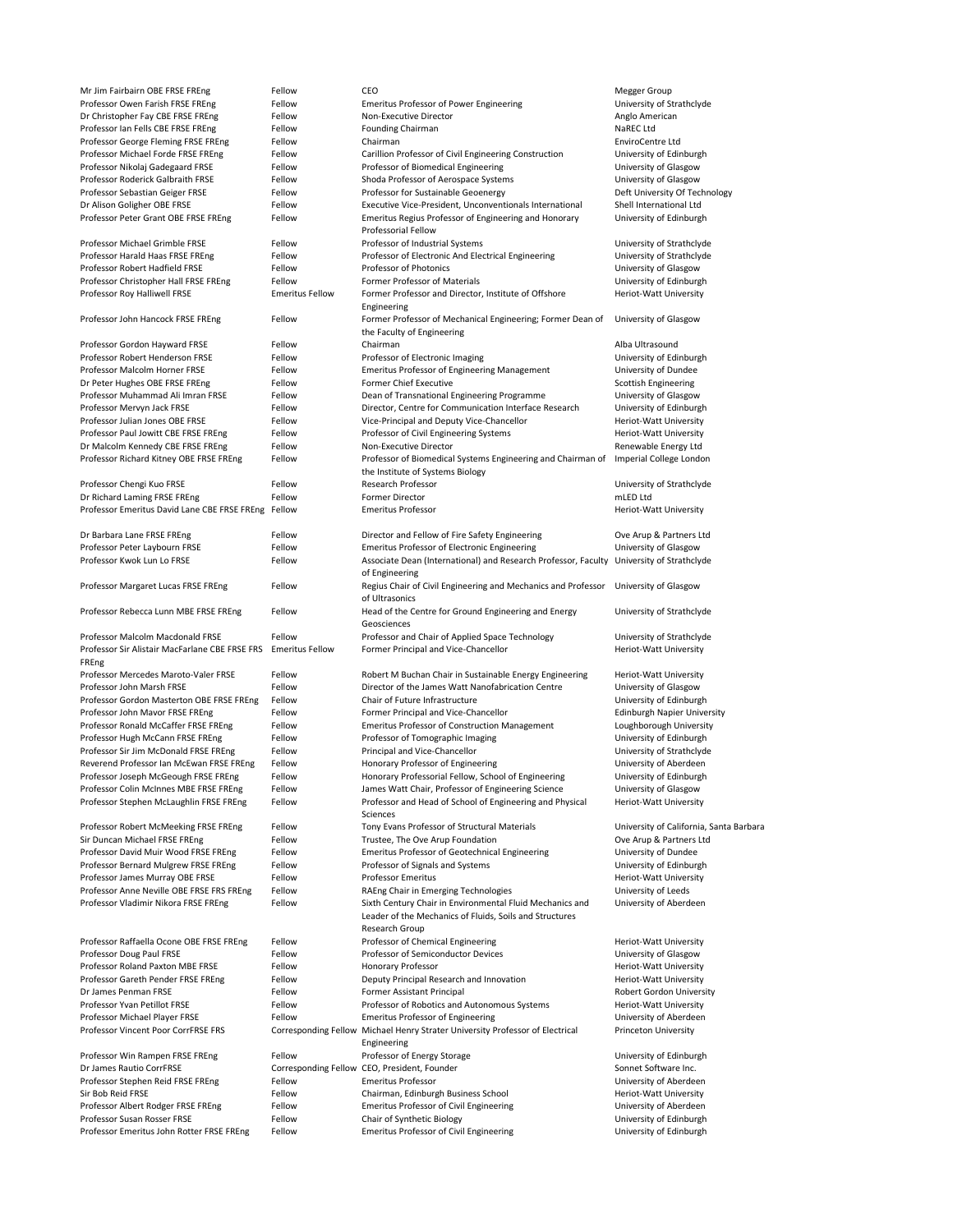| Professor John Roulston OBE FRSE FREng            | Fellow                                  | Owner, CEO                                                                        | <b>Scimus Solutions Ltd</b>                             |
|---------------------------------------------------|-----------------------------------------|-----------------------------------------------------------------------------------|---------------------------------------------------------|
|                                                   |                                         |                                                                                   |                                                         |
| Ms Leigh-Ann Russell FRSE                         | Fellow                                  | Senior Vice President and Chief Procurement Officer                               | <b>BP</b>                                               |
| Professor Manuel Salmeron-Sanchez FRSE            | Fellow                                  | Chair of Biomedical Engineering                                                   | University of Glasgow                                   |
| Professor Stephen Salter MBE FRSE                 | Fellow                                  | <b>Emeritus Professor of Engineering Design</b>                                   | University of Edinburgh                                 |
| Mr David Scott CorrFRSE                           | Corresponding Fellow Technical Director |                                                                                   | Laing O'Rourke                                          |
| Professor Ian Shanks OBE FRSE FRS FREng           | Fellow                                  | Former Vice-President of Engineering Science                                      | Unilever                                                |
|                                                   |                                         |                                                                                   |                                                         |
| Professor John Simmons FRSE                       | Fellow                                  | Former Vice-Principal and Emeritus Professor of Mechanical                        | <b>Heriot-Watt University</b>                           |
|                                                   |                                         | Engineering                                                                       |                                                         |
| Professor Bill Sloan FRSE                         | Fellow                                  | Professor of Environmental Engineering                                            | University of Glasgow                                   |
| Professor Andy Sloan FRSE                         | Fellow                                  | <b>Managing Director</b>                                                          | <b>COWI UK Limited</b>                                  |
|                                                   |                                         |                                                                                   |                                                         |
| Professor Brian Smart FRSE FREng                  | Fellow                                  | <b>Honorary Professor</b>                                                         | <b>Tomsk Polytechnic University</b>                     |
| Professor John Smith FRSE FREng                   | Fellow                                  | Former Professor of Electrical Engineering                                        | University of Strathclyde                               |
| Professor Kenneth Sorbie FRSE                     | Fellow                                  | Professor of Petroleum Engineering                                                | <b>Heriot-Watt University</b>                           |
| Professor John Spence OBE FRSE FREng              | <b>Emeritus Fellow</b>                  | <b>Emeritus Professor of Mechanics of Materials</b>                               | University of Strathclyde                               |
| Mr James Stevenson FRSE FREng                     | <b>Emeritus Fellow</b>                  | <b>Former Deputy Managing Director</b>                                            | <b>Balfour Beatty</b>                                   |
|                                                   |                                         |                                                                                   |                                                         |
| Dr Man-Chung Tang CorrFRSE                        |                                         | Corresponding Fellow Chairman of the Board                                        | T.Y. Lin International Group                            |
| Professor Elizabeth Tanner OBE FRSE FREng         | Fellow                                  | Bonfield Professor of Biomedical Materials, Head of Materials                     | Queen Mary University of London                         |
|                                                   |                                         | <b>Engineering Division</b>                                                       |                                                         |
| Professor Jin-Guang Teng CorrFRSE                 |                                         | Corresponding Fellow Chair Professor of Structural Engineering and Director of    | Hong Kong Polytechnic University                        |
|                                                   |                                         | Research Institute for Sustainable Urban Development                              |                                                         |
|                                                   |                                         |                                                                                   |                                                         |
| Professor Adrian Todd FRSE                        | Fellow                                  | Professor of Petroleum Engineering                                                | Heriot-Watt University                                  |
| Professor Jose Luis Torero Cullen FRSE            | Fellow                                  | Professor and Head of the Department of Civil, Environmental                      | University College London                               |
|                                                   |                                         | and Geomatic Engineering                                                          |                                                         |
| Professor William Turmeau CBE FRSE                | Fellow                                  | Former Principal and Vice-Chancellor                                              | <b>Edinburgh Napier University</b>                      |
|                                                   |                                         |                                                                                   |                                                         |
| Professor Ian Underwood FRSE FREng                | Fellow                                  | Head of The Institute for Integrated Micro and Nano Systems                       | <b>Scottish Microelectronics Centre</b>                 |
| Professor Deepak Uttamchandani FRSE               | Fellow                                  | Professor of Microsystems Engineering                                             | University of Strathclyde                               |
| Professor Alan Vardy FRSE FREng                   | Fellow                                  | <b>Emeritus Professor</b>                                                         | University of Dundee                                    |
| Dr Michel Virlogeux CorrFRSE FREng                | Corresponding Fellow Private Consultant |                                                                                   |                                                         |
| Professor Robin Wallace FRSE                      | Fellow                                  | Head of Institute for Energy Systems                                              | University of Edinburgh                                 |
|                                                   |                                         |                                                                                   |                                                         |
| Professor Anthony Walton FRSE                     | Fellow                                  | Professor of Microelectronic Manufacturing                                        | University of Edinburgh                                 |
| Professor Cheng-Xiang Wang FRSE                   | Fellow                                  | Professor of Wireless Communications, Institute of Sensors,                       | <b>Heriot-Watt University</b>                           |
|                                                   |                                         | Signals and Systems                                                               |                                                         |
| <b>Professor Nick Weston FRSE</b>                 | Fellow                                  | <b>General Manager</b>                                                            | Renishaw Plc                                            |
|                                                   |                                         |                                                                                   |                                                         |
| Professor Marian Wiercigroch FRSE                 | Fellow                                  | Sixth Century Professor of Applied Dynamics                                       | University of Aberdeen                                  |
| <b>Professor Brian Willetts FRSE</b>              | <b>Emeritus Fellow</b>                  | <b>Professor Emeritus</b>                                                         | University of Aberdeen                                  |
| Professor Richard Williams OBE FRSE FREng         | Fellow                                  | Principal and Vice-Chancellor                                                     | <b>Heriot-Watt University</b>                           |
| Professor Graham Wren OBE FRSE FREng              | Fellow                                  | Special Advisor to the Principal and Director of Major Projects                   | University of Strathclyde                               |
|                                                   |                                         |                                                                                   |                                                         |
| Professor James Yu MBE FRSE                       | Fellow                                  | <b>Future Networks Manager</b>                                                    | SP Energy Works                                         |
|                                                   |                                         |                                                                                   |                                                         |
| <b>B4 Informatics, Mathematics and Statistics</b> |                                         |                                                                                   |                                                         |
| <b>Professor David Abrahams FRSE</b>              | Fellow                                  | NM Rothschild and Sons Professor of Mathematical Sciences                         | <b>Isaac Newton Institute for Mathematical Sciences</b> |
|                                                   |                                         |                                                                                   |                                                         |
| Professor Samson Abramsky FRSE FRS                | Fellow                                  | Christopher Strachey Professor of Computing                                       | University of Oxford                                    |
| Professor Malcolm Atkinson FRSE                   | Fellow                                  | Former Professor of e-Science, School of Informatics                              | University of Edinburgh                                 |
| Professor Rosemary Bailey FRSE                    | Fellow                                  | <b>Professor of Statistics</b>                                                    | University of St Andrews                                |
| Professor Keith Ball FRSE FRS                     | Fellow                                  | <b>Professor of Mathematics</b>                                                   | University of Warwick                                   |
| Professor Sir John Ball FRS PRSE                  | Fellow                                  | <b>Professor of Mathematics</b>                                                   | <b>Heriot-Watt University</b>                           |
|                                                   |                                         |                                                                                   |                                                         |
| Professor Ole Barndorff-Nielsen CorrFRSE          |                                         | Corresponding Fellow Professor, Department of Mathematics                         | University of Åarhus                                    |
| Professor Arend Bayer FRSE                        | Fellow                                  | Professor of Algebraic Geometry, School of Mathematics                            | University of Edinburgh                                 |
| Professor Timothy Bedford FRSE                    | Fellow                                  | Associate Principal - Research & Knowledge Exchange and                           | University of Strathclyde                               |
|                                                   |                                         | Professor of Risk & Decision Analysis                                             |                                                         |
|                                                   |                                         |                                                                                   |                                                         |
| Professor David Benson FRSE                       | Fellow                                  | 6th Century Professor of Pure Mathematics                                         | University of Aberdeen                                  |
| Dr Sheila Bird OBE FRSE FMedSci                   | Fellow                                  | Honorary Professor, College of Medicine and Veterinary                            | University of Edinburgh                                 |
|                                                   |                                         | Medicine                                                                          |                                                         |
| Professor Christopher Bishop FRSE FRS FREng       | Fellow                                  | Laboratory Director                                                               | Microsoft Research Ltd                                  |
|                                                   |                                         |                                                                                   |                                                         |
| Professor Thomas Blyth FRSE                       | Fellow                                  | Professor of Pure Mathematics                                                     | University of St Andrews                                |
| <b>Professor David Borchers FRSE</b>              | Fellow                                  | <b>Professor of Statistics</b>                                                    | University of St Andrews                                |
| Professor Emeritus David Borwein FRSE             | Fellow                                  | <b>Emeritus Professor of Mathematics</b>                                          | University of Western Ontario                           |
| <b>Professor Adrian Bowman FRSE</b>               | Fellow                                  | <b>Emeritus Professor of Statistics</b>                                           | University of Glasgow                                   |
|                                                   |                                         |                                                                                   |                                                         |
| Professor Tara Brendle FRSE                       | Fellow                                  | <b>Professor of Mathematics</b>                                                   | University of Glasgow                                   |
| Professor Stephen Brewster FRSE                   | Fellow                                  | Professor of Human-Computer Interaction                                           | University of Glasgow                                   |
| Professor Emeritus Douglas Bridges CorrFRSE       |                                         | Corresponding Fellow Professor Emeritus of Pure Mathematics                       | University of Canterbury                                |
| Professor Kenneth Brown CBE FRSE                  | Fellow                                  | <b>Professor of Mathematics</b>                                                   | University of Glasgow                                   |
| Professor Kenneth Brown FRSE                      | Fellow                                  | <b>Former Professor of Mathematics</b>                                            | Heriot-Watt University                                  |
|                                                   |                                         |                                                                                   |                                                         |
| Professor Victor Buchstaber CorrFRSE              | <b>Corresponding Fellow</b>             | <b>Professor Emeritus</b>                                                         | University of Manchester                                |
| Professor Stephen Buckland FRSE                   | Fellow                                  | <b>Professor of Statistics</b>                                                    | University of St Andrews                                |
| Professor Alan Bundy CBE FRSE FRS FREng           | Fellow                                  | Professor of Automated Reasoning                                                  | University of Edinburgh                                 |
| Professor Peter Buneman MBE FRSE FRS              | Fellow                                  | Professor of Database Systems                                                     | University of Edinburgh                                 |
|                                                   | <b>Emeritus Fellow</b>                  |                                                                                   |                                                         |
| Professor Rodney Burstall FRSE                    |                                         | Former Professor of Computer Science                                              | University of Edinburgh                                 |
| <b>Professor Andrew Cairns FRSE</b>               | Fellow                                  | <b>Professor of Financial Mathematics</b>                                         | Heriot-Watt University                                  |
| Dame Muffy Calder DBE FRSE FREng                  | Fellow                                  | Vice-Principal and Head of the College of Science and                             | University of Glasgow                                   |
|                                                   |                                         | Engineering                                                                       |                                                         |
|                                                   |                                         | <b>Professor of Mathematics</b>                                                   |                                                         |
| Professor Peter Cameron FRSE                      | Fellow                                  |                                                                                   | University of St Andrews                                |
| Professor Anthony Carbery FRSE                    | Fellow                                  | <b>Colin Maclaurin Professor of Mathematics</b>                                   | University of Edinburgh                                 |
| Professor Justine Cassell CorrFRSE                |                                         | Corresponding Fellow Associate Dean for Technology Strategy and Impact, School of | <b>Carnegie Mellon University</b>                       |
|                                                   |                                         | <b>Computer Science</b>                                                           |                                                         |
| Professor Mark Chaplain FRSE                      | Fellow                                  | <b>Gregory Chair of Applied Mathematics</b>                                       | University of St Andrews                                |
|                                                   |                                         |                                                                                   |                                                         |
| <b>Professor Richard Cormack FRSE</b>             | Fellow                                  | <b>Emeritus Professor of Statistics</b>                                           | University of St Andrews                                |
| <b>Professor Jose Cuminato CorrFRSE</b>           |                                         | Corresponding Fellow Professor of Applied Mathematics                             | University of São Paulo                                 |
| Professor Susan Davidson CorrFRSE                 |                                         | Corresponding Fellow Professor of Computer and Information Science                | University of Pennsylvania                              |
| Professor Alexander Davie FRSE                    | Fellow                                  | <b>Professor of Mathematics</b>                                                   | University of Edinburgh                                 |
|                                                   |                                         |                                                                                   |                                                         |
| Professor Ineke De Moortel FRSE                   | Fellow                                  | Professor in Applied Mathematics                                                  | University of St Andrews                                |
| Professor Robbert Dijkgraaf HonFRSE               | Honorary Fellow                         | Minister of Education, Culture and Science                                        | Government of the Netherlands                           |
| Professor Simon Dobson FRSE                       | Fellow                                  | Professor of Computer Science                                                     | University of St Andrews                                |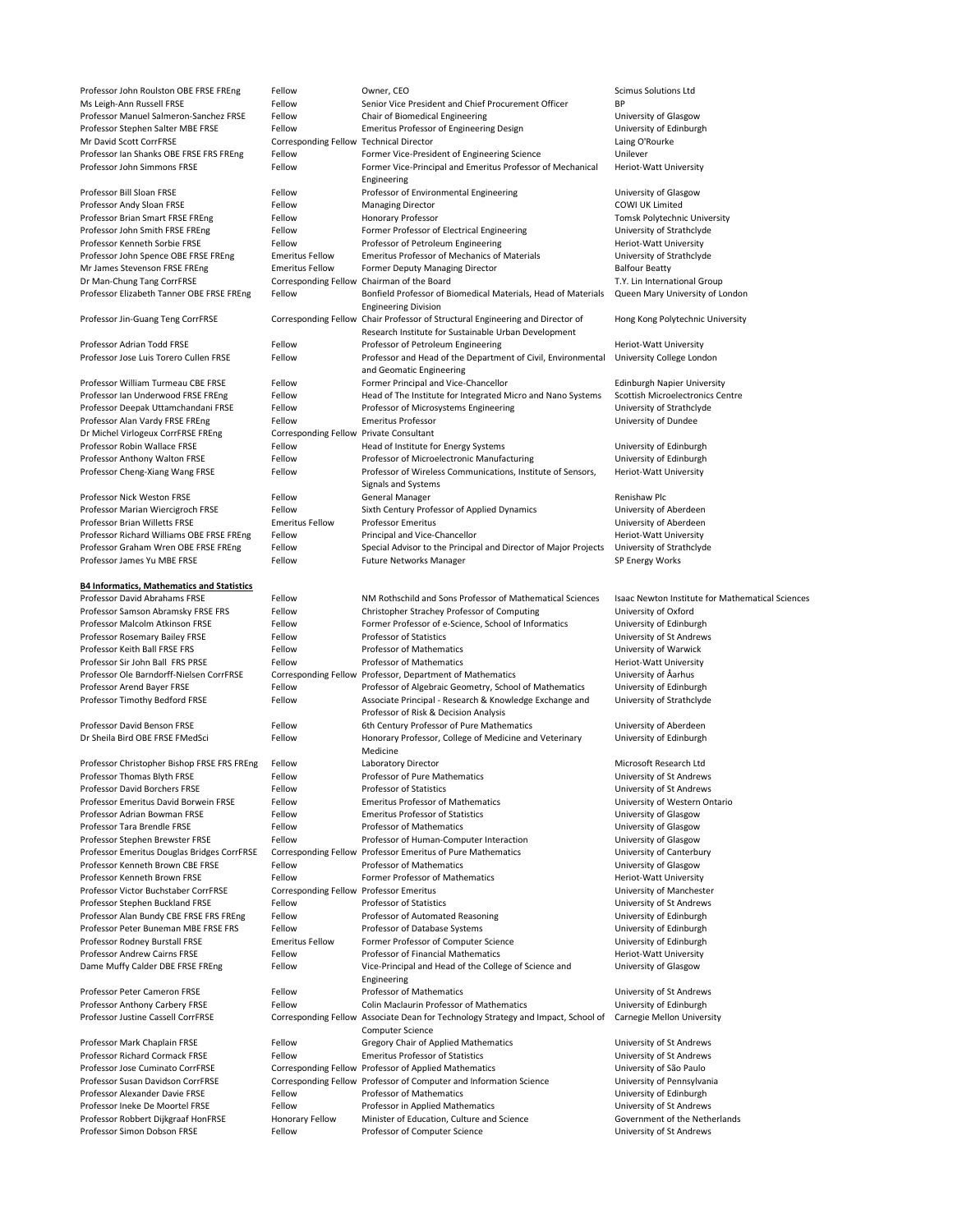Professor Iain Duff FRSE Fellow Fellow STFC Senior Fellow STEC Senior Fellow Rutherford Appleton Laboratory Professor John Duncan FRSE Fellow Fellow Emeritus Professor of Mathematics University of Arkansas Professor Chris Eilbeck FRSE Fellow Fellow Professor Emeritus Feritor And Heriot-Watt University Professor Ibrahim Eltayeb CorrFRSE Corresponding Fellow Professor of Applied Mathematics University of Nizwa Professor Kenneth Falconer FRSE Fellow Fellow Regius Professor of Mathematics Fermi Diversity of St Andrews Professor Wenfei Fan FRSE FRS FELLOW Fellow Professor of Web Data Management Professor Of University of Edinburgh Professor David Fearn FRSE Fellow Fellow Dean for North America Changes and Dean for North America Mr David Forfar FRSE The Rellow Fellow Past Chairman The Clerk Maxwell Foundation Area and Tames Clerk Maxwell Foundation Professor Sergey Foss FRSE Fellow Fellow Professor in Applied Probability Ferict-Watt University Professor Michael Fourman FRSE Fellow Fellow Professor of Computer Systems Fellow Professor of Computer Systems Professor Gavin Gibson FRSE Fellow Fellow Professor of Statistics Fellow Professor of Statistics Heriot-Watt University Professor Alasdair Gillespie FRSE Fellow Emeritus Professor of Mathematics Fernandics Diviversity of Edinburgh Professor Mark Girolami FRSE Fellow Fellow Programme Director for Data-Centric Engineering The Alan Turing Institute Professor Chris Glasbey FRSE Fellow BioSS Associate **BioSS** Associate Biomathematics and Statistics Scotland Professor Paul Glendinning FRSE Fellow Fellow Professor of Applied Mathematics Changes and Mathematics Changes E Professor Cameron Gordon CorrFRSE Corresponding Fellow Sid W. Richardson Foundation Regents Professor of Mathematics Professor Iain Gordon FRSE Fellow Fellow Professor of Mathematics and Head of the School of Mathematics Dr John Gray FRSE Fellow Fellow Vice-President Corporation And Milinx Development Corporation Professor Barbara Grosz CorrFRSE Corresponding Fellow Higgins Research Professor of Natural Sciences Harvard University Professor Istvan Gyongy FRSE Fellow Fellow Professor of Probability Professor of Probability Professor Strumps and Translation Professor of Probability Professor of Probability Professor of Probability Professor of Probabi Professor Vicki Hanson FRSE Fellow Fellow Executive Director and CEO Association for Computing Machinery Professor Emma Hart FRSE Fellow Fellow Professor of Computational Intelligence Edinburgh Napier University Professor Helen Hastie FRSE Fellow Fellow Professor of Computer Science Ferrot Professor Heriot-Watt University Dr Philip Heywood FRSE Fellow Fellow Honorary Fellow Honorary Fellow The Supervisor Christophersity of Edinburgh Professor Des Higham FRSE Fellow Fellow Professor of Numerical Analysis Professor Of Numerical Analysis University of Edinburgh Professor Jane Hillston FRSE Fellow Fellow Professor, Head of School of Informatics and Deputy Vice Principal Research Professor James Howie FRSE Fellow Fellow Emeritus Professor of Mathematics Feriot-Watt University Professor John Hubbuck FRSE Fellow Fellow Professor of Mathematics (Emeritus) University of Aberdeen Professor Roland Ibbett FRSE Fellow Fellow Emeritus Professor of Computer Science University of Edinburgh Professor Christopher Johnson FRSE Fellow Pro Vice Chancellor - Engineering and Physical Sciences Queen's University Belfast Professor Aggelos Kiayias FRSE Fellow Fellow Chair in Cyber Security and Privacy Fellow University of Edinburgh Professor Ruth King FRSE FLSW Fellow Fellow Thomas Bayes' Professor of Statistics University of Edinburgh Professor Robin Knops FRSE Fellow Fellow Emeritus Professor of Mathematics Frofessor of Mathematics Heriot-Watt University Professor Nicolai Krylov CorrFRSE Corresponding Fellow Samuel G Ordway Professor of Mathematics University of Minnesota Professor Sergei Kuksin FRSE Fellow Fellow Directeur de Recherche CNRS Fellow Books and Ecole Polytechnique Professor Jaroslav Kurzweil HonFRSE Honorary Fellow Former Director Mathematical Institute of the Academy of Sciences Professor Andrew Lacey FRSE Fellow Fellow Professor of Mathematics Ferror Andrew Lacey FRSE Fellow Fellow Professor of Mathematics Professor Mirella Lapata FRSE Fellow Personal Chair in Natural Language Processing University of Edinburgh Professor Mirella Lapata FRSE Professor Benedict Leimkuhler FRSE Fellow Professor of Applied Mathematics Fellom Professor of Applied Mathematics Professor Leonid Libkin FRSE Fellow Fellow Professor of Foundations of Data Management University of Edinburgh Professor Xiaoyu Luo FRSE Fellow Fellow Professor of Applied Mathematics Ferofessor States University of Glasgow Professor Terence Lyons FRSE FRS FLSW Fellow Director of Oxford-Man Institute and Wallis Professor of Mathematics Professor Angus Macdonald FRSE Fellow Fellow Professor of Actuarial Mathematics Feriot-Watt University Professor Angus Macintyre FRSE FRS Fellow Emeritus Professor **Fellow Emeritus Professor** Cueen Mary University of London Professor Xuerong Mao FRSE Fellow Fellow Professor, Department of Mathematics and Statistics University of Strathclyde Professor Ursula Martin CBE FRSE FREng Fellow Professor of Computer Science Felix Changes and Muniversity of Edinburgh Professor Vladimir Maz'Ya CorrFRSE Corresponding Fellow Professor of Mathematics Linköping University Professor Adam McBride OBE FRSE FRSE Fellow Emeritus Professor of Mathematics Frofessor Of Mathematics University of Strathclyde Professor John McCutcheon CBE FRSE Fellow Emeritus Professor of Actuarial Studies Feriot-Watt University Professor Dusa McDuff CorrFRSE FRS Corresponding Fellow Helen Lyttle Kimmel '42 Professor of Mathematics Columbia University Professor Andrew McGettrick FRSE Fellow Professor (Emeritus) Fellow Professor (Emeritus) Professor Sean McKee FRSE Fellow Fellow Professor of Mathematics Fellow Professor of Mathematics Professor of Mathematics Fellow Professor of Mathematics Professor of Mathematics Fellow Professor of Mathematics Professor o Professor Kenneth McKinnon FRSE Fellow Professor of Operational Research University of Edinburgh Professor Tom Melham FRSE Fellow Fellow Professor of Computer Science University of Oxford Professor Keith Moffatt FRSE FRS Emeritus Fellow Emeritus Professor of Mathematical Physics University of Cambridge Professor Ilya Molchanov FRSE Fellow Fellow Professor of Probability Professor of Probact Communisty of Bern Professor Johanna Moore FRSE Fellow Fellow Chair of Artificial Intelligence & Director, Human Communication Research Centre Professor J Moore CorrFRSE Corresponding Fellow Admiral B.R. Inman Centennial Professor of Theoretical Computer Science Professor Ronald Morrison FRSE Fellow Fellow Professor Emeritus of Software Engineering University of St Andrews Professor Alan Murray FRSE Fellow Fellow Head of the Institute for Bioengineering University of Edinburgh Professor Emeritus James Murray FRSE FRS Fellow Emeritus Professor of Mathematical Biology University of Oxford Professor Helmut Neunzert CorrFRSE Corresponding Fellow Emeritus Professor of Mathematics Technical University of Kaiserslautern Professor Alan Newell MBE FRSE Fellow Emeritus Professor **Emeritus Professor** Fellow Emeritus Professor **University of Dundee** Professor Roger Nisbet FRSE Fellow Fellow Research Professor **Fellow Research Professor** Professor Barbara Barbara Professor Raymond Ogden FRSE FRS Fellow George Sinclair Professor of Mathematics University of Glasgow Professor Mari Ostendorf CorrFRSE Corresponding Fellow Professor of Electrical & Computer Engineering University of Washington Professor David Parker FRSE Fellow Fellow Professor of Applied Mathematics Fellow Professor of Applied Mathematics Professor Beatrice Pelloni FRSE Fellow Fellow Professor of Mathematics and Head of School Heriot-Watt University Professor Oliver Penrose FRSE FRS Fellow Emeritus Professor of Mathematics Frofessor of Mathematics Heriot-Watt University Professor Gordon Plotkin FRSE FRS Fellow Professor Fellow Professor Contains a professor Diviversity of Edinburgh Professor Nancy Reid CorrFRSE Corresponding Fellow Professor of Statistics University of Toronto Professor Eric Renshaw FRSE Fellow Fellow Emeritus Professor of Statistics University of Strathclyde Professor John Ringrose FRSE FRS FELLOW Fellow Former Professor, Department of Mathematics and Statistics Newcastle University Professor Edmund Robertson FRSE Fellow Professor in Mathematics The Communicular St Andrews Professor Stewart Robertson FRSE Fellow Emeritus Professor of Pure Mathematics University of Southampton Professor Don Sannella FRSE Fellow Fellow Professor of Computer Science University of Edinburgh Professor Bernd Schroers FRSE Fellow Fellow Professor of Mathematics Fellow Professor of Mathematics Heriot-Watt University

University of Texas at Austin University of Edinburgh University of Edinburgh University of Oxford

University of Edinburgh University of Texas at Austin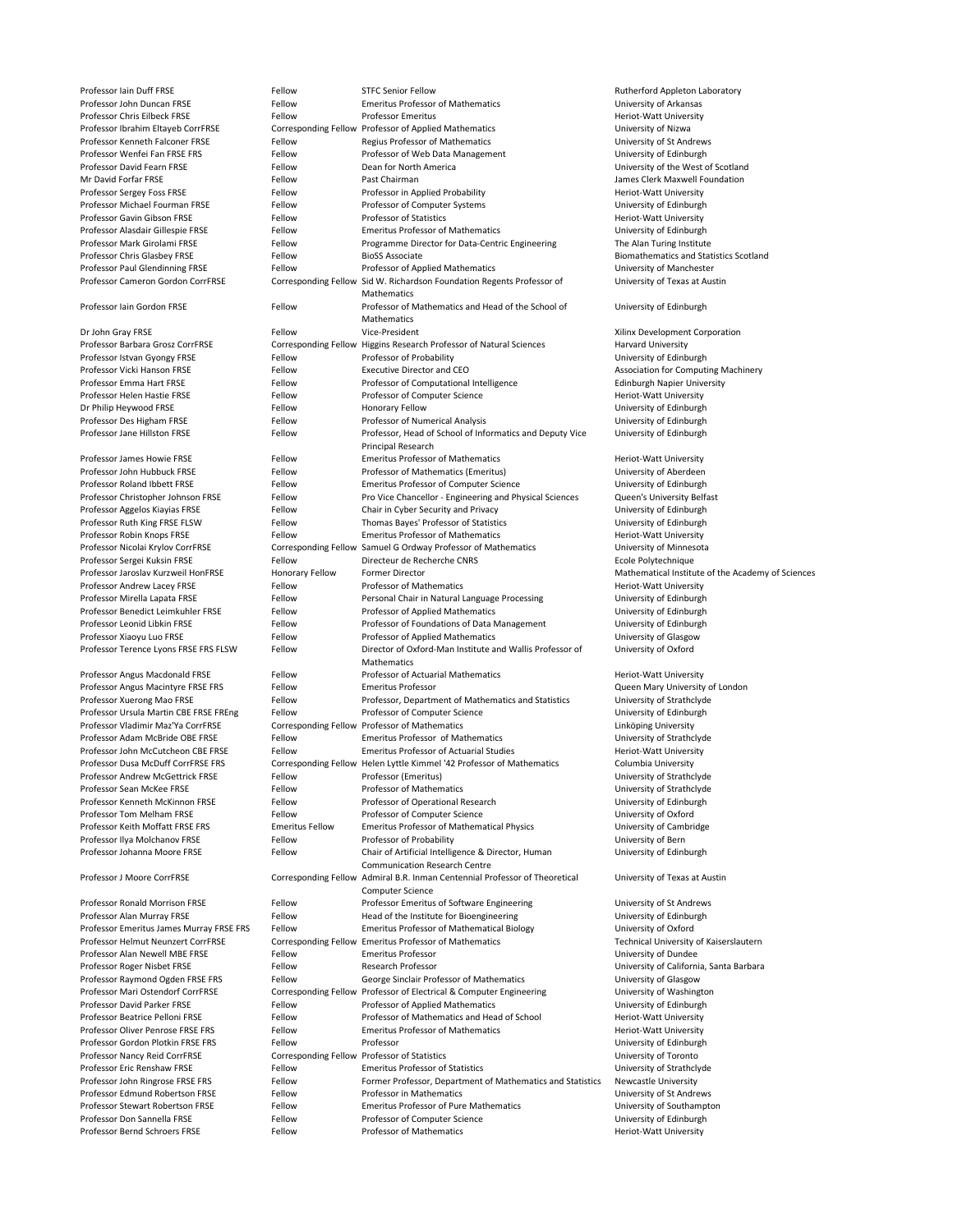University of Cambridge University of Cambridge University of Edinburgh

Professor Stefan Brink FRSE Fellow Fellow Professor of Scandinavian Studies University of the Highlands and Islands

Scotland)

Historic Environment Scotland

| Dr Iain Gordon Brown FRSE                   | Fellow                                    | <b>Honorary Fellow</b>                                                                                       | National Library of Scotland       |
|---------------------------------------------|-------------------------------------------|--------------------------------------------------------------------------------------------------------------|------------------------------------|
| Professor Keith Brown FRSE                  | Fellow                                    | Vice-President and Dean of Humanities                                                                        | University of Manchester           |
| Professor Callum Brown FRSE                 | Fellow                                    | Professor of Late Modern European History                                                                    | University of Glasgow              |
| Professor Jay Brown FRSE                    | Fellow                                    | Professor of Ecclesiastical History                                                                          | University of Edinburgh            |
| Ms Jenny Brown FRSE                         | Fellow                                    | Literary Agent                                                                                               | Jenny Brown Associates             |
| Professor Graham Caie CBE FRSE              | Fellow                                    | Dean of Faculties and Former Vice-Principal                                                                  | University of Glasgow              |
| Professor Douglas Cairns FRSE FBA           | Fellow                                    | <b>Professor of Classics</b>                                                                                 | University of Edinburgh            |
| Professor Mirko Canevaro FRSE               | Fellow                                    | Professor of Greek History                                                                                   | University of Edinburgh            |
| <b>Professor Gerard Carruthers FRSE</b>     | Fellow                                    | Francis Hutcheson Professor of Scottish Literature                                                           | University of Glasgow              |
| Professor Samuel Cohn FRSE                  | Fellow                                    | Professor of Medieval History                                                                                | University of Glasgow              |
| Professor Cairns Craig OBE FRSE FBA         | Fellow                                    | Director, Institute of Irish and Scottish Studies                                                            | University of Aberdeen             |
| Professor Robert Crawford FRSE FBA          | Fellow                                    | Emeritus Professor of Modern Scottish Literature and Wardlaw University of St Andrews<br>Professor of Poetry |                                    |
| Dr Barbara Crawford OBE FRSE                | Fellow                                    | Honorary Reader, Department of Mediaeval History                                                             | University of St Andrews           |
| <b>Professor Anne Crowther FRSE</b>         | Fellow                                    | <b>Emeritus Professor of Social History</b>                                                                  | University of Glasgow              |
| Mr William Dalrymple CorrFRSE               | Corresponding Fellow Writer and Historian |                                                                                                              |                                    |
| Professor Jane Dawson FRSE                  | Fellow                                    | Former John Laing Professor of Reformation History                                                           | University of Edinburgh            |
| Professor Sir Thomas Devine OBE KTFRSE FBA  | Fellow                                    | Sir William Fraser Professor Emeritus of Scottish History and                                                | University of Edinburgh            |
| HonMRIA                                     |                                           | Palaeography                                                                                                 |                                    |
| Professor Harry Dickinson FRSE              | Fellow                                    | Honorary Professorial Fellow                                                                                 | University of Edinburgh            |
| Professor Stephen Driscoll FRSE             | Fellow                                    | Professor of Historical Archaeology                                                                          | University of Glasgow              |
| Professor Ian Duncan CorrFRSE               |                                           | Corresponding Fellow Florence Green Bixby Professor of English                                               | University of California, Berkeley |
| Professor Richard English CBE FRSE FBA MRIA | Fellow                                    | Pro-Vice-Chancellor for Internationalisation and Engagement                                                  | Queen's University Belfast         |
| Dr Dmitry Fedosov CorrFRSE                  |                                           | Corresponding Fellow Senior Research Fellow, Institute of World History                                      | Russian Academy of Sciences        |
| Professor Niall Ferguson HonFRSE            | <b>Honorary Fellow</b>                    | Milbank Family Senior Fellow, Hoover Institution                                                             | <b>Stanford University</b>         |
| Professor Penny Fielding FRSE               | Fellow                                    | Grierson Professor of English Literature                                                                     | University of Edinburgh            |
| Professor Peter France FRSE FBA             | <b>Emeritus Fellow</b>                    | <b>Emeritus Professor of French</b>                                                                          | University of Edinburgh            |
| Professor Robert Frost FRSE FBA             | Fellow                                    | Burnett Fletcher Professor of History                                                                        | University of Aberdeen             |
| Professor Aileen Fyfe FRSE                  | Fellow                                    | Professor of Modern History                                                                                  | University of St Andrews           |
| Professor Alexander Garvie FRSE             | Fellow                                    | <b>Emeritus Professor of Greek</b>                                                                           | University of Glasgow              |
| Professor Natascha Gentz FRSE               | Fellow                                    | Dean, International (China) and Professor of Chinese                                                         | University of Edinburgh            |
| Professor Heinz Giegerich FRSE              | Fellow                                    | Professor Emeritus of English Linguistics,                                                                   | University of Edinburgh            |

### **C1 Language, Literature and History**

Professor Kofi Anyidoho CorrFRSE Corresponding Fellow Professor of Literature and Poet University of Ghana Professor David Armitage CorrFRSE Corresponding Fellow Lloyd C. Blankfein Professor of History Harvard University Professor Ronald Asher FRSE Fellow Fellow Emeritus Professor of Linguistics Fellow Emeritus Professor of Linguistics Professor Robert Bartlett CBE FRSE FBA Fellow Wardlaw Professor of Mediaeval History University of St Andrews Professor David Bebbington FRSE Fellow Emeritus Professor of History Ferofessor of History Diversity of Stirling Professor Kirstie Blair FRSE Fellow Fellow Chair in English Studies Chair in English Studies University of Strathclyde Sir James Bone FRSE **Fellow** Fellow Chairman Chairman Chairman National Library of Scotland Professor David Breeze OBE FRSE FERSE FERSE Fellow Former Chief Inspector of Ancient Monuments (Historic

Professor John Brockington FRSE Fellow Emeritus Professor of Sanskrit Christian Emeritus Professor of Sanskrit Professor Dauvit Broun FRSE FBA Fellow Professor of Scottish History Frofessor of Scottish History Professor Of Scottish History

Professor Marian Scott OBE FRSE FRSE Fellow Professor of Environmental Statistics Ferofessor Marian Scott OBE FRSE Professor Stephen Senn FRSE Fellow Fellow Head of Competence Center for Methodology and Statistics CRP-Sante Professor Jonathan Sherratt FRSE Fellow Fellow Professor of Mathematics Feriot-Watt University Professor Allan Sinclair FRSE Fellow Fellow Professor Emeritus of Mathematics Professor Emeritus of Mathematics Professor Derek Sleeman FRSE Fellow Fellow Emeritus Professor of Computing Science University of Aberdeen Professor David Sloan FRSE **Emeritus Fellow** Emeritus Professor of Mathematics **Emeritus Professor of Mathematics** Professor Agata Smoktunowicz FRSE Fellow Professor of Algebra Professor of Angelera Professor School and Muniversity of Edinburgh Professor Iain Stewart FRSE Fellow Fellow Professor of Mathematics Professor of Mathematics University of Strathclyde Professor Brian Straughan FRSE Fellow Fellow Professor of Mathematics **Fellow** Professor of Mathematics Durham University Professor Charles Stuart FRSE Fellow Fellow Emeritus Professor of Mathematics Fellow Ecole Polytechnique Fédérale de Lausanne Professor Joseph Sventek FRSE Fellow Fellow Head of the Computer and Information Science Department University of Oregon Professor Austin Tate FRSE FREng Fellow Fellow Emeritus Professor of Knowledge-Based Systems University of Edinburgh Professor Robin Thompson FRSE Fellow Fellow Head of Statistics Fellow Head of Statistics Fernand Communication Professor Donald Titterington FRSE Fellow Fellow Honorary Senior Research Fellow Fellow University of Glasgow Professor John Toland FRSE FRS FELLOW Fellow Former Director, Isaac Newton Institute for Mathematical Sciences Professor Arthur Trew FRSE Fellow Fellow Assistant Principal of Computational Science University of Edinburgh Professor Aubrey Truman FRSE FLSW Fellow Former Professor of Mathematics Swansea University Professor John Tweed FRSE Fellow Fellow Eminent Professor of Mathematics Cold Dominion University Professor Cornelis Van Rijsbergen FRSE FREng Fellow Professor Emeritus, Department of Computer Science and Technology Professor Jacques Vanneste FRSE Fellow Fellow Professor of Fluid Dynamics Professor Summer Summersity of Edinburgh Professor Sethu Vijayakumar FRSE Fellow Professor of Robotics and Director, Edinburgh Centre for Robotics Professor Philip Wadler FRSE Fellow Fellow Professor of Theoretical Computer Science University of Edinburgh Professor Barbara Webb FRSE Fellow Fellow Professor of Biorobotics Fernando Controller and Muniversity of Edinburgh Professor Jeffrey Webb FRSE Fellow Fellow Emeritus Professor of Mathematics University of Glasgow Professor Bonnie Webber FRSE Fellow Fellow Professor of Intelligent Systems Fellow Professor of Intelligent Systems Professor Michael Weiss FRSE Fellow Fellow Professor of Mathematics, Universität Münster Fellow Professor of Mathematics, Universität Münster Professor Christopher Williams FRSE Fellow Chair of Machine Learning Ferror Chair of Machine Learning University of Edinburgh Professor Edward Witten ForMemRS HonFRSE Honorary Fellow Charles Simonyi Professor Charles Study Institute for Advanced Study Professor James Wright FRSE Fellow Fellow Professor of Mathematical Analysis Fellow Professor James Wright FRSE Professor John Wright FRSE Fellow Fellow Professor Emeritus **Professor Emeritus** University of Reading Professor Lynn Abrams FRSE FBA Fellow Professor of Modern History Ferofessor of Modern History Diversity of Glasgow Professor Robert Anderson FRSE Fellow Fellow Professor Emeritus of History Fellow Professor Emeritus of History Dr Robert Anderson FRSE Fellow Fellow President **President** The Chemical Heritage Foundation Professor Ali Ansari FRSE Fellow Fellow Professor of Iranian History Fellow Professor of Iranian History Professor of Iranian History Professor of Iranian History Professor of Iranian History Professor of Iranian History P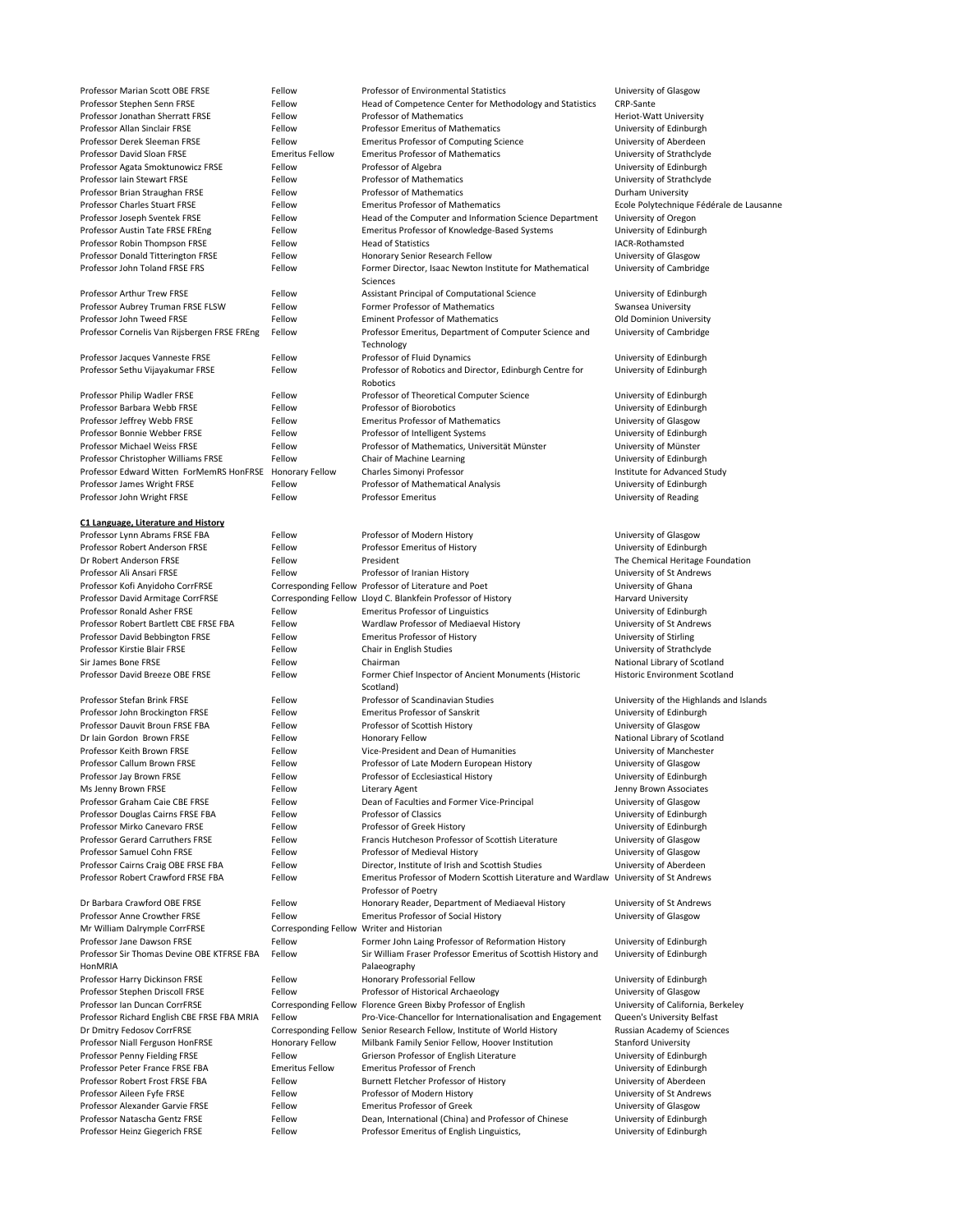Professor William Gillies FRSE Fellow Fellow Professor Emeritus and Professorial Research Fellow University of Edinburgh Professor Faye Hammill FRSE Fellow Fellow Professor of English Literature University of Glasgow

Professor William Hardcastle FRSE FBA Fellow Professor Emeritus of Speech Sciences Queen Margaret University Professor Dennis Harding FRSE Fellow Former Abercromby Professor of Archaeology University of Edinburgh Professor Jill Harries FRSE Fellow Fellow Emeritus Professor of Ancient History Fellow Emeritus Professor of Ancient History Professor David Hewitt FRSE Fellow Fellow Emeritus Regius Chalmers Professor of English Literature University of Aberdeen Professor Caroline Heycock FRSE Fellow Professor of Syntax **Fellow** Professor of Syntax Professor Caroline Heycock FRSE Professor Carole Hillenbrand CBE FRSE FBA Fellow Professorial Fellow in Islamic History University of St Andrews Professor Andrew Hook FRSE FBA Fellow Emeritus Bradley Professor of English Literature University of Glasgow Professor Robert Houston FRSE Fellow Fellow Professor Emeritus in History Fellow Professor Emeritus in History Professor John Hudson FRSE FBA Fellow Bishop Wardlaw Professor of History Fellow Bishop Wardlaw Professor of History Professor James Hunter CBE FRSE FELLOW Emeritus Professor of History of the Highlands and Islands University of the Highlands and Islands Professor Alvin Jackson FRSE HonMRIA Fellow Richard Lodge Professor of History Fellow Richard Lodge Professor of History Professor Peter Jackson FRSE Fellow Fellow Chair of Global Security Chair of Global Security Diversity of Glasgow Professor Charles Jones FRSE Fellow Fellow Forbes Professor Emeritus of English Language University of Edinburgh Professor Neil Keeble FRSE Fellow Fellow Professor Emeritus of English Studies Fellow Professor Emeritus of English Studies Professor Hugh Kennedy FRSE FBA Fellow Professor of Arabic City, University of London Professor Lawrence Keppie FRSE Fellow Fellow Professor Emeritus of Roman History and Archaeology University of Glasgow Professor Colin Kidd FRSE FBA Fellow Fellow Professor of Modern History Frofessor Colin Kidd FRSE FBA Fellow Professor of Modern History Professor Simon Kirby FRSE FBA Fellow Professor of Language Evolution Professor of Language Evolution Professor James Kirk FRSE Fellow Fellow Formerly Professor of Scottish History Formerly Professor Of Scottish History Professor Robin Law FRSE FBA Fellow Emeritus Professor of African History Fellow Emeritus Professor of African History Professor Nigel Leask FRSE FBA Fellow Fellow Regius Professor of English Language and Literature University of Glasgow Professor Bruce Lenman FRSE Fellow Fellow Emeritus Professor of Modern History University of St Andrews Ms Elizabeth Lochhead HonFRSE Honorary Fellow Poet, Playwright, Translator and Broadcaster Professor Allan MacInnes FRSE Fellow Fellow Emeritus Professor of History Ferman Controller Christophersity of Strathclyde Professor John MacKenzie FRSE Fellow Fellow Honorary Professor Fernando Channel MacKenzie FRSE Fellow Fellow Honorary Professor Professor Sally Mapstone FRSE Fellow Fellow Principal and Vice-Chancellor Fellow Professor Sally Mapstone FRSE Professor Gordon Maxwell FRSE Fellow Fellow Honorary Professor, School of History Funiversity of St Andrews Professor April McMahon FRSE FBA FLSW Fellow Vice-President for Teaching, Learning and Students University of Manchester Professor Elizabeth Moignard FRSE Fellow Professor Emerita **Professor Emerita** Professor Emerita Professor Christopher Morris FRSE Fellow Professor Emeritus of Archaeology Ferofessor Emeritus of Archaeology Professor Roibeard Ó Maolalaigh FRSE Fellow Professor of Gaelic; Head of College of Arts and Vice-Principal University of Glasgow Professor Birger Olsen CorrFRSE Corresponding Fellow Professor of Classics University of Copenhagen Professor Geoffrey Parker CorrFRSE FBA Corresponding Fellow Andreas Dorpalen Professor of European History Ohio State University Professor Emeritus George Peden FRSE Fellow Emeritus Professor of History Ferofessor of History University of Stirling Professor Alison Phipps OBE FRSE FAcSS Fellow The UNESCO Chair: Refugee Integration through Languages and the University of Glasgow Arts & Arts Professor of Languages and Intercultural Studies Professor Murray Pittock FRSE Fellow Pro Vice-Principal Pro Vice-Principal Pro Vice-Principal University of Glasgow Professor Neil Price CorrFRSE Corresponding Fellow Distinguished Professor of Archaeology Uppsala University

Honorary Fellow Emeritus Fellow, Jesus College and Senior Fellow of the

McDonald Institute for Archaeological Research

Fellow **Elish Angiolini Dame Elisabeth Anglion** Derincipal of St Hugh's College University of Oxford Professor Emeritus of Hebrew Bible **Ault Franch Fellow** University of Edinburgh Professor of New Testament Studies Fellow Emeritus Professor of New Testament Studies Communiculary University of St Andrews Fellow **Professor of Private International Law** University of Stirling Fellow **Professor of Constitutional Law and Assistant Principal (Global** Justice) Fellow **Professor of Logic and Metaphysics** Fellow Berto Berto Berto Berto Berto Berto Berto Berto Berto Berto B Professor Emeritus of Scots Law Theorem All Christense Fellow University of Edinburgh Professor Head of the School of Divinity **From Austinian Conducts** University of Edinburgh

University of Cambridge

Professor Emeritus Ian Ralston OBE FRSE Fellow Abercromby Emeritus Professor of Archaeology University of Edinburgh Professor The Lord Colin Renfrew of Kaimsthorn HonFRSE FBA Professor John Peter Renwick FRSE Fellow Emeritus Professor **Fellow** Emeritus Professor **Emeritus Professor Emeritus Professor** Rev Canon Professor John Richardson FRSE Fellow Emeritus Professor of Classics University of Edinburgh Professor Felicity Riddy FRSE Emeritus Fellow Former Deputy Vice-Chancellor Emerity of York Professor Nicholas Roe FRSE Fellow Fellow Professor of English Literature Fermi Professor of English Literature Mr Trevor Royle FRSE Fellow Broadcaster and Author

| Professor Alexandra Shepard FRSE         |
|------------------------------------------|
| <b>Professor Richard Sher CorrFRSE</b>   |
| Dr Alison Sheridan FRSE FBA              |
| Professor Jennifer Smith FRSE            |
| Professor Julia Smith FRSE               |
| <b>Professor Alan Smith FRSE</b>         |
| Professor Jeremy Smith FRSE              |
| Professor Chris Smout CBE FRSE FBA       |
| Professor Antonella Sorace FRSE FBA      |
| Professor Fiona Stafford FRSE FBA        |
| Professor Francis Stephen FRSE FBA       |
| <b>Professor David Stevenson FRSE</b>    |
| Professor Sir Hew Strachan FRSE FBA      |
| Professor Jane Stuart-Smith FRSE         |
| Professor Yasir Suleiman CBE FRSE        |
| <b>Professor Daniel Szechi FRSE</b>      |
| Professor Romila Thapar CorrFRSE CorrFBA |
| Professor Greg Walker FRSE               |
| Dr Charles Waterston FRSE                |
| <b>Professor Roderick Watson FRSE</b>    |
| Professor Christopher Whatley OBE FRSE   |

| Professor Hamish Scott FRSE FBA          | Fellow | Senior Research Fellow, Jesus College                            | University of Oxford               |
|------------------------------------------|--------|------------------------------------------------------------------|------------------------------------|
| Professor Alexandra Shepard FRSE         | Fellow | Professor of Gender History                                      | University of Glasgow              |
| <b>Professor Richard Sher CorrFRSE</b>   |        | Corresponding Fellow Distinguished Professor of History Emeritus | New Jersey Institute of Technology |
| Dr Alison Sheridan FRSE FBA              | Fellow | Research Associate                                               | <b>National Museums Scotland</b>   |
| Professor Jennifer Smith FRSE            | Fellow | Professor of Sociolinguistics                                    | University of Glasgow              |
| Professor Julia Smith FRSE               | Fellow | Chichele Professor of Medieval History                           | University of Oxford               |
| Professor Alan Smith FRSE                | Fellow | Former Professor of Early Modern History                         | University of Glasgow              |
| Professor Jeremy Smith FRSE              | Fellow | Senior Research Fellow, English Language & Linguistics           | University of Glasgow              |
| Professor Chris Smout CBE FRSE FBA       | Fellow | <b>Emeritus Professor</b>                                        | University of St Andrews           |
| Professor Antonella Sorace FRSE FBA      | Fellow | Director, Bilingualism Matters                                   | University of Edinburgh            |
| Professor Fiona Stafford FRSE FBA        | Fellow | Professor of English                                             | University of Oxford               |
| Professor Francis Stephen FRSE FBA       | Fellow | Emeritus Bishop Wardlaw Professor of Greek                       | University of St Andrews           |
| Professor David Stevenson FRSE           | Fellow | <b>Emeritus Professor of Scottish History</b>                    | University of St Andrews           |
| Professor Sir Hew Strachan FRSE FBA      | Fellow | Visiting Professor, Department of History                        | University of Glasgow              |
| Professor Jane Stuart-Smith FRSE         | Fellow | Professor of English Language and Linguistics                    | University of Glasgow              |
| Professor Yasir Suleiman CBE FRSE        | Fellow | Professor of Modern Arabic Studies                               | University of Cambridge            |
| Professor Daniel Szechi FRSE             | Fellow | Professor of Early Modern History                                | University of Manchester           |
| Professor Romila Thapar CorrFRSE CorrFBA |        | Corresponding Fellow Emeritus Professor of Ancient History       | Jawaharlal Nehru University        |
| Professor Greg Walker FRSE               | Fellow | Regius Professor of Rhetoric and English Literature              | University of Edinburgh            |
| Dr Charles Waterston FRSE                | Fellow | Former Keeper, Department of Geology                             | Royal Scottish Museum              |
| Professor Roderick Watson FRSE           | Fellow | <b>Emeritus Professor of English Studies</b>                     | University of Stirling             |
| Professor Christopher Whatley OBE FRSE   | Fellow | <b>Emeritus Professor of Scottish History</b>                    | University of Dundee               |

University of Edinburgh

### **C2 Philosophy, Theology and Law**

| Dame Elish Angiolini DBE FRSE       |
|-------------------------------------|
| Professor Graeme Auld FRSF          |
| Professor Richard Bauckham FRSF FBA |
| Professor Paul Beaumont FRSE        |
| Professor Christine Bell FRSF FBA   |
|                                     |
| Professor Francesco Berto FRSF      |
| Professor Robert Black FRSE         |
| Professor Helen Bond FRSE           |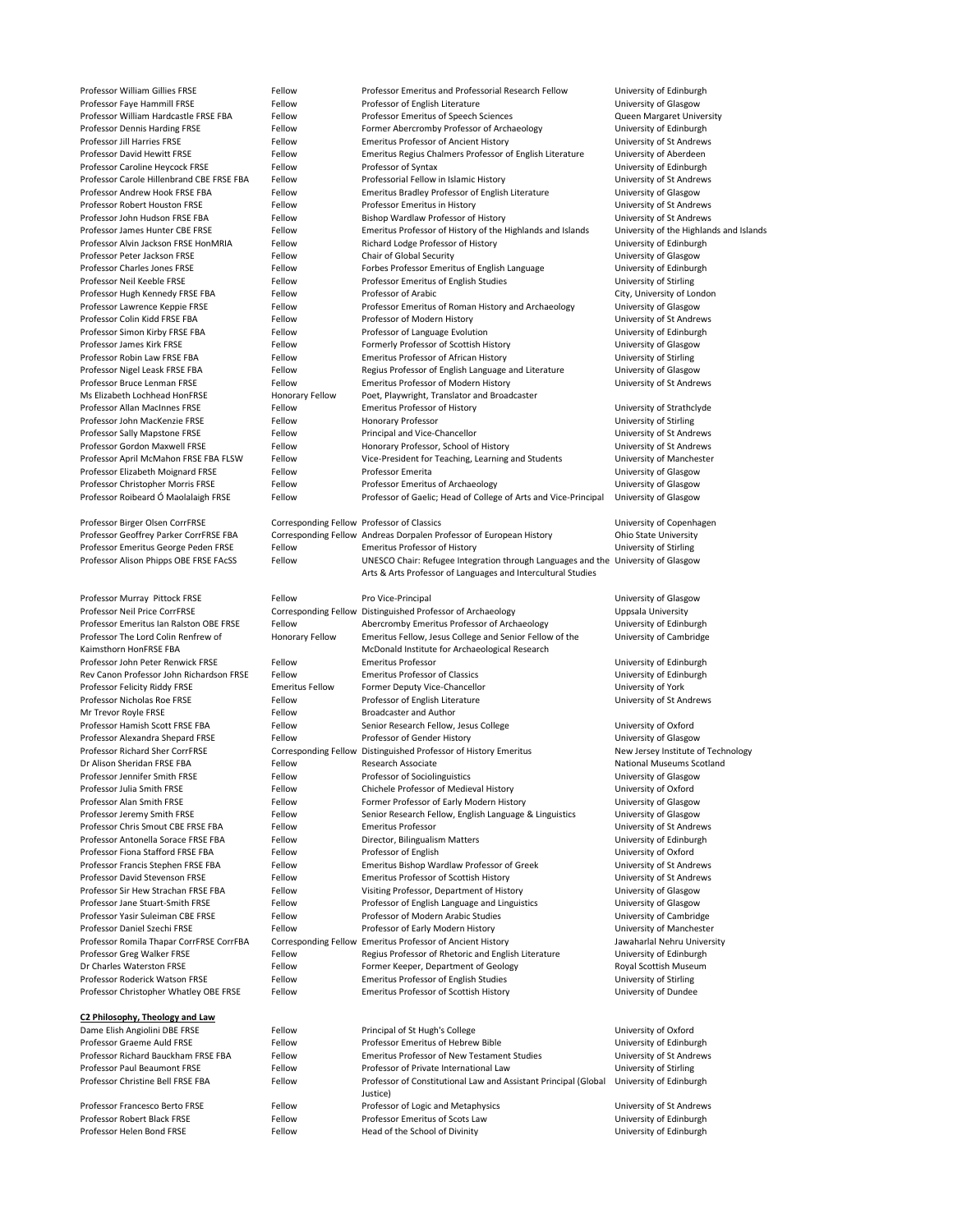| Professor Alexander Broadie FRSE               | Fellow                 | Emeritus Professor of Logic and Rhetoric and honorary<br>professorial research fellow  | University of Glasgow                   |
|------------------------------------------------|------------------------|----------------------------------------------------------------------------------------|-----------------------------------------|
| Professor John Broome FRSE FBA                 | Fellow                 | White's Professor of Moral Philosophy                                                  | University of Oxford                    |
| <b>Reverend Professor David Brown FRSE FBA</b> | Fellow                 | Emeritus Professor of Theology, Aesthetics and Culture                                 | University of St Andrews                |
| Professor Jessica Brown FRSE                   | Fellow                 | Professor of Philosophy                                                                | University of St Andrews                |
| Professor John Cairns FRSE                     | Fellow                 | Professor of Civil Law                                                                 | University of Edinburgh                 |
| <b>Professor Peter Cameron FRSE</b>            | Fellow                 | Professor of International Energy Law                                                  | University of Dundee                    |
| Rt Hon Lord Kenneth Cameron of Lochbroom       | Fellow                 | <b>Former Senator</b>                                                                  | College of Justice                      |
| <b>FRSE FBA FMedSci</b>                        |                        |                                                                                        |                                         |
| Professor Alastair Campbell FRSE               | Fellow                 | <b>Emeritus Director, Centre for Biomedical Ethics</b>                                 | National University of Singapore        |
| <b>Professor James Chalmers FRSE</b>           | Fellow                 | Regius Professor of Law                                                                | University of Glasgow                   |
| Professor Andy Clark FRSE FBA                  | Fellow                 | Professor of Philosophy                                                                | University of Edinburgh                 |
| Professor Eric Clive CBE FRSE                  | Fellow                 | <b>Visiting Professor</b>                                                              | University of Edinburgh                 |
| The Most Reverend Archbishop Mario Conti       | Fellow                 | <b>Archbishop Emeritus</b>                                                             | Archdiocese of Glasgow                  |
| <b>FRSE</b>                                    |                        |                                                                                        |                                         |
| Lord William Cullen of Whitekirk FRSE          | Fellow                 | Former Lord Justice-Clerk, Former Lord President and Lord                              | Court of Session                        |
| HonFREng                                       |                        | Justice General                                                                        |                                         |
| Professor Robin Downie FRSE                    | Fellow                 | Emeritus Professor of Moral Philosophy and Honorary                                    | University of Glasgow                   |
|                                                |                        | <b>Professorial Research Fellow</b>                                                    |                                         |
| Professor Antony Duff FRSE FBA                 | Fellow                 | Professor Emeritus in Philosophy                                                       | University of Stirling                  |
| Professor Peter Duff FRSE                      | Fellow                 | <b>Professor of Criminal Justice</b>                                                   | University of Aberdeen                  |
| Professor Sir David Edward KCMGFRSE            | Fellow                 | Professor and Judge                                                                    |                                         |
| Dr Alison Elliot CBE FRSE                      | Fellow                 | Associate Director, Centre for Theology and Public Issues                              | University of Edinburgh                 |
| Professor Philip Esler FRSE                    | Fellow                 | Portland Professor of New Testament Studies                                            | University of Gloucestershire           |
| Professor Lindsay Farmer FBA                   | Fellow                 | Professor of Law                                                                       | University of Glasgow                   |
| Professor David Fergusson OBE FRSE FBA         | Fellow                 | Regius Professor of Divinity                                                           | University of Cambridge                 |
| Mr Sandy Finlayson OBE FRSE                    | Fellow                 | Founder                                                                                | <b>MBM Commercial LLP</b>               |
| Rt Hon Lord Brian Gill FRSE                    | Fellow                 | Lord President and Lord Justice General of Scotland                                    | <b>High Court of Justiciary</b>         |
| Sir Gerald Gordon CBE HonFRSE                  | Honorary Fellow        | Former Professor of Scots Law                                                          | University of Edinburgh                 |
| Professor Gordon Graham FRSE                   | Fellow                 | Former Henry Luce III Professor of Philosophy and the Arts                             | Princeton Theological Seminary          |
| <b>Professor Thomas Greggs FRSE</b>            | Fellow                 | Marischal Professor of Divinity and Head of Divinity                                   | University of Aberdeen                  |
| Professor George Gretton FRSE                  | Fellow                 | <b>Emeritus Lord President Reid Professor of Law</b>                                   | University of Edinburgh                 |
| Professor Knud Haakonssen FRSE FBA             | Fellow                 | Professor of Intellectual History                                                      | University of St Andrews                |
| Dr Vinit Haksar FRSE                           | Fellow                 | <b>Honorary Fellow</b>                                                                 | University of Edinburgh                 |
| Professor John Haldane FRSE                    | Fellow                 | Emeritus Professor of Moral Philosophy and Co-director Centre University of St Andrews |                                         |
|                                                |                        | for Ethics                                                                             |                                         |
| Professor Alastair Hannay FRSE                 | Fellow                 | <b>Professor Emeritus</b>                                                              | University of Oslo                      |
| Professor James Harris FRSE                    | Fellow                 | Professor of the History of Philosophy                                                 | University of St Andrews                |
| Rt Hon Lord Patrick Hodge FRSE                 | Fellow                 | Deputy President                                                                       | The Supreme Court of the United Kingdom |
| Professor Richard Holloway FRSE                | <b>Emeritus Fellow</b> | Former Bishop of Edinburgh and Primus                                                  | Scottish Episcopal Church               |
| Lord David Hope of Craighead KTFRSE            | Fellow                 | <b>Emeritus Professor</b>                                                              | University of Strathclyde               |
| Professor David Jasper FRSE                    | Fellow                 | Honorary Professorial Research Fellow (School of Critical                              | University of Glasgow                   |
|                                                |                        | Studies)                                                                               |                                         |
| Professor David Johnston FRSE                  | Fellow                 | Queen's Counsel                                                                        | <b>Faculty of Advocates</b>             |
| Professor Peter Jones FRSE                     | <b>Emeritus Fellow</b> | Professor Emeritus of Philosophy                                                       | University of Edinburgh                 |
| Fr Fergus Kerr FRSE                            | Fellow                 | Honorary Fellow in Divinity                                                            | University of Edinburgh                 |
| Professor Graeme Laurie FRSE FMedSci           | Fellow                 | <b>Professorial Fellow</b>                                                             | University of Edinburgh                 |
| Lord James Mackay of Clashfern FRSE            | Fellow                 | Former Lord Advocate (Her Majesty's Advocate for Scotland)                             | <b>UK Government</b>                    |
| Rt Hon Lord Ranald MacLean FRSE FBA            | Fellow                 | Former Senator of Her Majesty's College of Justice in Scotland                         | <b>Parliament House</b>                 |
|                                                |                        |                                                                                        |                                         |

Very Reverend Gilleasbuig Macmillan FRSE Fellow Former Minister Strategies and Strategies Cathedral

| Professor Fiona Macpherson FRSE                     | Fellow | Professor of Philosophy                          | University of G  |
|-----------------------------------------------------|--------|--------------------------------------------------|------------------|
| Professor Hector MacQueen CBE FRSE FBA              | Fellow | Professor of Private Law                         | University of E  |
| Professor Michela Massimi FRSE                      | Fellow | Professor of Philosophy of Science               | University of E  |
| Professor William McBryde FRSE                      | Fellow | <b>Emeritus Professor of Commercial Law</b>      | University of E  |
| Professor Alexander McCall Smith CBE FRSE           | Fellow | <b>Emeritus Professor of Medical Law</b>         | University of E  |
| FMedSci                                             |        |                                                  |                  |
| Professor Sheila McLean FRSE FMedSci                | Fellow | Emeritus Professor of Law and Ethics in Medicine | University of G  |
| Professor Alan Millar FRSE                          | Fellow | <b>Emeritus Professor of Philosophy</b>          | University of St |
| Mr Bruce Minto OBE FRSE                             | Fellow | Co-Chair                                         | Dickson Minto    |
| Reverend Professor George Newlands FRSE             | Fellow | Professor Emeritus of Divinity                   | University of G  |
| Professor Kenneth Norrie FRSE                       | Fellow | Professor of Law                                 | University of St |
| Reverend Professor Oliver O'Donovan FRSE FBA Fellow |        | Honorary Professor, School of Divinity           | University of St |
|                                                     |        |                                                  |                  |

Baroness Onora O'Neill of Bengarve CBE CH HonFRSE HonFRS FBA FMedSci MRIA Professor Alan Paterson OBE FRSE FAcSS Fellow Solicitor Professor Mary Robinson HonFRSE HonFBA MRIA

Professor of Philosophy **FRSE FEEDING FEEDING** University of Glasgow Professor Hector MacQueen CBE FRSE FBA Fellow Professor of Private Law University of Edinburgh Professor of Philosophy of Science **FRSE FEEDING FELLOW PROFESSOR** Diversity of Edinburgh Emeritus Professor of Commercial Law **Marsh Emeritus Professor of Commercial Law** University of Edinburgh Emeritus Professor of Medical Law University of Edinburgh

Emeritus Professor of Law and Ethics in Medicine **Face Fellow Emeritus Professor of Law and Ethics in Medicine** Emeritus Professor of Philosophy **Emeritus Professor of Philosophy Emeritus Professor of Philosophy** University of Stirling Professor Emeritus of Divinity **FRSE FEEDIVERSE FEEDIVERS** FEDEL PROFESSOR EMERITY OF Glasgow Professor of Law **Professor of Law** Professor Champions Act Norrie Felix Professor of Strathclyde Honorary Professor, School of Divinity FRSE FELDONOV Honorary Professor, School of Divinity University of St Andrews

- Rt Hon Lord George Penrose FRSE Fellow Former Senator Former Senator College of Justice Professor Duncan Pritchard FRSE Fellow UC Distinguished Professor of Philosophy University of California, Irvine Lord Robert Reed of Allermuir FRSE Fellow President Fellow President Court President The Supreme Court of the United Kingdom Professor Kenneth Reid CBE FRSE FBA Fellow Emeritus Professor of Scots Law University of Edinburgh Professor Elspeth Reid FRSE Fellow Fellow Professor of Scottish Private Law University of Edinburgh Professor Olivia Robinson FRSE **Emeritus Fellow** Honorary Professorial Research Fellow University of Glasgow Honorary Fellow Former President of Ireland
- Rt Hon Lord Donald Ross FRSE Fellow Fellow Former Lord Justice Clerk of Scotland Court of Session Professor Joanne Scott FRSE FBA FAcSS Fellow Professor of European Law European Law European University Institute Professor Jo Shaw FRSE FAcSS FRAGS FELLOW Salvesen Chair of European Institutions Fellow Salvesen Chair of European Institutions FELLO BRS Entire Professor Jo Shaw FRSE FACSS FRAGS FELLOW SALVES AND SALVES FRAGS AND THE SA Professor Mona Siddiqui OBE FRSE FRSE FELLOW Professor of Islamic and Interreligious Studies University of Edinburgh Professor John Skorupski FRSE Fellow Fellow Professor of Moral Philosophy Frofessor of Moral Philosophy Professor Lesley Jane Smith CorrFRSE Corresponding Fellow Solicitor and Partner Correspond Corresponding Fellow Solicitor and Partner Corresponding Fellow Solicitor and Partner Corresponding Fellow Solicitor and Partner Co Professor Peter Sullivan FRSE Fellow Fellow Professor of Philosophy Frofessor of Philosophy Professor Richard Susskind OBE FRSE Fellow Fellow Independant Consultant

Honorary Fellow Emeritus Professor **Emeritus Professor Emeritus Professor Emeritus Professor Emeritus Professor**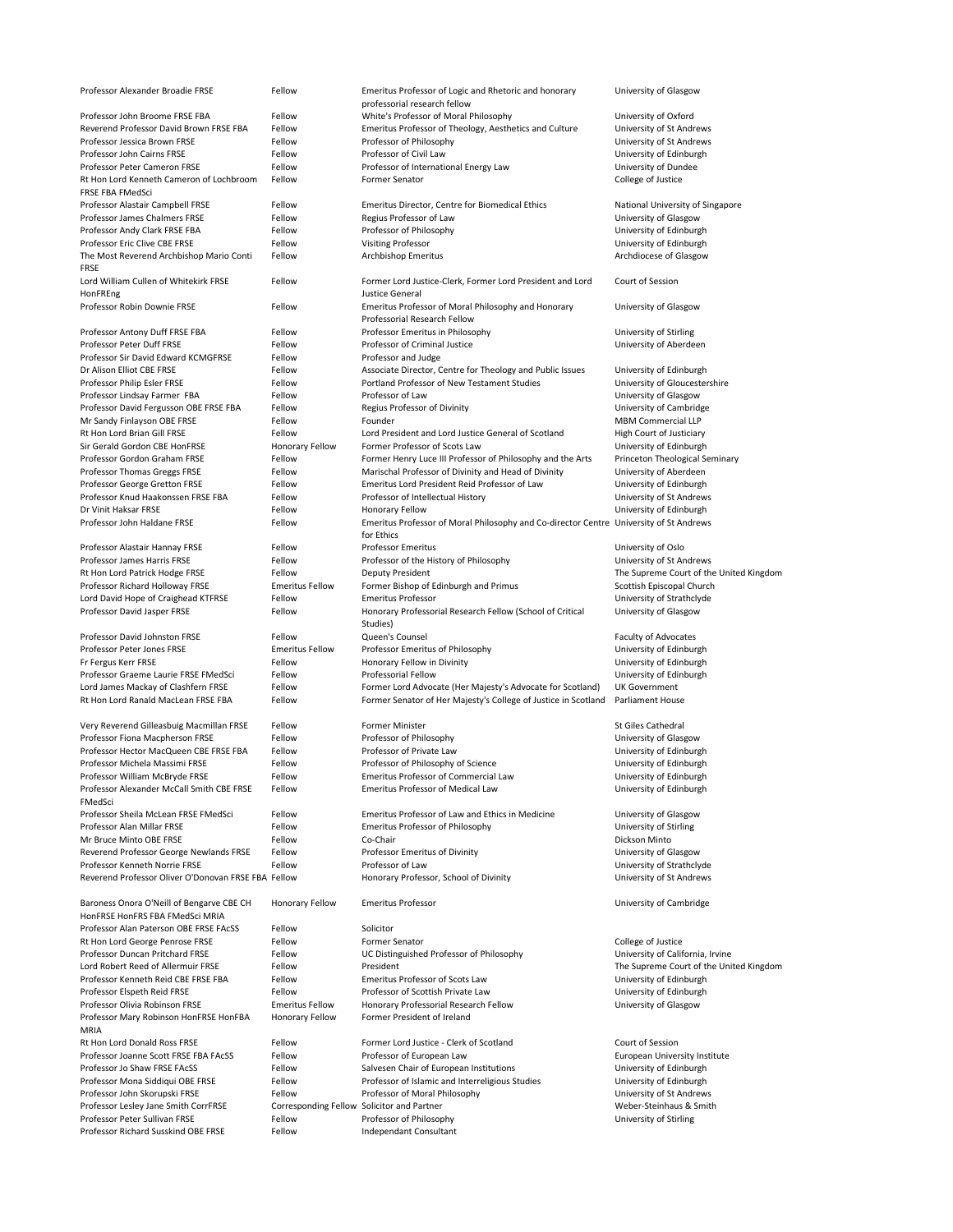| <b>Rt Hon Colin Sutherland FRSE</b>                                      | Fellow | Lord President and Lord Justice General of Scotland        | Judiciary of Scotland      |
|--------------------------------------------------------------------------|--------|------------------------------------------------------------|----------------------------|
| Reverend Professor John Swinton FRSE                                     | Fellow | Professor in Practical Theology and Pastoral Care          | University of Aberdeen     |
| Professor Stephen Tierney FRSE                                           | Fellow | Professor of Constitutional Theory                         | University of Edinburgh    |
| <b>Professor Iain Torrance FRSE</b>                                      | Fellow | Professor Emeritus in Patristics and Christian Ethics      | University of Aberdeen     |
| Professor Neil Walker FRSE FBA                                           | Fellow | Regius Professor of Public Law and the Law of Nature and   | University of Edinburgh    |
|                                                                          |        | <b>Nations</b>                                             |                            |
| Professor Niall Whitty FRSE                                              | Fellow | Visiting Professor of Law                                  | University of Edinburgh    |
| Professor Timothy Williamson FRSE FBA                                    | Fellow | Wykeham Professor of Logic                                 | University of Oxford       |
| Professor Linda Woodhead MBE FRSE                                        | Fellow | F.D. Maurice Chair in Moral and Social Theology            | King's College London      |
| Professor Crispin Wright FRSE FBA                                        | Fellow | Professor of Philosophy                                    | New York University        |
| Professor Tom Wright FRSE                                                | Fellow | Research Professor of New Testament and Early Christianity | University of St Andrews   |
| Professor Reinhard Zimmermann CorrFRSE FBA Corresponding Fellow Director |        |                                                            | Max Planck Institute for 0 |

# or Comparative and International Private Law

| Dr Malcolm Appleby MBE FRSE                 | Fellow                      | Designer, Engraver, Silversmith, Goldsmith, Jeweller                   | Malcolm Appleby                                   |
|---------------------------------------------|-----------------------------|------------------------------------------------------------------------|---------------------------------------------------|
| Dr Sally Beamish OBE FRSE                   | Fellow                      | Composer                                                               |                                                   |
| Ms Nicola Benedetti CBE HonFRSE             | <b>Honorary Fellow</b>      | Violinist                                                              |                                                   |
| Ms Christine Borland FRSE                   | Fellow                      | Artist                                                                 |                                                   |
| Sir Michael Boyd HonFRSE                    | <b>Honorary Fellow</b>      | <b>Freelance Theatre Director</b>                                      |                                                   |
| Professor Christopher Breward FRSE          | Fellow                      | Director                                                               | <b>National Museums Scotland</b>                  |
| Professor Ian Brown FRSE                    | Fellow                      | Senior Honorary Research Fellow in Scottish Literature                 | University of Glasgow                             |
| Professor John Burnside FRSE                | Fellow                      | Professor of Creative Writing                                          | University of St Andrews                          |
| Professor John Butt OBE FRSE FBA            | Fellow                      | <b>Gardiner Professor of Music</b>                                     | University of Glasgow                             |
| Mr Ian Callum CBE FRSE                      | Fellow                      | Design Director and Cofounder                                          | CALLUM                                            |
| Mr Chirikure Chirikure CorrFRSE             | <b>Corresponding Fellow</b> | Director                                                               | International Literature Festival, Harare         |
| Mr Michael Clarke CBE FRSE                  | Fellow                      | Honorary Professor                                                     | Edinburgh College of Art, University of Edinburgh |
| Sir Timothy Clifford FRSE                   | Fellow                      | Former Director-General                                                | <b>National Galleries of Scotland</b>             |
| Professor Calum Colvin OBE FRSE             | Fellow                      | Professor of Fine Art Photography and Associate Dean<br>Research       | Duncan of Jordanstone College of Art & Design     |
| Professor Thomas Cooper FRSE                | Fellow                      | Founder and Head of Department, Fine Art Photography                   | Glasgow School of Art                             |
| Dr Mark Cousins FRSE                        | Fellow                      | Filmmaker, writer, historian and curator                               |                                                   |
| Dr Victoria Crowe OBE FRSE                  | Fellow                      | Artist                                                                 |                                                   |
| Mr Alan Cumming OBE HonFRSE                 | <b>Honorary Fellow</b>      | Actor, Producer, Singer, Author and Activist                           |                                                   |
| Dr Vincent Deighan FRSE                     | Fellow                      | <b>Comics &amp; Illustration</b>                                       |                                                   |
| Mr Owen Dudley Edwards FRSE                 | Fellow                      | <b>Honorary Fellow</b>                                                 | University of Edinburgh                           |
| Dame Carol Ann Duffy DBE HonFRSE HonFBA     | <b>Honorary Fellow</b>      | Poet and Playwright                                                    |                                                   |
| Sir James Dunbar-Nasmith CBE FRSE           | Fellow                      | <b>Emeritus Professor of Architecture</b>                              | Heriot-Watt University                            |
| Professor Douglas Dunn OBE FRSE             | Fellow                      | <b>Emeritus Professor of English</b>                                   | University of St Andrews                          |
| Professor Emeritus Richard Fawcett OBE FRSE | Fellow                      | Former Principal Inspector of Ancient Monuments (Historic<br>Scotland) | <b>Historic Environment Scotland</b>              |
| Professor Eric Fernie CBE FRSE              | Fellow                      | <b>Former Director</b>                                                 | Courtauld Institute                               |
| Mr Neil Firth FRSE                          | Fellow                      | Director                                                               | Piers Arts Centre                                 |
| <b>Professor Frances Fowle FRSE</b>         | Fellow                      | Personal Chair of Nineteenth-Century Art                               | University of Edinburgh                           |
| <b>Professor Anthony Franks FRSE</b>        | <b>Emeritus Fellow</b>      | <b>Emeritus Professor of Applied Arts</b>                              | <b>Heriot-Watt University</b>                     |
| Mr Neil Gillespie OBE FRSE                  | Fellow                      | Chairman and Design Director                                           | Reiach and Hall Architects                        |
| Professor Douglas Gordon CorrFRSE           | Corresponding Fellow Artist |                                                                        |                                                   |
| Ms Muriel Gray FRSE                         | Fellow                      | Presenter, Broadcaster, Author and Businesswoman                       | <b>Muriel Gray</b>                                |
| Mr David Greig FRSE                         | Fellow                      | Artistic Director and joint Chief Executive                            | Lyceum Theatre                                    |
| Professor Zinnie Harris FRSE                | Fellow                      | Playwright, Screenwriter and Theatre Director                          |                                                   |

| Mr Dominic Hill FRSE                  |  |
|---------------------------------------|--|
| Professor Robert Hillenbrand FRSE FBA |  |

Dr Neil MacGregor HonFRSE HonFBA Honorary Fellow Art Historian

Sir James MacMillan CBE FRSE Fellow Fellow Composer Dr Val McDermid FRSE Fellow Fellow Author Dr Ian McKenzie Smith CBE FRSE Emeritus Fellow Artist Mr Steven Osborne OBE FRSE FRSE FELLOW Fellow Concert Pianist

Dr Giles Havergal OBE CBE FRSE FRSE FELLOW Former Director Citizens Theatre Citizens Theatre Fellow **Artistic Director** Citizens Theatre Fellow **Fellow** Honorary Professorial Fellow, Department of Islamic and Middle Eastern Studies Professor Deborah Howard FRSE FBA Fellow Professor Emerita of Architectural History University of Cambridge Professor Kathleen Jamie FRSE Fellow Fellow Professor of Creative Writing Fellow Professor of Creative Writing Professor Kay Jamison CorrFRSE Corresponding Fellow The Dalio Family Professor in Mood Disorders Johns Hopkins University Professor Sir Mark Jones FRSE Fellow Fellow Chairman Chairman Research Chairman National Trust for Scotland Professor Tony Jones CBECorrFRSE Corresponding Fellow The Nerman Family President Kansas City Art Institute Professor Martin Kemp FRSE FBA Fellow Fellow Honorary Fellow, Trinity College Oxford University of Oxford Professor Maggie Kinloch FRSE Fellow Freelance Theatre Director Dr Annie Lennox HonFRSE Honorary Fellow Singer, Songwriter and Activist Mr Fergus Linehan FRSE Fellow Fellow Festival Director & Chief Executive Edinburgh International Festival Dr Magnus Linklater CBE FRSE FRSE FELLOW Fellow Columnist and Former Scottish Editor Funnes The Times Mr Philip Long OBE FRSE FRSE FELLOW Chief Executive Chief Executive Relational Trust for Scotland Dr Patricia Macdonald FRSE Fellow Fellow Honorary Fellow Honorary Fellow The State of Edinburgh Professor Neil Mackie CBE FRSE FERSE FELLOW Fellow Professor, Fine Arts Faculty, Agder University, Kristiansand, Norway Professor William Maclean FRSE Fellow Emeritus Professor of Visual Arts Fellow Emeritus Professor of Visual Arts Professor Duncan Macmillan FRSE Fellow Professor Emeritus **Professor Emeritus** Professor Emeritus Professor Emeritus Dr Robyn Marsack FRSE Fellow Fellow Writer, Editor, Translator Professor Jan McDonald FRSE Fellow Fellow Former Professor of Drama Communication of Glasgow Professor Malcolm McLeod CBE FRSE Fellow Former Vice-Principal Former Vice-Principal University of Glasgow Sir Jonathan Mills FRSE Fellow Fellow Enterprise Professor and The University of Melbourne Mr Richard Murphy OBE FRSE FRSE FELLOW Director Contracts Fellow Director Richard Murphy Architects Mr James Naughtie FRSE Fellow Fellow Special Correspondent Fellow BBC Professor Nigel Osborne MBE FRSE Fellow Fellow Former Reid Professor of Music Former Reid Professor of Music Professor Don Paterson OBE FRSE FELLOW Professor of Poetry Fellow Professor of Poetry Professor COMEN POSS PORTS

University of Edinburgh

University of Agder

### **C3 History, Theory and Practice of the Creative and Performing Arts**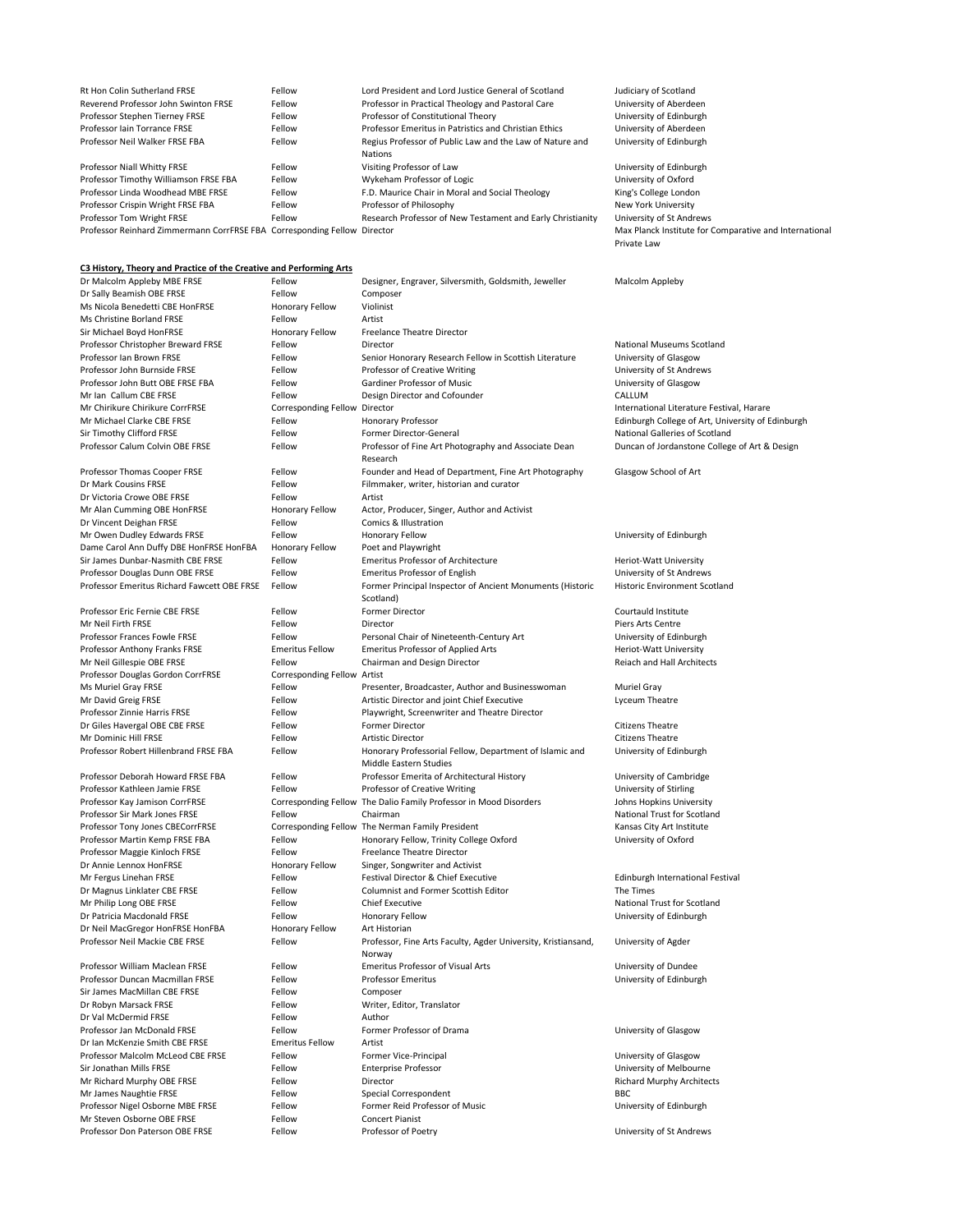University of Strathclyde

Professor Sarah Cunningham-Burley FRSE FAcSS

Dame Seona Reid DBE FRSE FROM Fellow Chair Chair Chair National Theatre of Scotland Professor Pamela Robertson FRSE Fellow Emerita Professor of Mackintosh Studies University of Glasgow Dr Lawrence Rolland FRSE Fellow Former Senior Partner Former Senior Partner Hurd Rolland Partnership Professor Alistair Rowan FRSE Fellow Fellow Former Principal Former Altamateur College of Art, University of Edinburgh College of Art, University of Edinburgh Professor Kathryn Rudy FRSE Fellow Fellow Professor of Art History Ferofessor of Art History University of St Andrews Sir Donald Runnicles OBE HonFRSE Honorary Fellow Generalmusikdirektor **Example 2018** Deutsche Oper Berlin Professor Adrienne Scullion FRSE Fellow Board Member **Fellow Board Member** National Library of Scotland Professor Jeffrey Sharkey FRSE Fellow Fellow Principal Royal Conservatoire of Scotland Mr Donald Shaw FRSE Fellow Fellow Artistic Director Celtic Connections Professor Graham Smith FRSE Fellow Fellow Emeritus Professor of Art History Ferofessor of Art History University of St Andrews Professor Chris Speed FRSE Fellow Fellow Chair of Design Informatics Fernandics University of Edinburgh Professor Richard Thomson FRSE Fellow Fellow Research Professor in the History of Art University of Edinburgh Professor David Walker OBE FRSE FRSE FELLOW Professor Emeritus Fellow Professor Emeritus Professor Emeritus Fellow Professor John Wallace CBE FRSE FERSE FELLOW Emeritus Professor **Emeritus Professor** Royal Conservatoire of Scotland Ms Kirsty Wark FRSE **Fellow** Fellow Presenter, BBC Newsnight BBC Ms Judith Weir CBE HonFRSE **Honorary Fellow** Composer and Master of the Queen's Music Professor Iain Whyte FRSE Fellow Fellow Honorary Professorial Fellow, Edinburgh College of Art University of Edinburgh Professor Alison Yarrington FRSE Fellow Dean of School of Arts, English & Drama Loughborough University

Professor Malcolm Anderson FRSE Fellow Former Professor of Politics Former Professor of Politics University of Edinburgh Mr Donald Anderson OBE FRSE FELLOW Fellow Chairman Chairman Pasold Research Fund Professor Michael Anderson OBE FRSE FBA Fellow Emeritus Professor of Economic History University of Edinburgh Professor Elizabeth Ashcroft FRSE Fellow Emeritus Professor of Economics University of Strathclyde Professor Orley Ashenfelter CorrFRSE Corresponding Fellow Joseph Douglas Green 1895 Professor of Economics Princeton University Professor John Bachtler FRSE Fellow Fellow Professor of European Policy Studies; Director, European Policies Research Centre Professor Andrew Bain OBE FRSE Emeritus Fellow Former Visiting Professor, Department of Economics University of Glasgow Professor John Beath OBE FRSE FAcSS Fellow Emeritus Professor of Economics University of St Andrews Professor David Begg FRSE Fellow Fellow Emeritus Professor, Imperial College Business School Imperial College London Professor David Bell CBE FRSE FRSE FELLOW Professor of Economics Contact Contact Contact Professor of Economics Professor Christopher J Berry FRSE Fellow Honorary Professorial Research Fellow University of Glasgow Professor Sarah Birch FRSE FBA Fellow Fellow Professor of Political Science King's College London Professor Christina Boswell FRSE FBA FAcSS Fellow Professor of Politics and Dean of Research University of Edinburgh Professor Paul Boyle CBE FRSE FBA FAcSS Fellow Vice-Chancellor Subsetted and Swansea University Professor John Brewer FRSE MRIA Fellow Fellow Professor of Post-Conflict Studies Cueen's University Belfast Professor Sally Brown OBE FRSE FRSE FELLOW Professor Emeritus of Education Fellow Professor Emeritus of Education Professor Alice Brown CBE FRSE FAcSS Fellow Chancellor Chancellor Chancellor Abertay University Professor Michele Burman CBE FRSE FRSE FELLOW Professor of Criminology **Fellow** Professor of Criminology **Professor** Michele Burman CBE FRSE Dame Frances Cairncross DBE FRSE FAcSS Fellow Former Chair of Court Former Chair Heriot-Watt University Professor Janet Carsten FRSE FBA Fellow Fellow Professor of Social and Cultural Anthropology University of Edinburgh Professor Anthony Cohen CBE FRSE FRSE FELLOW Former Principal and Vice-Chancellor Cueen Margaret University Professor Jonathan Crook FRSE FAcSS Fellow Emeritus Professor of Business Economics University of Edinburgh Fellow **Professor of Medical and Family Sociology Example 20 University of Edinburgh** 

| <b>FACSS</b>                              |                        |                                                                                   |                                      |
|-------------------------------------------|------------------------|-----------------------------------------------------------------------------------|--------------------------------------|
| Professor Sir John Curtice FBAFRSE FACSS  | Fellow                 | <b>Professor of Politics</b>                                                      | University of Strathclyde            |
| Professor Sarah Curtis FRSE FBA FACSS     | Fellow                 | Professor Emerita, Geography of Health and Wellbeing                              | Durham University                    |
| Professor Sir Angus Deaton HonFRSE FBA    |                        | Corresponding Fellow Senior Scholar, Princeton School of Public and International | <b>Princeton University</b>          |
|                                           |                        | Affairs                                                                           |                                      |
| Professor Sir Ian Diamond FRSE FBA FACSS  | Fellow                 | Chief Executive and National Statistician                                         | <b>UK Statistics Authority</b>       |
| Professor Iain Docherty FRSE FAcSS        | Fellow                 | Dean of the Institute for Advanced Studies                                        | University of Stirling               |
| Professor Cam Donaldson FRSE              | Fellow                 | Yunus Chair and Distinguished Professor of Health Economics                       | <b>Glasgow Caledonian University</b> |
| Professor Jane Duckett FRSE FBA FAcSS     | Fellow                 | <b>Edward Caird Chair of Politics</b>                                             | University of Glasgow                |
| HRH Prince Bin El Hassan HonFRSE          | <b>Honorary Fellow</b> | His Royal Highness Prince El Hassan Bin Talal of Jordan                           |                                      |
| <b>Professor Robert Elliott FRSE</b>      | Fellow                 | Professor of Economics                                                            | University of Aberdeen               |
| Professor Allan Findlay FRSE              | Fellow                 | Former Professor, Department of Geography and Sustainable                         | University of St Andrews             |
|                                           |                        | Development                                                                       |                                      |
| Professor Bruno Frey CorrFRSE             |                        | Corresponding Fellow Professor of Economics                                       | Zeppelin University                  |
| Professor Jim Gallagher FRSE              | Fellow                 | Visiting Professor (Law)                                                          | University of Glasgow                |
| Professor David Garland FRSE CorrFBA      | Fellow                 | Arthur T. Vanderbilt Professor of Law and Professor of                            | <b>New York University</b>           |
|                                           |                        | Sociology                                                                         |                                      |
| Professor Iain Gillespie FRSE             | Fellow                 | Principal and Vice-Chancellor                                                     | University of Dundee                 |
| Dr Andrew Goudie FRSE                     | Fellow                 | Visiting Professor, School of Government and Public Policy                        | University of Strathclyde            |
| Dr Alan Greenspan HonFRSE                 | <b>Honorary Fellow</b> | Former Chair of the United States Federal Reserve                                 |                                      |
| Professor Sotiria Grek FRSE               | Fellow                 | Professor of European and Global Education Governance                             | University of Edinburgh              |
| <b>Professor Stuart Gulliver FRSE</b>     | Fellow                 | <b>Emeritus Professor of City Development</b>                                     | University of Glasgow                |
| <b>Professor Christine Hallett FRSE</b>   | Fellow                 | Former Principal and Vice-Chancellor                                              | University of Stirling               |
| Professor John Hardman Moore CBE FRSE FBA | Fellow                 | George Watson's and Daniel Stewart's Professor of Political                       | University of Edinburgh              |
|                                           |                        | Economy                                                                           |                                      |
| <b>Professor Robert Hart FRSE</b>         | Fellow                 | <b>Professor of Economics</b>                                                     | University of Stirling               |
| Professor Susan Hart FRSE FAcSS           | Fellow                 | Dean of the Business School                                                       | Durham University                    |
| Professor David Heald FRSE FAcSS          | Fellow                 | Professor of Public Sector Accounting, Adam Smith Business                        | University of Glasgow                |
|                                           |                        | School                                                                            |                                      |
| Professor Ailsa Henderson FRSE            | Fellow                 | Professor of Political Science and Head of Politics &                             | University of Edinburgh              |
|                                           |                        | <b>International Relations</b>                                                    |                                      |
| Sir David Hendry FRSE FBA                 | Fellow                 | Former Chairman, Economics Department                                             | University of Oxford                 |
| Professor Gordon Hewitt CBE FRSE          | Fellow                 | <b>Executive Chairman</b>                                                         | <b>Simon Group Holdings</b>          |

Dr Barbara Rae CBE FRSE FRSE FELLOW Fellow Artist Mr Ian Rankin OBE FRSE FELLOW Fellow Author Dr James Robertson FRSE Fellow Fellow Writer Dr Joanne Rowling CH OBE HonFRSE Honorary Fellow Writer Dr Sandy Stoddart FRSE Fellow Fellow Sculptor Ms Alison Watt OBE FRSE FELLOW Fellow Artist

### **C4 Economics and Social Sciences**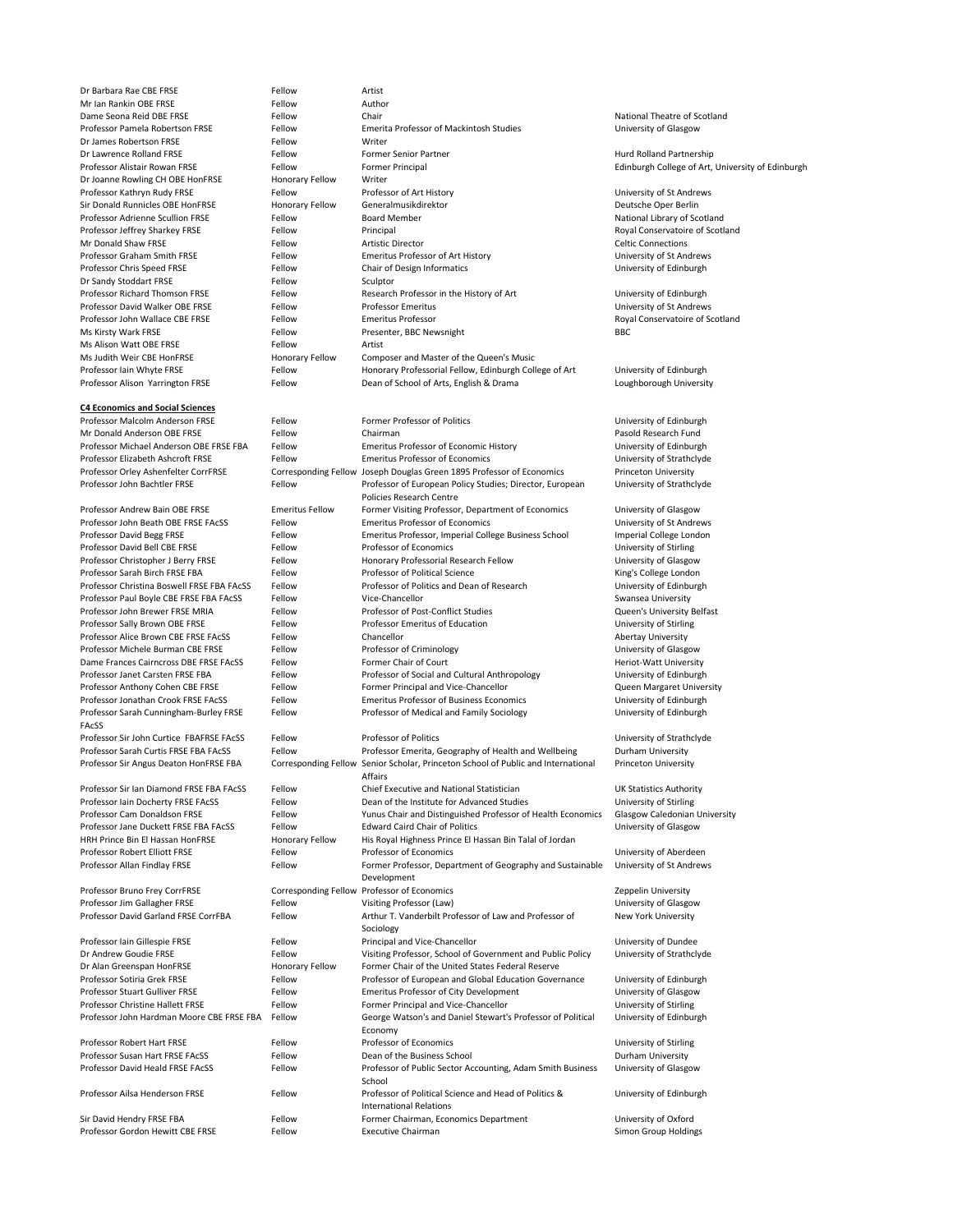| Professor Wenxuan Hou FRSE                | Fellow                 | Professor and Chair in Corporate Finance                                                 | University of Edinburgh                                 |
|-------------------------------------------|------------------------|------------------------------------------------------------------------------------------|---------------------------------------------------------|
| Dr Kirsty Hughes FRSE                     | Fellow                 | Director                                                                                 | Scottish Centre on European Relations                   |
| Sir Laurence Hunter CBE FRSE              | <b>Emeritus Fellow</b> | Former Director, Business School                                                         | University of Glasgow                                   |
| Professor Timothy Ingold FRSE FBA         | Fellow                 | <b>Emeritus Professor of Anthropology</b>                                                | University of Aberdeen                                  |
| Professor Lynn Jamieson FRSE FAcSS        | Fellow                 | Professor of Sociology of Families and Relationships                                     | University of Edinburgh                                 |
| Professor Charles Jeffery CBE FRSE FAcSS  | Fellow                 | Vice Chancellor and President                                                            | University of York                                      |
| Professor Sir John Kay CBE FRSE FBA FACSS | Fellow                 | <b>Visiting Professor</b>                                                                | The London School of Economics and Political Science    |
| Professor Michael Keating FBAFRSE FAcSS   | Fellow                 | <b>Professor of Politics</b>                                                             | University of Aberdeen                                  |
| Professor Alexander Kemp OBE FRSE         | Fellow                 | Professor of Petroleum Economics                                                         | University of Aberdeen                                  |
| <b>Professor Nina Laurie FRSE</b>         | Fellow                 | Professor of Geography and Development                                                   | University of St Andrews                                |
| Professor Campbell Leith FRSE             | Fellow                 | Professor of Macroeconomics                                                              | University of Glasgow                                   |
|                                           | Fellow                 |                                                                                          |                                                         |
| Professor Brian Loasby FRSE FBA           |                        | <b>Emeritus and Honorary Professor of Economics</b>                                      | University of Stirling                                  |
| Professor Fiona Mackay FRSE FAcSS         | Fellow                 | Professor of Politics; Director genderED                                                 | University of Edinburgh                                 |
| Professor Donald MacKenzie FRSE FBA       | Fellow                 | Professor of Sociology                                                                   | University of Edinburgh                                 |
| Professor Duncan Maclennan CBE FRSE FACSS | Fellow                 | Professor of Public Policy                                                               | University of St Andrews                                |
| Professor Brian Main FRSE                 | Fellow                 | Professsor of Business Economics                                                         | University of Edinburgh                                 |
| Professor Mary Marshall OBE FRSE FAcSS    | Fellow                 | Former Director, Dementia Services Development Centre                                    | University of Stirling                                  |
| Professor Mary McAleese HonFRSE HonFLSW   | <b>Honorary Fellow</b> | Former President of Ireland                                                              |                                                         |
| Professor Ian McAllister CorrFRSE         |                        | Corresponding Fellow Former Professor of Political Science                               | <b>Australian National University</b>                   |
| Professor Lesley McAra CBE FRSE           | Fellow                 | Chair of Penology                                                                        | University of Edinburgh                                 |
| Professor David McCrone FRSE FBA FAcSS    | Fellow                 | <b>Emeritus Professor of Sociology</b>                                                   | University of Edinburgh                                 |
| Professor Gavin McCrone FRSE              | Fellow                 | Former Chief Economic Adviser 1970-92                                                    | <b>Scottish Office</b>                                  |
| Professor Nicola McEwen FRSE              | Fellow                 | Professor of Territorial Politics and Co-Director, Centre on                             | University of Edinburgh                                 |
|                                           |                        | <b>Constitutional Change</b>                                                             |                                                         |
| Professor Iain McLean FRSE FBA            | Fellow                 | Senior Research Fellow in Politics                                                       | <b>Nuffield College</b>                                 |
| Professor Lesley McMillan FRSE            | Fellow                 | Professor of Criminology and Sociology                                                   | <b>Glasgow Caledonian University</b>                    |
|                                           |                        |                                                                                          |                                                         |
| Professor Susan McVie OBE FRSE            | Fellow                 | Professor of Quantitative Criminology                                                    | University of Edinburgh                                 |
| Professor Dr Nasar Meer FRSE FAcSS        | Fellow                 | Professor of Race, Identity and Citizenship                                              | University of Edinburgh                                 |
| Professor Dorothy Miell OBE FRSE          | Fellow                 | Vice-Principal and Head of the College of Arts, Humanities and University of Edinburgh   |                                                         |
|                                           |                        | Social Sciences.                                                                         |                                                         |
| Professor James Mitchell FRSE FACSS       | Fellow                 | Professor of Public Policy                                                               | University of Edinburgh                                 |
| Professor Hervé Moulin FRSE FBA           | Fellow                 | DJ Robertson Professor of Economics                                                      | University of Glasgow                                   |
| <b>Professor Charles Nolan FRSE</b>       | Fellow                 | Bonar-MacFie Chair of Political Economy                                                  | University of Glasgow                                   |
| Professor William Paterson OBE FRSE       | Fellow                 | Emeritus Director, Institute for German Studies                                          | University of Birmingham                                |
| Professor Jamie Pearce FRSE               | Fellow                 | Professor of Health Geography and Director, Scottish Graduate University of Edinburgh    |                                                         |
|                                           |                        | School of Social Science                                                                 |                                                         |
| Professor Chris Philo FRSE FACSS          | Fellow                 | Professor of Human Geography                                                             | University of Glasgow                                   |
| Professor Laura Piacentini FRSE           | Fellow                 |                                                                                          |                                                         |
|                                           |                        | Professor of Criminology                                                                 | University of Strathclyde                               |
| Professor Nigel Rapport FRSE FLSW         | Fellow                 | Professor of Anthropological and Philosophical Studies                                   | University of St Andrews                                |
| Professor Ian Rivers FRSE                 | Fellow                 | Professor of Education for Social Change                                                 | University of Strathclyde                               |
| George Robertson of Port Ellen KT HonFRSE | <b>Honorary Fellow</b> | Distinguished Elder Brother                                                              | <b>Trinity House</b>                                    |
| Professor Richard Rose FRSE FBA           | Fellow                 | Professor and Director, Centre for the Study of Public Policy                            | University of Strathclyde                               |
| Professor Mandy Ryan FRSE                 | Fellow                 | Director, Health Economics Research Unit                                                 | University of Aberdeen                                  |
| Professor Mark Schaffer FRSE              | Fellow                 | Professor of Economics                                                                   | <b>Heriot-Watt University</b>                           |
| Professor Philip Schlesinger FRSE FAcSS   | Fellow                 | Professor in Cultural Theory                                                             | University of Glasgow                                   |
| Professor Amartya Sen HonFRSE FBA         | <b>Honorary Fellow</b> | <b>Professor Emeritus</b>                                                                | <b>Harvard University</b>                               |
| Professor Jo Sharp FRSE                   | Fellow                 | Professor of Geography                                                                   | University of St Andrews                                |
| Professor Jim Skea CBE FRSE               | Fellow                 | Professor of Sustainable Energy                                                          | Imperial College London                                 |
| Professor Peter Sloane FRSE               | Fellow                 | <b>Emeritus Professor</b>                                                                | Swansea University                                      |
| Professor Susan Smith FRSE FBA FACSS      | Fellow                 |                                                                                          |                                                         |
|                                           |                        | Mistress, Girton College                                                                 | University of Cambridge                                 |
| Professor Jonathan Spencer FRSE FBA FAcSS | Fellow                 | Regius Professor of South Asian Language, Culture and Society                            | University of Edinburgh                                 |
|                                           |                        |                                                                                          |                                                         |
| Professor Devi Sridhar FRSE               | Fellow                 | Chair in Global Public Health and Director, Global Health                                | University of Edinburgh                                 |
|                                           |                        | Governance Programme                                                                     |                                                         |
| <b>Professor Alan Sutherland FRSE</b>     | Fellow                 | Professor of Economics                                                                   | University of St Andrews                                |
| Professor Joyce Tait CBE FRSE             | Fellow                 | Director, Innogen Institute                                                              | University of Edinburgh                                 |
| Professor Carol Tannahill OBE FRSE FACSS  | Fellow                 | <b>Chief Social Policy Advisor</b>                                                       | <b>Scottish Government</b>                              |
| Professor Jean Tirole HonFRSE CorrFBA     | Honorary Fellow        | <b>Scientific Director</b>                                                               | Institut d'Economie Industrielle                        |
| Professor Camilla Toulmin FRSE            | Fellow                 | Senior Associate, Climate Change, International Institute for                            | International Institute for Environment and Development |
|                                           |                        | <b>Environment and Development</b>                                                       |                                                         |
| Sir David Tweedie FRSE                    | Fellow                 | Chairman                                                                                 | International Accounting Standards Board                |
| Professor David Ulph CBE FRSE             | Fellow                 | Professor, School of Economics and Finance                                               | University of St Andrews                                |
| Professor Ya Ping Wang FRSE               | Fellow                 | Professor in Urban Studies                                                               | University of Glasgow                                   |
| Professor Nick Watson FRSE                | Fellow                 | Chair of Disability Research and Director of Centre for Disability University of Glasgow |                                                         |
|                                           |                        |                                                                                          |                                                         |
|                                           |                        | Research                                                                                 |                                                         |
| Professor Pauline Weetman FRSE            | Fellow                 | Professor Emerita of Accounting                                                          | University of Edinburgh                                 |
| Professor Stephen White FRSE FBA          | Fellow                 | James Bryce Professor of Politics                                                        | University of Glasgow                                   |
| Mr Andrew Wilson FRSE                     | Fellow                 | <b>Founding Partner</b>                                                                  | <b>Charlotte Street Partners</b>                        |
| Lord David Wilson of Tillyhorn KT PPRSE   | Fellow                 | Cross-Bench Peer                                                                         | House of Lords                                          |
| Professor Charles Withers FRSE FBA FACSS  | Fellow                 | Professor Emeritus of Historical Geography                                               | University of Edinburgh                                 |
| Professor Sally Wyke FRSE                 | Fellow                 | Interdisciplinary Professor of Health and Wellbeing and Dean                             | University of Glasgow                                   |
|                                           |                        | of Research (College of Social Sciences)                                                 |                                                         |
| Professor Steven Yearley FRSE             | Fellow                 | Professor of the Sociology of Scientific Knowledge                                       | University of Edinburgh                                 |
|                                           |                        |                                                                                          |                                                         |
| D1 Public Engagement and Understanding    |                        |                                                                                          |                                                         |
| Dr Sam Alberti FRSE                       | Fellow                 | <b>Director of Collections</b>                                                           | <b>National Museums Scotland</b>                        |
| Professor Annie Anderson FRSE             | Fellow                 | Professor of Public Health Nutrition                                                     | University of Dundee                                    |
| Professor Stella Chan FRSE                | Fellow                 | Charlie Waller Chair (Professor) in Evidence-based                                       | University of Reading                                   |
|                                           |                        |                                                                                          |                                                         |
|                                           |                        | <b>Psychological Treatment</b>                                                           |                                                         |
| Dr Hermione Cockburn OBE FRSE             | Fellow                 | <b>Scientific Director</b>                                                               | Our Dynamic Earth                                       |
| Professor Malik Dahlan CorrFRSE           |                        | Corresponding Fellow Principal and Chief Lawyer                                          | Institution Quraysh for Law & Policy                    |
| Professor Arthur Forty CBE FRSE           | Fellow                 | Former Principal and Vice-Chancellor                                                     | University of Stirling                                  |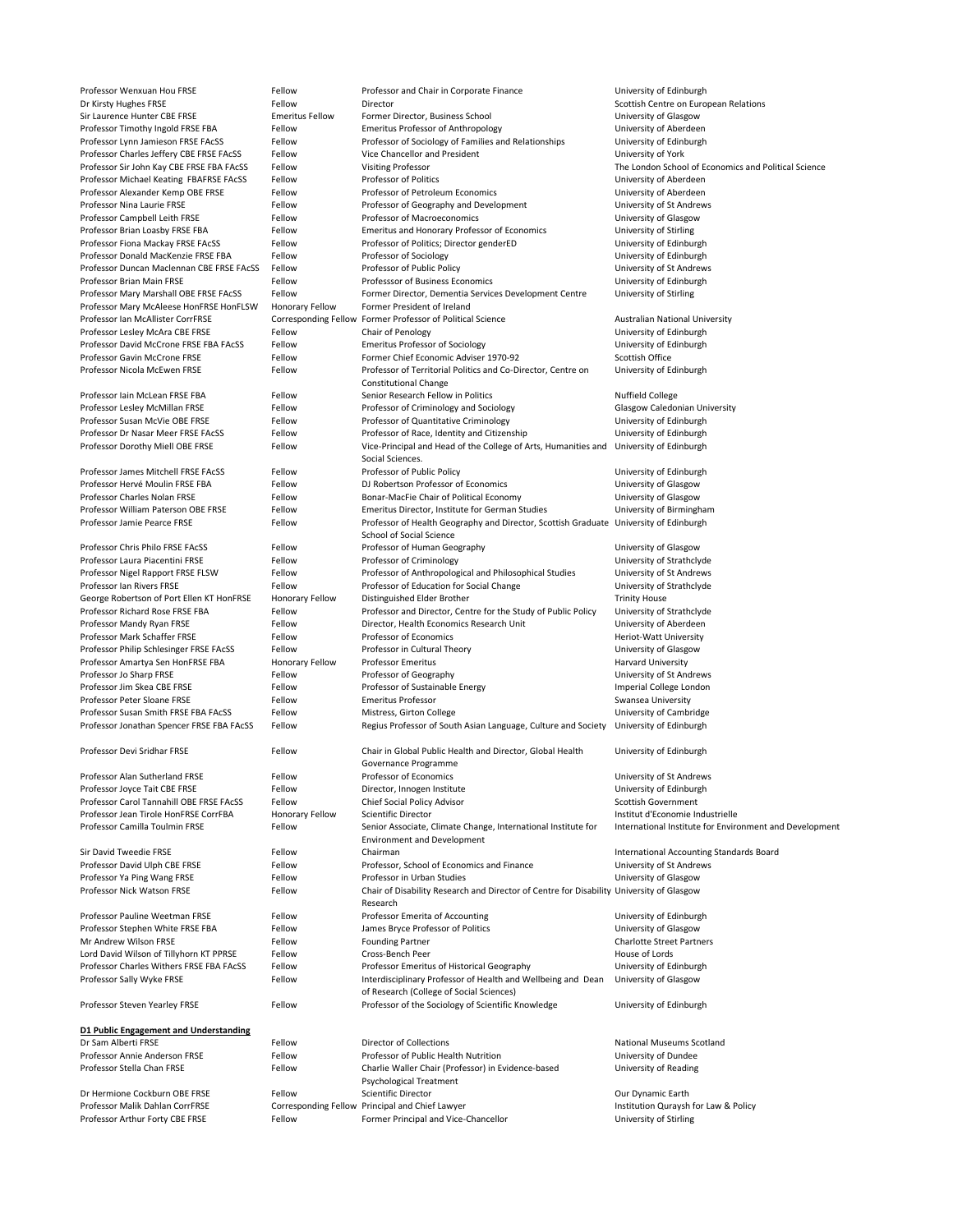| Ms Julie Fowlis FRSE                                           | Fellow                         | Singer, musician, voice artist, composer, radio and TV                                     |                                         |
|----------------------------------------------------------------|--------------------------------|--------------------------------------------------------------------------------------------|-----------------------------------------|
|                                                                |                                | presenter                                                                                  |                                         |
| Dr Nicholas Fraser FRSE                                        | Fellow                         | Keeper of Natural Sciences                                                                 | <b>National Museums Scotland</b>        |
| <b>Professor David Gaimster FRSE</b>                           | Fellow                         | Director                                                                                   | The Auckland War Memorial Museum        |
| Dr Lesley Glasser MBE FRSE                                     | Fellow                         | Founder                                                                                    | Aberdeen Science Centre                 |
| Professor Hazel Hall FRSE                                      | Fellow                         | <b>Professor of Social Informatics</b>                                                     | <b>Edinburgh Napier University</b>      |
| Professor Martin Hendry MBE FRSE                               | Fellow                         | Professor of Gravitational Astrophysics and Cosmology                                      | University of Glasgow                   |
| Professor Lee Innes MBE FRSE                                   | Fellow                         | Director of Communication                                                                  | Moredun Research Institute              |
| Professor Andy Kerr FRSE                                       | Fellow                         | Director, UK & Ireland                                                                     | EIT Climate-KIC                         |
| Dr Brian Lang CBE FRSE                                         | Fellow                         | Former Principal and Vice-Chancellor                                                       | University of St Andrews                |
| Professor Emeritus Derek Law FRSE                              | Fellow                         | <b>Professor Emeritus</b>                                                                  | University of Strathclyde               |
| Sir John Leighton FRSE                                         | Fellow                         | Director-General                                                                           | <b>National Galleries of Scotland</b>   |
| Mr Ronald Milne FRSE                                           | Fellow                         | Dean of Educational Resources and Technology                                               | Yale-NUS College                        |
| <b>Professor Stuart Monro OBE FRSE</b>                         | Fellow                         | Deputy Chair of Court                                                                      | University of St Andrews                |
| Mr Neil Oliver FRSE                                            | Fellow                         | Historian, Broadcaster, Writer and Archaelogist                                            |                                         |
| Dr Adele Patrick FRSE                                          | Fellow                         | <b>Creative Development Manager</b>                                                        | <b>Glasgow Women's Library</b>          |
| <b>Professor Martin Price FRSE</b>                             | Fellow                         | <b>Professor Emeritus</b>                                                                  | University of the Highlands and Islands |
| Dr David Rae OBE FRSE                                          | Fellow                         | Director                                                                                   | <b>Stanley Smith</b>                    |
| Ms Melanie Reid MBE FRSE                                       | Fellow                         | Author, Times Writer & Columnist                                                           |                                         |
| Dr Gordon Rintoul CBE FRSE                                     | Fellow                         | <b>Former Director</b>                                                                     | <b>National Museums Scotland</b>        |
| <b>Professor Seamus Ross CorrFRSE</b>                          | Corresponding Fellow Professor |                                                                                            | University of Toronto                   |
| Dr Roger Scrutton FRSE                                         | Fellow                         | Hon Research Fellow, Moray House School of Education                                       | University of Edinburgh                 |
| Dr Mhairi Stewart FRSE                                         | Fellow                         | <b>Public Engagement Manager</b>                                                           | Museum für Naturkunde                   |
| Professor Iain Stewart MBE FRSE                                | Fellow                         | El Hassan Research Chair for Sustainability                                                | Royal Scientific Society of Jordan      |
| Professor Kevin Thompson OBECorrFRSE                           |                                | Corresponding Fellow Specially Invited Professor                                           | University of Macau                     |
| Dr Carol Trager-Cowan FRSE                                     | Fellow                         | Reader in the Department of Physics                                                        | University of Strathclyde               |
| Professor The Lord Alexander Trees of The Ross Honorary Fellow |                                | Cross-Bench Peer                                                                           | House of Lords                          |
| HonFRSE FMedSci                                                |                                |                                                                                            |                                         |
| Professor Neil Vargesson FRSE                                  | Fellow                         | Professor in Developmental Biology                                                         | University of Aberdeen                  |
| Professor Ian Wall FRSE                                        | Fellow                         | Former Chair                                                                               | <b>SCDI</b>                             |
| Rt Hon Lord James Wallace of Tankerness FRSE Fellow            |                                | <b>Liberal Democrat Peer</b>                                                               | House of Lords                          |
|                                                                |                                |                                                                                            |                                         |
| Professor Lesley Yellowlees CBE FRSE                           | Fellow                         | Professor Emerita In Inorganic Electrochemistry                                            | University of Edinburgh                 |
|                                                                |                                |                                                                                            |                                         |
| D2 Professional, Educational and Public Sector Leadership      |                                |                                                                                            |                                         |
| Professor Alastair Ager FRSE                                   | Fellow                         | Director, Institute of Global Health and Development                                       | <b>Queen Margaret University</b>        |
| Professor Alan Alexander OBE FRSE FACSS                        | Fellow                         | <b>Emeritus Professor of Public Sector Management</b>                                      | University of Strathclyde               |
| Ms Wendy Alexander FRSE                                        | Fellow                         | Vice-Principal (International)                                                             | University of Dundee                    |
| Professor Anne Anderson OBE FRSE                               | Fellow                         | <b>Advisory Committee Member</b>                                                           | <b>British Council Scotland</b>         |
| Ms Karen Anderson FRSE                                         | Fellow                         | Partner                                                                                    | hirta                                   |
| Ms Jude Barber FRSE                                            | Fellow                         | Architect-Director                                                                         | <b>Collective Architecture</b>          |
| Professor Derek Bell OBE FRSE                                  | Fellow                         | Chair in Medicine & Professor for Acute Medicine                                           | Imperial College London                 |
| Mr Bertram Bellis FRSE                                         | <b>Emeritus Fellow</b>         | Former Headmaster                                                                          | The Leys School                         |
| Dr Keir Bloomer FRSE                                           | Fellow                         | Educator                                                                                   |                                         |
| Mr James Boyle FRSE                                            | Fellow                         | Former Controller, BBC Radio 4                                                             | <b>BBC</b>                              |
| Rt Hon Dr Gordon Brown HonFRSE                                 | <b>Honorary Fellow</b>         | Former MP for Kirkcaldy and Cowdenbeath and Former Prime  Office of Gordon and Sarah Brown |                                         |
|                                                                |                                | Minister                                                                                   |                                         |
| Dr Janet Brown FRSE                                            | Fellow                         | Non-Executive Director                                                                     | Edinburgh Science Ltd                   |
| Dame Susan Bruce DBE FRSE                                      | Fellow                         | Electoral Commissioner, Scotland                                                           | <b>Electoral Commission</b>             |
| The Duke of Richard Buccleuch And                              | Fellow                         | Chairman                                                                                   | The Buccleuch Living Heritage Trust     |
| Queensberry KBE FRSE                                           |                                |                                                                                            |                                         |
| Rt Hon Lord Walter Campbell of Pittenweem                      |                                |                                                                                            |                                         |
|                                                                |                                |                                                                                            |                                         |
|                                                                | Fellow                         | Liberal Democrat Peer                                                                      | House of Lords                          |
| CH CBE FRSE                                                    |                                |                                                                                            |                                         |
| <b>Professor Robert Cormack FRSE</b>                           | Fellow                         | <b>Emeritus Professor and Former Principal</b>                                             | University of the Highlands and Islands |
| Professor Philip Cotton OBECorrFRSE                            |                                | Corresponding Fellow Head, Scholars Program                                                | <b>Mastercard Foundation</b>            |
| Professor Roger Crofts CBE FRSE                                | Fellow                         | Former Chair                                                                               | Royal Scottish Geographical Society     |
| Ms Audrey Cumberford MBE FRSE                                  | Fellow                         | Principal                                                                                  | Edinburgh College                       |
| <b>Professor James Curran MBE FRSE</b>                         | Fellow                         | Chair                                                                                      | <b>Climate Ready Clyde</b>              |
| Lady Leeona Dorrian FRSE                                       | Fellow                         | Lord Justice Clerk                                                                         | Court of Session                        |
| Mrs Eileen Dunning OBE FRSE                                    | Fellow                         | Former Headteacher                                                                         | St Augustine's High School              |
| Sir John Elvidge KCBFRSE                                       | Fellow                         | Chairman                                                                                   | Edinburgh Airport                       |
| Professor Julie Fitzpatrick OBE FRSE                           | Fellow                         | <b>Chief Scientific Advisor</b>                                                            | <b>Scottish Government</b>              |
| Dr John Michael Francis FRSE FRS                               | Fellow                         | Former Chair                                                                               | UK National Commission for UNESCO       |
| Professor Colin Galbraith FRSE                                 | Fellow                         | Chairman                                                                                   | Joint Nature Conservation Committee     |
| Ms Caroline Gardner CBE FRSE                                   | Fellow                         | Former Auditor General for Scotland                                                        | <b>Audit Scotland</b>                   |
| Professor John Gillies OBE FRSE                                | Fellow                         | Honorary Professor of General Practice, Usher Institute                                    | University of Edinburgh                 |
| Professor Pamela Gillies CBE FRSE FACSS                        | Fellow                         | Principal and Vice-Chancellor                                                              | <b>Glasgow Caledonian University</b>    |
| Professor Liz Grant FRSE                                       | Fellow                         | Director of the Global Health Academy and Assistant Principal                              | University of Edinburgh                 |
|                                                                |                                | for Global Health                                                                          |                                         |
| <b>Sir Paul Grice FRSE FAcSS</b>                               | Fellow                         | Principal and Vice-Chancellor                                                              | <b>Queen Margaret University</b>        |
| Dr David Hare FRSE                                             | Fellow                         | Independent Non-Executive Director                                                         |                                         |
| Dr Harriet Harris MBE FRSE                                     | Fellow                         | University Chaplain and Head of the Chaplaincy Service                                     | University of Edinburgh                 |
| Sir Robert Hillhouse KCBFRSE                                   | Fellow                         | Former Permanent Under Secretary of State                                                  | <b>Scottish Office</b>                  |
| Professor Jack Jackson OBE FRSE                                | Fellow                         | <b>Educational Consultant</b>                                                              |                                         |
| Dr Siobhán Jordan FRSE                                         | Fellow                         | Head of Technology Transfer and Commercialisation                                          | Teagasc                                 |
| Dame Barbara Kelly CBE FRSE                                    | Fellow                         | Former Chair                                                                               | Dumfries and Galloway Arts Festival     |
| Rt Hon Lord John Kerr of Kinlochard HonFRSE                    | <b>Honorary Fellow</b>         | <b>Former Permanent Secretary</b>                                                          | Foreign and Commonwealth Office         |
| Dr Olga Kozlova FRSE                                           | Fellow                         | Director of Innovation and Industry Engagement                                             | University of Strathclyde               |
| Sir Alan Langlands FRSE                                        | Fellow                         | Vice-Chancellor                                                                            | University of Leeds                     |
| Mr Graham Leicester FRSE                                       | Fellow                         | Director                                                                                   | <b>International Futures Forum</b>      |
| Dame Mariot Leslie FRSE                                        | Fellow                         | Retired                                                                                    | <b>HM Diplomatic Service</b>            |
| Professor Karl Leydecker FRSE                                  | Fellow                         | Senior Vice-Principal                                                                      | University of Aberdeen                  |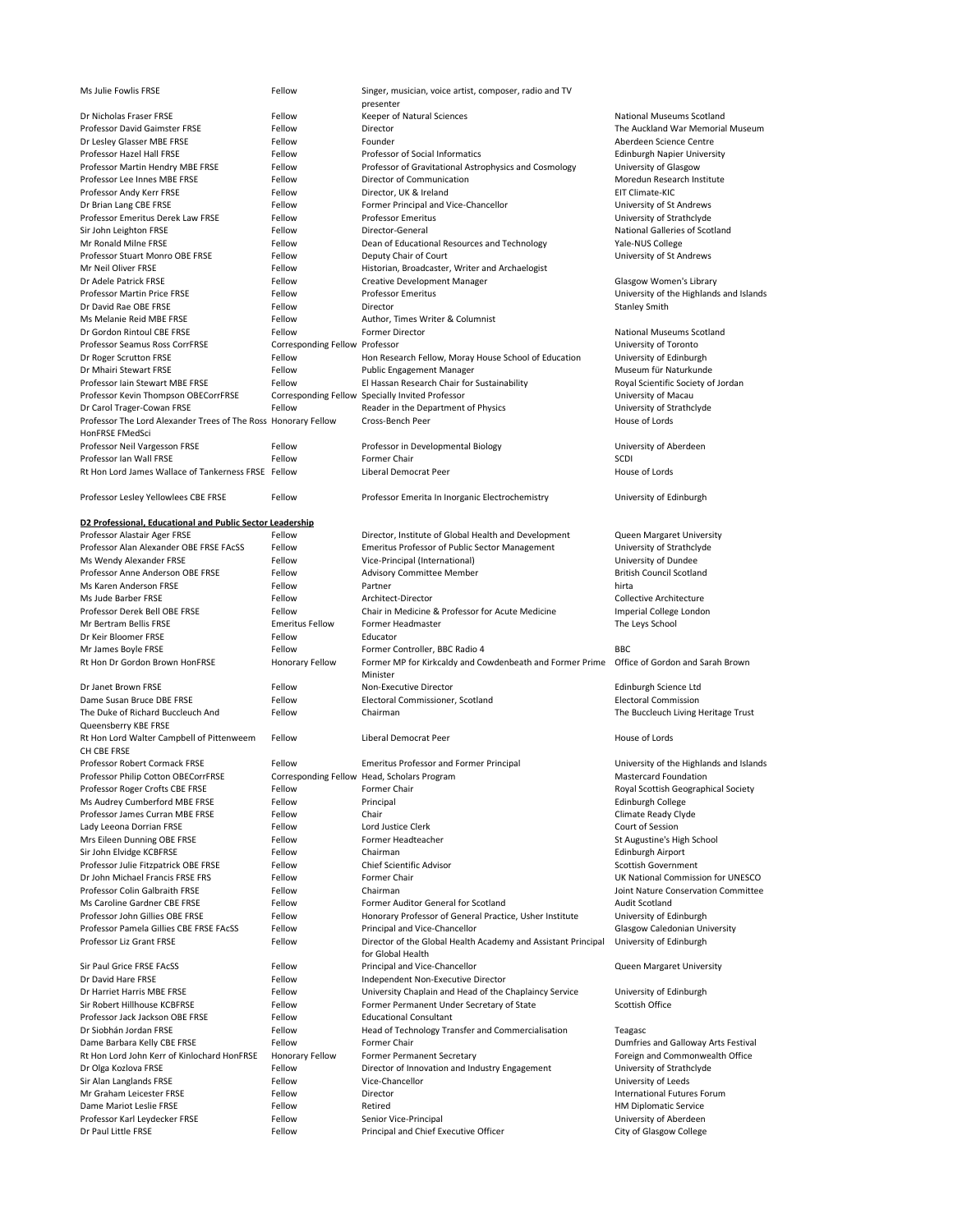Professor William McKelvey OBE FRSE FROM Fellow Fellow Independent Director Professor Sir David Wallace CBE FRSE FRS FREng Rt Hon James Wolffe FRSE Fellow Fellow Advocate and barrister Ms Talat Yaqoob FRSE **Fellow** Fellow Independent Consultant and Researcher Baroness Barbara Young of Old Scone HonFRSE Honorary Fellow Labour Peer Nouse of Lords and House of Lords

Dr Janet Lowe CBE FRSE FRSE FRSE FELLOW Former Principal of Lauder College Fife College Fife College Fife College Ms Louise Macdonald OBE FRSE FRSE FELLOW National Director Cases and American Control of Directors Scotland Miss Eileen Mackay FRSE Fellow Fellow Former Principal Finance Officer Former Principal Finance Officer Scottish Office Dr Poonam Malik FRSE Fellow Fellow Board Member Scottish Enterprise Dr Bridget McConnell CBE FRSE FERSE FELLOW Chief Executive Chasses and Chief Executive Clasgow Life Professor Sir Gerry McCormac KTFRSE Fellow Principal and Vice-Chancellor Fellow Principal and Vice-Chancellor Dr John McCormick FRSE Fellow Fellow Vice-Chair Scottish Opera Sir Iain McMillan CBE FRSE FRSE FELLOW Fellow Member Competition Appeal Tribunal Professor Andrew Miller CBE FRSE FRSE FELLOW Former Principal & Vice-Chancellor Funcipal & Vice-Chancellor Mr Simon Milne MBE FRSE FRSE Fellow Regius Keeper Regius Keeper Royal Botanic Garden Edinburgh Dr Mwapatsa Mipando CorrFRSE Corresponding Fellow Former Principal of the College of Medicine University of Malawi Dr Lindsay Montgomery CBE FRSE FERSE FELLOW Former Chair Former Chair CHAIR COSCR Professor Jill Morrison FRSE Fellow Fellow Clerk of Senate and Vice-Principal University of Glasgow Dr Joseph Morrow CBE The Lord Lyon Fellow Lord Lyon King of Arms The Court of the Lord Lyon Lord Lyon Equation Mrs Diana Murray CBE FRSE FRSE FRSE FELLOW Chair Chair Chair Arts & Business Scotland Professor Sir Anton Muscatelli FRSE FAcSS Fellow Principal and Vice-Chancellor Professor Sir Anton Muscatelli FRSE FAcSS Fellow Principal and Vice-Chancellor Ms Daisy Narayanan FRSE **Fellow** Fellow Head of Placemaking anA2:J1803d Mobility City of Edinburgh Council Professor Dilip Nathwani OBE FRSE FELLOW Emeritus Honorary Professor of Infection University of Dundee Ms Francesca Osowska OBE FRSE Fellow Chief Executive Chief Executive NatureScot Mr Richard Ovenden OBE FRSE FRSE FELLOW Bodley's Librarian Fellow Bodley's Librarian Books and Thiversity of Oxford Professor Lindsay Paterson FRSE FBA Fellow Professor of Education Policy Professor Of Edinburgh Professor Jeremy Peat OBE FRSE FRSE FELLOW Former Chair of Trustees Fellow Former Chair of Trustees Royal Zoological Society of Scotland Sir William Reid KCBFRSE Emeritus Fellow Former Parliamentary Ombudsman and Health Service Ombudsman for England, Scotland and Wales Rt Hon Sir George Reid FRSE Fellow Fellow Professorial Fellow, Stirling University/Academy of Diplomacy London Professor Graeme Reid FRSE Fellow Fellow Professor of Science and Research Policy University College London Professor Susan Rigby FRSE Fellow Fellow Vice Chancellor Chancellor Bath Spa University Professor A G Boyd Robertson FRSE Fellow Chair Chair Chair Fellow Chair Highland NHS Board Sir Muir Russell KCBFRSE Fellow Fellow Chairman Chairman Moredun Research Institute Dr Philip Rycroft CBFRSE Fellow Fellow Honorary Professor of Practice University of Edinburgh Ms Jane Ryder OBE FRSE Fellow Fellow Chair Fellow Chair Historic Environment Scotland Professor Nigel Seaton FRSE FREng Fellow Fellow Principal and Vice-Chancellor Ferricipal and Vice-Chancellor Ms Theresa Shearer FRSE Fellow Fellow Chief Executive Officer Entertainment of the ENABLE Group Ms Catherine Stihler OBE FRSE FRSE FELLOW Chief Executive Officer Commons Creative Commons Professor Dame Joan Stringer FRSE Fellow Fellow Former Principal and Vice-Chancellor Felinburgh Napier University Mr Malcolm Thyne FRSE Fellow Fellow Former Headmaster Fettes College Fettes College Fellow Former Master, Churchill College Channel Constant Controller Cambridge Professor Petra Wend CBE FRSE FRSE FELLOW Advisory Committee Member Fellow Advisory Committee Member British Council Scotland Mr Gerald Wilson FRSE The Emeritus Fellow Former Chairman Scottish Biomedical Foundation Scottish Biomedical Foundation Lord Stephen Woolman FRSE Fellow Senator of the College of Justice and President of Scottish **Tribunals** 

Mr Douglas Anderson OBE FRSE FREng Fellow Founder Founder Control optos Plc Sir Iain Anderson CBE FRSE **Emeritus Fellow** Former Chairman **Emeritus Fellow** Former Chairman **BT** Scotland Professor Clive Badman OBE FRSE FELLOW Fellow Executive Director, Special Projects in Life Sciences University of Strathclyde Fellow Writer, Consultant and Company Director

Dr George Bennett CBE FRSE External communities Fellow Former Corporate Vice-President Motorola Ltd Professor Simon Best OBE FRSE FRSE FELLOW Lead Independent Director Cases and Liminal Biosciences Inc. Mr Crawford Beveridge CBE FRSE FERSE FERSE FELLOW Chair, Council of Economic Advisers Fellow Scottish Government Professor George Borthwick CBE FRSE FELLOW Chairman Chairman Chairman Touch Bionics Professor Jane Bower FRSE Fellow Fellow Partner Fellow Partner Content of Gorrenberry Enterprises Mr Ronald Bowie FRSE Fellow Fellow Chair Chair Chair Prudential Assurance Company Sir Ewan Brown CBE FRSE The Fellow Chair Chair Chair Chair Chair Chair Chair Chair Chair Chair Chair Chair Chair Chair Chair Chair Chair Chair Chair Chair Chair Chair Chair Chair Chair Chair Chair Chair Chair Chair Chair C Dr John Brown CBE FRSE FRSE FELLOW Fellow Chairman, The Roslin Foundation Roslin Institute Ms Lucinda Bruce-Gardyne FRSE Fellow CEO & Founder Fellow CEO & Founder Genius Foods Dr Rabinder Buttar FRSE Fellow Fellow President, CEO and Founder Fellow President, CEO and Founder ClinTec International Ltd. Mr Melfort Campbell OBE FRSE FERSE FELLOW Director Campbell OBE FRSE FELLOW Fellow Director Professor Sara Carter OBE FRSE Fellow Fellow Vice-Principal & Head of the College of Social Sciences University of Glasgow Mr Keith Cochrane CBE FRSE FELLOW CEO Schenck Process Group Mr Iain Conn FRSE FREng Fellow Fellow Chief Executive Chief Executive Centrica Energy Professor Lorne Crerar CBE FRSE FRSE FELLOW Chairman Fellow Chairman Harper MacLeod LLP Sir Sandy Crombie FRSE Fellow Fellow Chairman Chairman Edinburgh Alternative Finance Mr Edward Cunningham CBE FRSE FRSE FELLOW Chairman CHE STATES CONSIDERED Products Ltd Professor John Dawson FRSE Fellow Fellow Former Professor of Marketing Former Professor of Marketing University of Edinburgh Dr Richard Dixon FRSE Fellow Former CEO, Vets Now Ltd Vets Now Ltd Fellow Founder and Chairman **Franchise State and Chairman** Brunner Brummond International

UK Government University of Stirling Scottish Courts

**D3 Private Sector Leadership**

Dr James Adamson CBE FRSE FELLOW Fellow Non Executive Chairman Fellow Records and Home Media Networks The Dowager Lady Janet Balfour of Burleigh CBE FRSE Sir Andrew Cubie CBE FRSE FRSE FELLOW Fellow Consultant Reverend Professor Norman Drummond CBE FRSE Dr Lynn Drummond FRSE Fellow Fellow Non Executive Chair Chair Venture Life Group Plc Mr William Edgar CBE FRSE FREng Fellow Chairman Chairman European European Energy Centre Sir Tom Farmer CBE FRSE FELLOW Fellow Director CHE EXAMPLE AND Maidencraig Investments Limited Margaret Ford of Cunninghame OBE FRSE Fellow Cross-Bench Peer Ferming Cross-Bench Peer Ferminghame of Lords Sir Charles Fraser FRSE FRSE Fellow Fellow Former Partner Fartner Charles Fraser FRSE W & J Burness WS